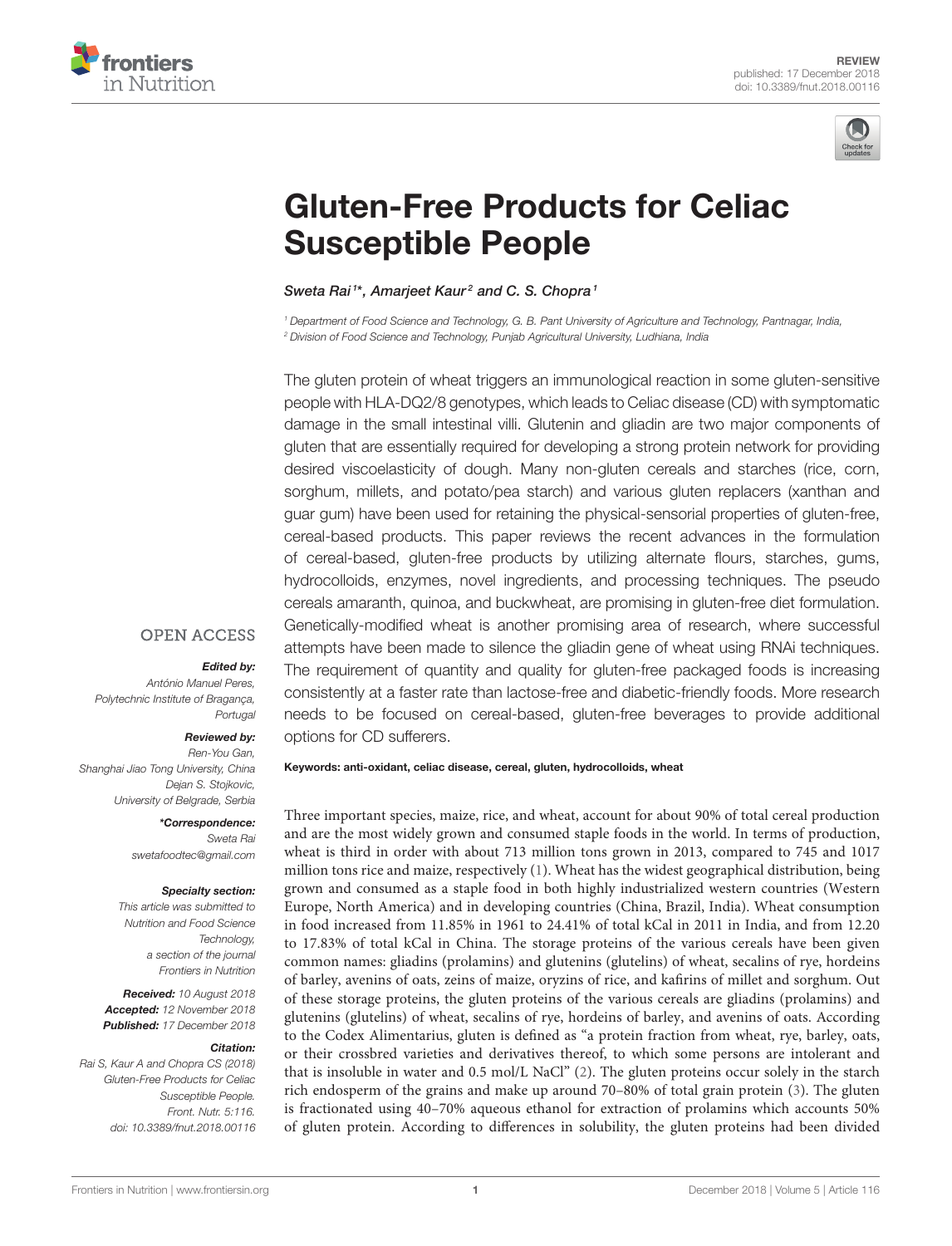into two fractions, prolamins and glutelins. The prolamin fraction contains mainly monomeric proteins insoluble in water and salt solutions but soluble in aqueous alcohols (e.g., 60% ethanol or 50% propanol). Glutelins are polymerized by interchain disulphide bonds and insoluble in water, salt solutions, and aqueous alcohols. Gluten-free diets should include abstinence from not only wheat but also bread, biscuits, noodles, and other processed foods prepared using rye, barley, and oats. Rice, corn (maize), sorghum, and pearl millet products are safe staples in the diet for such patients. In 2007, the Food and Drug Administration (FDA) proposed norms for labeling glutenfree products and under proposed ruling the term "gluten–free" is voluntary, and a product that contains no gluten needs to state this fact. A product is qualified as gluten-free if gluten content is <20 ppm. For labeling purposes, gluten–free also means the food is free from any ingredients that contain gluten or must have been processed to remove gluten, to a level of 20 ppm or less [\(4\)](#page-18-3). In the present review an attempt has been made to summarize the issue of gluten intolerance and technological interventions for developing gluten-free products.

### GLUTEN INTOLERANCE

Gluten intolerance is an enteropathy triggered by ingestion of prolamine present in wheat, rye, and barley [\(5\)](#page-18-4). Ingestion of gluten causes serious damage to small intestine mucosa differentiated by inflammation, lymphocytic infiltration, villous flattening, and crypt hyperplasia. Diarrhea, abdominal pain, and weight loss are typical gastrointestinal symptoms of diagnosed active celiac disease (CD); however, the silent form of celiac disease occurs often in adults [\(6\)](#page-18-5). Celiac disease is significantly associated with certain human leukocyte antigen (HLA) genotypes, as people carrying the DQA1<sup>∗</sup> 0501 and DQB1<sup>∗</sup> 0201 (DQ2), or DQA1<sup>∗</sup> 0301 and DQB1<sup>∗</sup> 0302 (DQ8) alleles are susceptible [\(7–](#page-18-6)[9\)](#page-18-7). Gluten proteins are characterized by high glutamine (26–53%) and proline (10–29%) contents, which makes them resistant to human gastrointestinal enzymes [\(10\)](#page-18-8). The 33-mer peptide from α2-gliadin (amino acid sequence positions 56–88, LQLQPFPQPQLPYPQPQLPYPQPQLPYPQPQPF) contains three overlapping T-cell epitopes  $(3 \times PQPQLPYPQ, 2 \times$ PYPQPQLPY and PFPQPQLPY) for CD sensitive individuals. The human gastrointestinal enzymes pepsin, trypsin, and chymotrypsin were unable to hydrolyze the 33-mer peptide due to their inability to cleave before or after proline or glutamine, leaving the epitopes intact. Comparatively, large CD immunogenic peptides (≥9 amino acid residues) reach the small intestine [\(11\)](#page-18-9) after crossing through the epithelial barrier and initiate immunogenic cascade in the laminapropria. First, the peptides ( $\geq$ 9 amino acids) are specifically modified by endogenous enzyme tissue transglutaminase (TG2), either by partial deamidation of glutamine residues leading to negatively charged glutamic acid residues or by crosslinking to TG2 by isopeptide bonds between glutamine residues of the peptides and lysine residues of TG2 through transamidation. The subsequent deamidation or transamidation of gluten peptides by TG2 results in increased CD-immunoreactivity compared to unmodified gluten peptides. Deamidation generates gluten peptides with negatively charged amino acid residues that have a higher affinity to HLA-DQ2/8 heterodimers on antigen-presenting cells, which in turn leads to increased  $CD4^+$  T-cell proliferation. It is wellestablished that celiac disease is an immune-mediated disorder where intestinal CD4+ T cells are highly reactive to dietary gluten and have a crucial role in disease pathogenesis [\(12\)](#page-18-10). Recent studies have suggested the pivotal role of both innate and adaptive ( $CD8<sup>+</sup>$  T cells) immune cells in damage to the mucosal tissue of the small intestine [\(13\)](#page-18-11). Gluten intolerance normally affects young children, but researchers have established that many adults in wheat growing areas are victims of celiac disease. The first accurate clinical description of CD showed that broad flat villi and a dense chronic lymphoepithelial inflammatory cell infiltrate the small intestinal mucosa of patients [\(14\)](#page-18-12). CD was thought to be a rare disease, with a prevalence of about 0.02%; however, using serology and biopsy, recent studies carried out in Europe, India, South America, Australasia, and USA indicate that the prevalence may be between 0.33 and 1.06% in children and between 0.18 and 1.2% in adults [\(15\)](#page-18-13). The exclusive treatment for celiac disease is lifelong total avoidance of gluten ingestion by avoiding the consumption of wheat, rye, and barley. There is a growing trend among people who are not sensitive to gluten, but who consciously choose a gluten-free diet in pursuit of a perceived healthier lifestyle. The prevalence of celiac disease can be explained by the iceberg model [\(16\)](#page-18-14). The overall size of the iceberg is influenced by the frequency of predisposing genotypes in the population and gluten consumption (**[Figure 1](#page-2-0)**). Accurately diagnosed cases of symptomatic celiac disease are placed on top as the visible section of the iceberg in quantitative terms. This section of the iceberg represents the group consisting the different clinical manifestations of celiac disease. They include both gastrointestinal and extra-intestinal symptoms: the most common are chronic diarrhea, abdominal pain or bloating, vomiting, and weight loss. All patients "above the water" have the characteristic damage of the small intestinal lining (flattening of the villi) with an elevation of their blood antibodies against tissue transglutaminase ("tTG"), and at least one of the genetic markers, HLA-DQ2 or DQ8 known to be necessary in order for celiac disease to exist. A group of "silent" cases of celiac disease are represented "below the waterline," which have not yet been identified and have flat small intestinal mucosa. These patients show no or very minimal symptoms. These silent cases must take gluten-free diets and are at risk to get moved to the top of the iceberg. At the bottom of the iceberg, there is a group of patients with latent celiac disease who do have the genotype of susceptible genetic markers, HLA-DQ2 or DQ8, but are asymptomatic to celiac disease and are consuming wheat-based food. Serological testing using serum IgA anti-endomysium, anti-TG2 and/or anti-deamidated gliadin peptide antibodies are recommended [\(5\)](#page-18-4). Despite the benefits of serological testing, it should be mentioned that the prevalence of seronegative CD accounts for up to 10% of all diagnosed cases. For confirmation of serological results, the histological judgment of small intestinal mucosa is commonly regarded as the gold standard for the reliable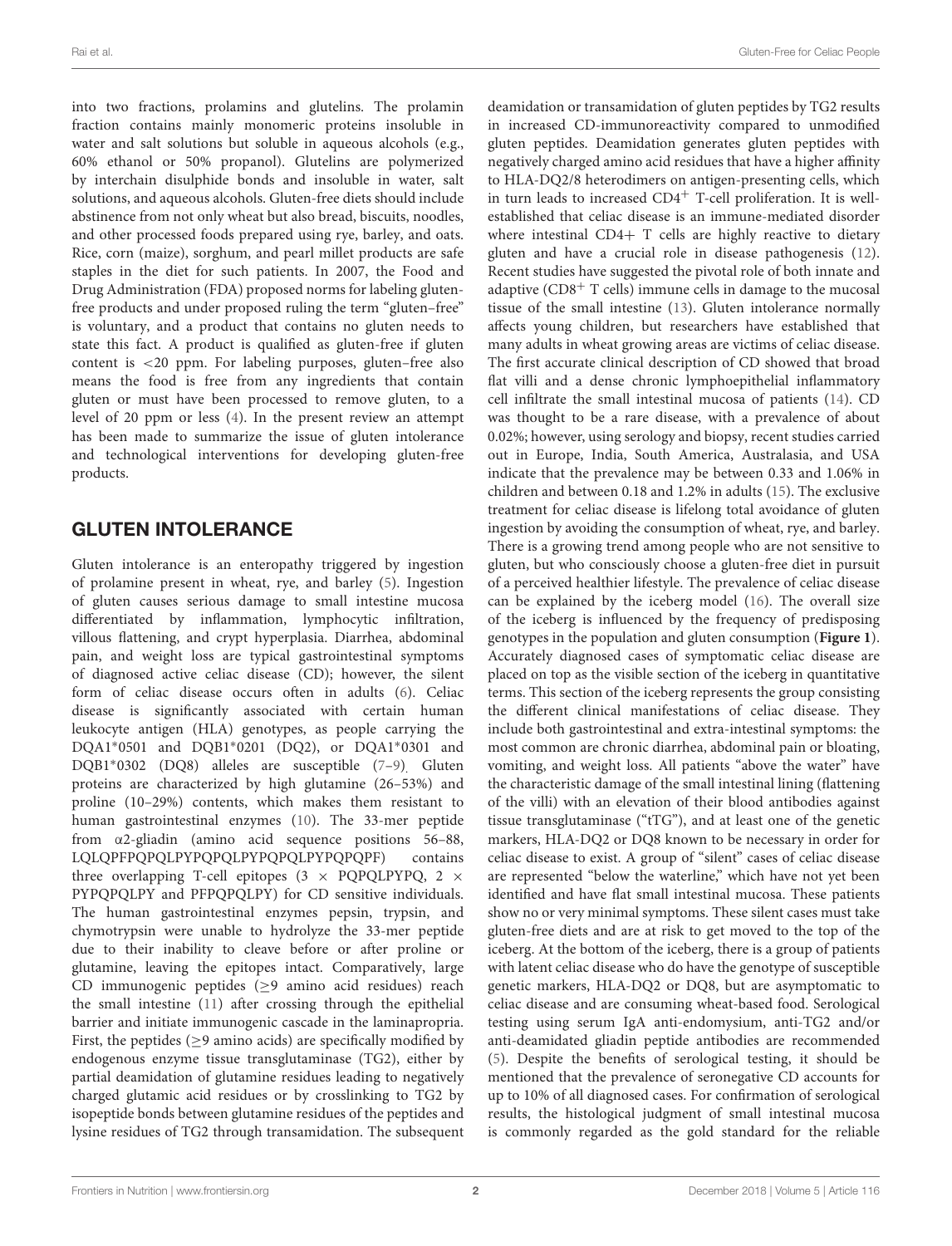

<span id="page-2-0"></span>diagnosis of CD. In the case of doubtful diagnostic results, HLA-DQ genotyping can be used to rule out the existence of CD because of its high negative predictive value.

### DETECTION OF GLUTEN

Although many methods, such as immunochemistry-based analytical methods, PCR, MS, and HPLC have been utilized for measuring the content of gluten in gluten-free products, only a few are recommended on the basis of sensitivity, selectivity, speed, and precision with easy availability. Currently, R5 antibody-based competitive ELISA is an internationally accepted choice for gluten analysis, whereas monoclonal G12 and A1 are other alternatives for the effective detection of epitopes of gliadin 33-mer prolamins [\(17\)](#page-18-15). The set limit values for gluten-free food were determined (<20 mg/kg gluten) and the Mendez ELISA R5 method was defined for the determination of gluten [\(2\)](#page-18-1). Later the Association of European Celiac Societies (AOECS) recommended the R5 Sandwich ELISA (Mendez) for natural and heat-processed foods and the R5 competitive ELISA for hydrolyzed food. The first-generation assay was calibrated to a potentially toxic peptide containing the epitope "QQPFP" of prolamin, although the result, expressed as peptide equivalents, could not be recalculated to prolamin. Now a subsequent second-generation competitive assay is released using a mixture of hydrolyzed prolamins from wheat, rye, and barley as a new calibrator which directly relates to the threshold values of gluten in gluten-free foods given by the Codex Alimentarius Standard [\(17\)](#page-18-15). But a recent study revealed that the most immunogenic peptides (responsible of 80–95% of immunoreactivity of celiac T cells) reacted to G12, the widelyused R5 antibody-based competitive ELISA, which recognized only around 25% of these immunogenic peptides of a barley beer [\(18\)](#page-18-16). Similarly, a gluten-free beer (undetectable level of gluten by Competitive ELISA R5) was shown to contain gluten peptides determined by ELISA G12 and by mass spectrometry, which identified immunotoxic peptides for celiac patients [\(19\)](#page-18-17). The G12 antibody was raised against the hexameric epitope "QPQLPY" of the highly immunotoxic 33-mer peptide of the αgliadin protein that induces celiac disease [\(20\)](#page-18-18). This recognition sequence is repeated three times within the gliadin 33-mer peptide. The ELISAs are most commonly used for gluten analysis because of their specificity, sensitivity, and suitability for routine analysis in the absence of an independent reference method. Methods combining mass spectrometry and liquid chromatography (LC-MS/MS) are the most promising nonimmunological approaches for accurate quantitation of gluten traces. However, due to its requirement for expensive equipment and expertise, it is not widely used for routine analysis. Reversedphase high-performance liquid chromatography is used as an independent reference method to determine gliadin, glutenin, and gluten concentrations. The concentration-absorbance curve arrays of flour blends spiked to defined gluten contents revealed that the polyclonal antibody (pAb) ELISA was less affected by the variability of gluten than the R5 and G12 ELISAs. Clear differences in monoclonal antibody (mAb) responses to hexaploid, tetraploid and, especially, diploid wheat species were observed and the pAb ELISA was the only kit to detect gluten from einkorn wheat [\(21\)](#page-18-19). Recently a stable isotope dilution assay (SIDA) combined with targeted liquid chromatography tandem mass spectrometry (LC-MS/MS) was used for quantitative determination of the 33-mer peptide ranged from 91 to 603  $\mu$ g/g in flours of 23 hexaploid modern and 15 old common (bread) wheat as well as two spelt cultivars [\(22\)](#page-18-20). In contrast, the 33 mer was absent (<limit of detection) from tetra- and diploid species (durum wheat, emmer, einkorn), most likely because of the absence of the D-genome, which encodes α2-gliadins. But most of the modern and old wheat flours contained the 33-mer in a range of  $200-400 \mu$ g/g flour with an overall average of 368  $\pm$  109 µg/g flour. New developments include immunosensors, aptamers, microarrays, and multianalyte profiling for detecting the gluten in food. Recently the potentiometric electronic tongue, which works as a biosensor, has been developed for labeling gluten and may detect 1 mg/kg gliadin from a different medium [\(23\)](#page-18-21).

### ROLE OF GLUTEN IN BAKERY PRODUCTS

In bread making, gluten acts as a structural protein. The gluten protein can be separated from flour by washing out with running water along with the removal of starch and other minor components. According to the solubility of gluten proteins in alcohol-water solutions, it has been divided into soluble gliadins, providing viscosity and extensibility to dough, and the insoluble glutenins (glutelines) account for the toughness, elasticity, viscosity of dough. The gliadins are monomer and glutenins are polymer with high and low molecular weight subunits. The glutenins fraction of the gluten protein is insoluble in alcohol and exists as polymeric proteins stabilized by interchain disulphide bonds. In addition, numerous proteins linked with disulphide bonds are present in gluten either as monomers or as oligomers and polymers, which are enriched with the lowly charged amino acids glutamine and prolamins [\(24\)](#page-18-22). The high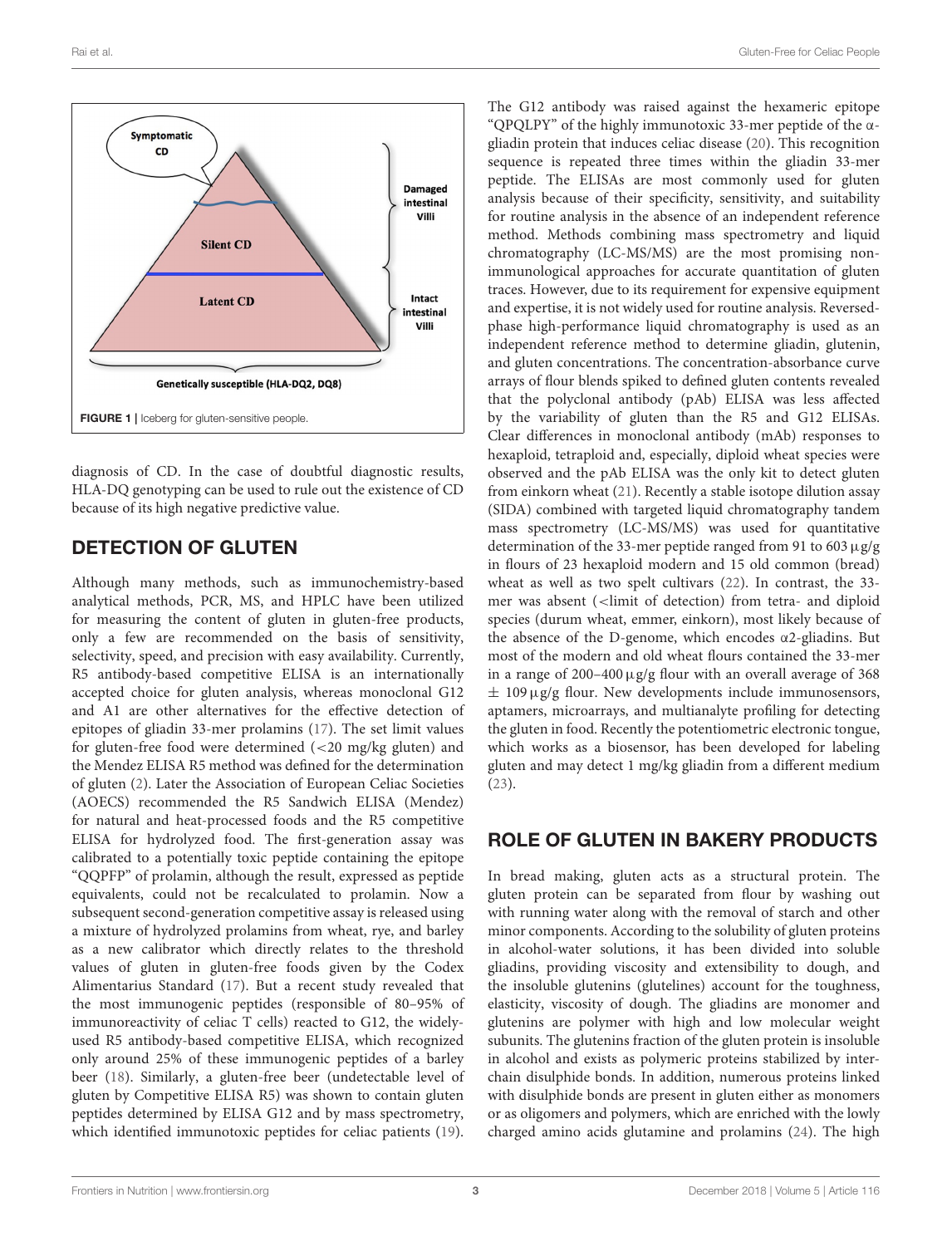molecular weight (HMW) subunits of glutenin are considered to be the main determinant of the viscoelastic properties of gluten and dough. The contribution of HMW glutenin to gluten elasticity has been associated with its ability to form secondary structure β-type conformations, which have been found to play an important role on the elasticity of gluten. After complete hydration the glutenins become rough and rubbery, whereas gliadin makes a viscous fluid bulk upon hydration. The highly visco-elastic (strong) dough is formed because of the high content of high molecular weight glutenin polymers. The polymeric high molecular weight subunits of glutenin create an elastomeric network for providing a backbone to interact with the remaining subunits of glutenin and with monomeric gliadins [\(25\)](#page-18-23). The inter-chain disulphide bonds play a key role in stabilizing the network. The properties of gluten become evident after the hydration of flour, which improves the gas holding capacity and creates extensible dough with a high-quality crumb structure for the bread [\(26\)](#page-18-24). In the absence of gluten, liquid batter is produced, which results in an inferior crumbling texture in the bread, with poor color and qualities after baking. The role of gluten is more important in pasta making, as the gluten creates a tough protein network to prevent the disintegration of pasta during cooking. But the risk of such problems is low during the preparation of gluten-free biscuits and cookies, as the development of a gluten protein network in its dough is minimally required (except semi-sweet biscuits which may require gluten network). The starch gelatinization and supercooled sugar are mainly responsible for the texture of biscuits rather than a protein/starch network [\(27\)](#page-18-25).

### TECHNOLOGICAL APPROACHES FOR MIMING GLUTEN IN GLUTEN-FREE BAKERY PRODUCTS

The formulation of gluten-free bakery products is still a challenge to both for cereal-cum-baking technologists. Replacing gluten functionality has been a challenge for food technologists. The absence of gluten leads to weak cohesion and elastic doughs which results in a crumbling texture, poor color, and low specific volume in bread. Hence, during the last few years, numerous studies have been attempted for improving the physical properties of gluten-free foods, especially baked and fermented foods, by utilizing the interaction of the many ingredients and additives which could mimic the property of gluten [\(28\)](#page-18-26). Approaches proposed for obtaining glutenfree baked foods include the utilization of different naturally gluten-free flours (rice, maize, sorghum, soy, buckwheat) and starches (maize, potato, cassava, rice), dairy ingredients (caseinate, skim milk powder, dry milk, whey), gums and hydrocolloids (guar and xanthan gums, alginate, carrageenan, hydroxypropyl methylcellulose, carboxymethyl cellulose), emulsifiers (DATEM, SSL, lecithins), non-gluten proteins from milk, eggs, legumes and pulses, enzymes (cyclodextrin glycosyl tranferases, transglutaminase, proteases, glucose oxidase, laccase), and non-starch polysaccharides (inulin, galactooligosaccharides) (**[Table 1](#page-4-0)**). Strengthening additives or processing aids has been fundamental for miming gluten's iscoelastic properties [\(93\)](#page-20-0), where mainly hydrocolloids have been used for building an internal network able to hold the structure of fermented products. Simultaneously with the same intention, different crosslinking enzymes such as glucose oxidase, transglutaminase, and laccase have been used to create a protein network within the flour proteins [\(94\)](#page-20-1). However, the success of gluten-free products relied on the type of effect of the enzymes as gluten-free processing aids, type of flour, enzyme source, and level. Generally, the combinations of ingredients and the optimization of the breadmaking process have resolved the technological problems, yielding gluten-free products that met the consumer's expectations concerning texture and appearance of the fresh bread [\(95\)](#page-20-2).

# GLUTEN-FREE STARCHES

Gluten-free starches are used as gelling, thickening, adhesion, moisture-retention, stabilizing, film forming, texturizing, and anti-staling ingredients in absence of gluten, where the extent of these properties varies depending on the starch source. In glutenfree products, starch is incorporated into the food formulation to improve baking characteristics such as the specific volume, color, and crumb structure and texture. Corn, rice, buckwheat, waxy high amylose oat, potato, quinoa, sorghum, tapioca, teff wheat, and amaranth have been used as conventional sources of starch, whereas acorn, arracacha, arrowroot, banana, black beans, breadfruit, cana, chestnut, chickpea, cow pea, faba bean, innala, kudzu, lentils, lotus, mung bean, navy bean, oca, pinto bean, sago, taro, tania, white yam, yam, yellow pea have been used as unconventional sources of starch [\(96\)](#page-20-3). The granule size, surface and composition help in decision-making regarding the method of processing (grinding or extrusion cooking; dehulling, soaking, or germination; autoclaving, puffing, baking, frying, roasting, microwave cooking, or irradiation) for ensuring better hydrolysis and improved gelatinisation behavior of starches, with a lower level of retrogradation of amylose [\(96\)](#page-20-3).

# THE ALTERNATIVES OF GLUTEN-FREE CEREALS/GLUTEN-FREE FLOURS

Conventionally alternate flours are used for two different reasons: first, to lower or remove the use of wheat for economic reasons in underdeveloped regions or countries and second, to change the nutritional characteristics of a product by protein, vitamins, or mineral enrichment, especially for CD patients. The nutritional quality of bakery products prepared solely using wheat can be improved by adding protein-rich legume flours and other cereal grains. Bread is traditionally produced from wheat flour which is grown globally, but non-wheat growing countries like Gambia, Ghana, Nigeria import wheat or bread to meet their domestic demand. The flours, whole flours, bran products, proteins of legumes, oilseeds, and other minor cereals can be used effectively for nutritional improvement of bakery products. Attempts have been made to enrich bakery products with nutritionally-rich ingredients for their diversification [\(23,](#page-18-21) [31,](#page-18-27) [36,](#page-18-28) [61,](#page-19-0) [97\)](#page-20-4). These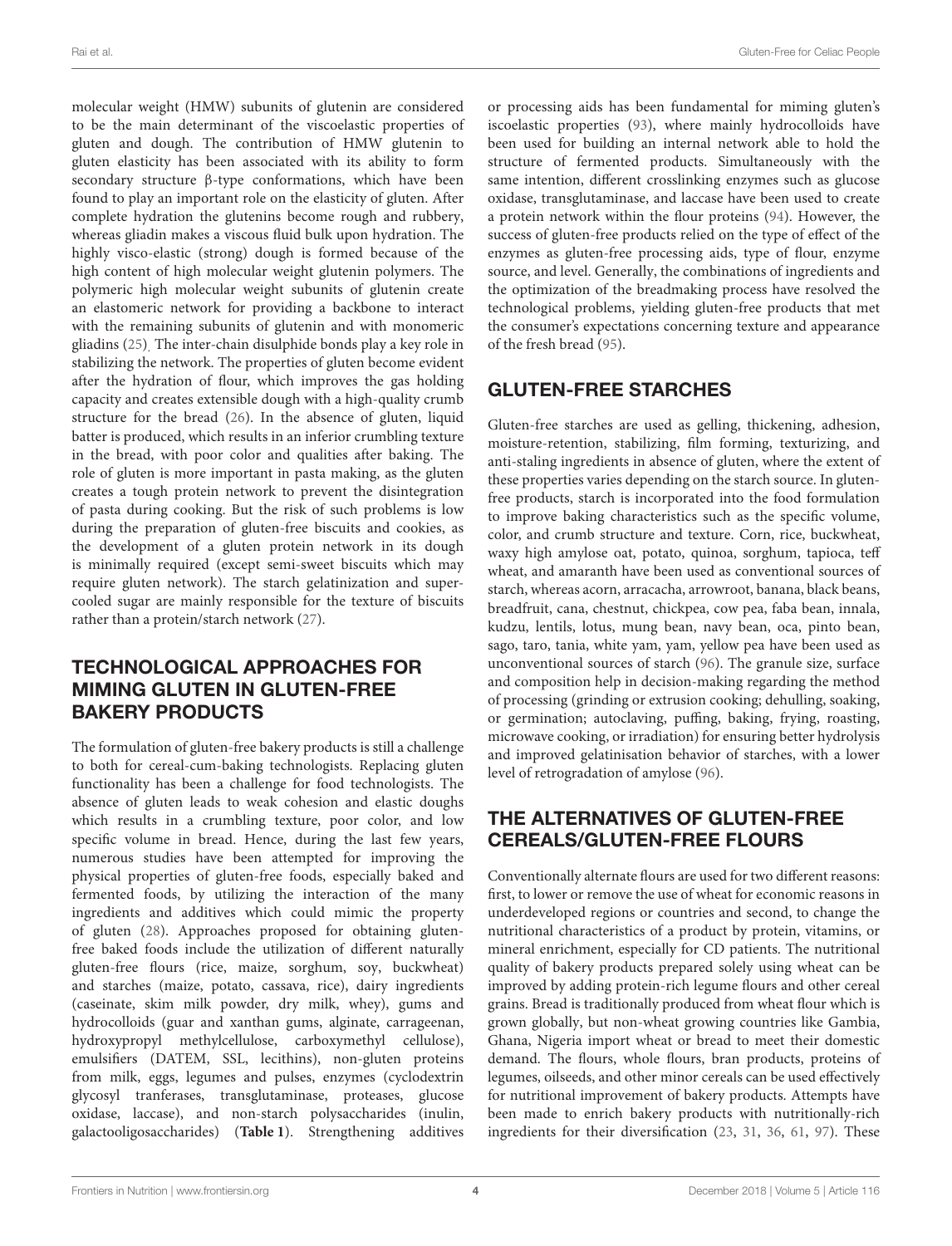| Approach                       |                                 | Ingredient                                                                                           | <b>References</b>                 |
|--------------------------------|---------------------------------|------------------------------------------------------------------------------------------------------|-----------------------------------|
| Gluten-free flours             | Alternate flour                 | Rice, Corn, Sorghum, Millets                                                                         | $(29 - 39)$                       |
|                                | Pseudocereals                   | Buckwheat, Amaranth, Quinoa                                                                          | $(32, 40 - 49)$                   |
|                                | <b>Starches</b>                 | Rice flour and starch, Corn flour and starch, Potato<br>starch, Cassava starch                       | $(31, 32, 38, 41, 46, 50 - 56)$   |
|                                | Genetically Modified Wheat      | Gliadin deleted wheat                                                                                | $(57 - 60)$                       |
|                                | Legume flour                    | Soy, Chickpea, Pea, cow pea, Others (Carob, Vinal,<br>Beans, Lentil)                                 | (33, 50, 55, 61, 62)              |
|                                | Other flour                     | Chestnut, Flaxseed, Chia                                                                             | $(63 - 66)$                       |
| Functional<br>ingredients      | Hydrocolloids                   | Agarose, Guar gum, Locust bean gum,<br>Hydroxypropyl-methylcellulose, Pectin, Xanthan gum            | $(30, 33, 43, 46, 51, 53, 67-71)$ |
|                                | Fiber fortification             | Inulin, Rice bran, Pseudo cereals, Psyllium, sugar beet<br>fiber, dietary fiber, Unripe banana flour | $(54, 69, 72 - 78)$               |
| Novel processing<br>approaches | Enzymes                         | Transglutaminase, Protease, Lipase, cyclodextrin<br>glycosyl transferase                             | $(29, 33, 70, 79 - 83)$           |
|                                | Lactic acid bacteria/Sour dough | Lactic acid bacteria and yeasts                                                                      | $(29, 42, 84 - 88)$               |
|                                | High pressure/temperature       | High pressure and temperature                                                                        | $(63, 89 - 92)$                   |

<span id="page-4-0"></span>TABLE 1 | Research methodology along with references for developing new generation gluten-free products.

products also encourage the utilization of non-wheat cereals that are not commonly consumed by many people. Also, the product can be formulated to meet specific dietary requirements, leading to low-calorie bread, high-fiber bread, gluten-free bread, and diabetic bread including protein enrichment. Making bread without any wheat would require a suitable substitute for gluten for CD-susceptible people. Work on gluten-free bread is not new, because dietetic breads for use by patients with celiac disease have been developed using various starches while omitting gluten.

### GLUTEN-FREE FLOURS

There are many alternate flours with special attributes to replace or minimize the use of wheat in baking. Maize/corn has been used as a preferable replacement of wheat flour for gluten-free food formulation (**[Table 1](#page-4-0)**). Corn contains a storage protein called zein, which is unrelated to gluten in its primary structure and different than the types of gluten found in the traditional gluten-containing cereals like wheat, barley, and rye. The maize endosperm proteins simply lack the additional elastic high molecular weight glutenin subunits (HMW-GS) function of wheat, and the addition of a minor amount of this or another similar protein would confer viscoelasticity to the mixture. Coprotein, namely HMW-GS or casein (as a non-wheat protein), stabilized the viscoelasticity of the hydrated, heated (to 35◦C), and mixed maize zein, as well as held stable the β-sheet content after mixing [\(98\)](#page-20-12). The β- sheet structures are made from extended β-strand polypeptide chains, with strands linked to their neighbors by hydrogen bond and, due to this extended backbone conformation, β-sheets resisted stretching. Based on these preliminary data it is now hypothesized that the addition of co-protein, such as HMW subunits of glutenin in wheat gluten, improves the viscoelasticity of zein dough systems. The gliadin-zein hypothesis has been supported by a rheological and physicochemical study of the effect of HMW-GS addition to gliadin and zein composites [\(98\)](#page-20-12), with an attempt made to relate structural and rheological data. This study suggested that the rheological properties of zein improved with the incorporation of high molecular weight glutenine (HMWG) and provided basic information for future investigations on developments for gluten-free products. One study confirmed the improvement of some patients with refractory celiac disease on GFD when a cornfree diet was prescribed [\(99\)](#page-20-13). The Celiac Sprue Association, the largest non-profit celiac disease support group in the in USA, reported that the zein protein of corn does not cause any allergic reaction in people and corn flour is quite safe as an ingredient in the formulation of gluten-free products such as bread, corn tortillas, chip, and crackers.

Another alternate flour from rice was used for developing hypoallergenic wheat-free foods (**[Table 1](#page-4-0)**). Rice starches have enormous potential for formulating gluten-free baked products and are commercially available across the globe. As required for special diets, the rice lack gluten, and have low contents of sodium, with high levels of easily-digested carbohydrates. It was reported that bread prepared using white rice flour after incorporating of rice bran improved flavor, but the phytic acid reduced the bioavailability of minerals [\(100\)](#page-20-14). Different levels of defatted bran and yeast were used in making breads for investigating their effects on the phytate contents, and it was observed that a higher content of bran decreased phytate degradation whereas yeast content had no significant effect. The Phenolic content was highest in violet rice (500.4 mg GAE 100 g) and lowest in white sorghum (52.3 mg GAE 100  $g^{-1}$ ) flours. However, total anthocyanins were highest in violet, nerone, and black rice flours. FRAP and ORAC antioxidant capacities were correlated to phenolic contents and found to be higher in violet rice flours [\(101\)](#page-20-15).

Sorghum (Sorghum bicolor (L.) Moench) is an essential grain of grass family Graminae and tribe andropoggonae. Sorghum is considered a safe cereal for celiac patients due to its protein being more closely related to maize than to wheat, rye, and barley. The average protein content of sorghum is 11–12%. Sorghum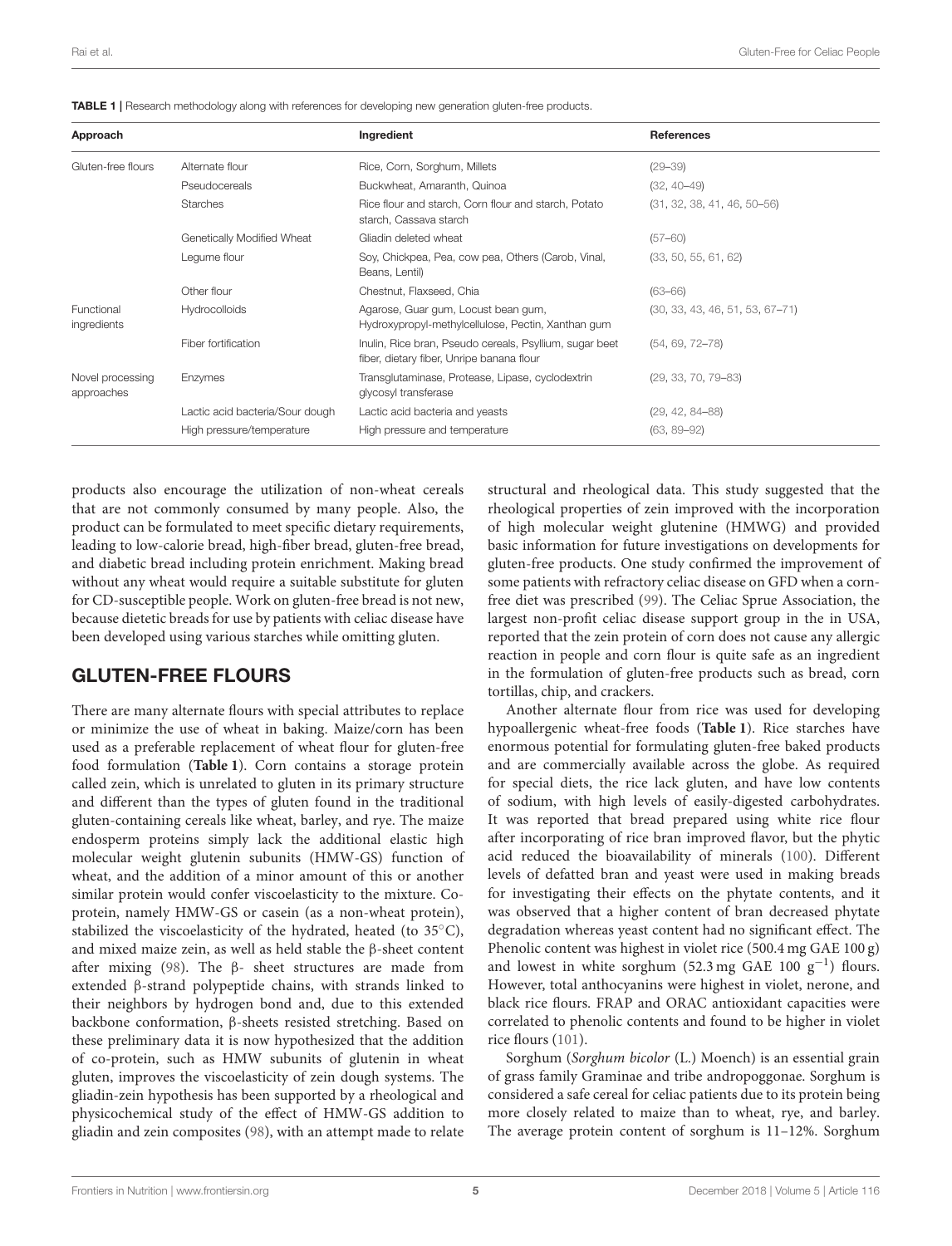has excellent potential as a functional food ingredient, which was revealed during a comparison of the quality of gluten-free bread of 10 decorticated sorghum flours where significant differences in crumb grain and hardness among the hybrids was observed [\(67\)](#page-19-18). However, the volume, height, bake loss, and water activity of the breads differed marginally. Increasing xanthan gum levels decreased the volume but increasing water levels increased the loaf-specific volume. In another study the decorticated sorghum flour was explored for gluten-free bread making quality where sorghum flour (70) was mixed with corn starch (30), water (105), salt (1.75), sugar (1), and dried yeast (2), and batter consistency was standardized by varying water levels to set the same force during extrusion. The volume, height, bake loss, and activity of breads differed slightly [\(67\)](#page-19-18). The protease and amylase activities were measured every 24 h in a Sudanese sorghum cultivar that was germinated for 5 days [\(102\)](#page-20-16). The functional properties of flours derived from the germinated sorghum seeds were studied and ungerminated seeds were used as a control. Germinated samples had a higher protein solubility, emulsifying activity, and stability compared to the ungerminated control. It was suggested that germination improved the functional properties of sorghum and it would be possible to design new foods using germinated sorghum. In a study of Grains of Butanua, a new Sudanese sorghum cultivar, the grains were germinated for 0, 1, 2, and 3 days and it was observed that contents of starch, protein, oil, foaming stability, bulk density, and least gelation concentration of the sorghum flour decreased, whereas oil absorption capacity, foaming capacity, and emulsion capacity and stability enhanced with an increase in germination time [\(103\)](#page-20-17). Improved functional properties of sorghum flour by germination of the grains not only make it useful and suitable for various food processing formulations, but also improve the food product quality. The flat bread was made and organoleptic quality was best with a rice: sorghum: black gram (7:7:6) formulation (out of six different formulations) as evidenced from scores awarded by panelists for overall acceptability [\(104\)](#page-20-18). Therefore, sorghum provided a good alternative for gluten-free bread and food developers have started using sorghum in some food products marketed to consumers who have celiac disease.

Similarly, millets are also being used in food formulations targeted to consumers with celiac disease. Millet refers to a number of different species belonging to the Poaceae family of the order Poales. There are many varieties of millets and the four major types are pearl millet, proso millet, niger millet, and foxtail millet, all of which lack any trace of gluten. Millets are known for their better digestibility without producing any allergenic reaction in consumers unlike wheat. Millets release less glucose over a longer duration of time as compared to wheat and rice. One of the most famous meat-based snack foods in Turkish cuisine, the "kibbeh," was prepared using millet flour which, maintained nutritional value and sensorial quality as a gluten-free, cereal-based formulation because of its better oxidation stability measured using thiobarbituric acid-reactive substances [\(37\)](#page-19-25). To date, the use of minor millets in glutenfree product formulation is limited and needs to be explored globally.

# PSEUDO CEREALS IN GLUTEN-FREE PRODUCT PREPARATION

Amaranth, quinoa, and buckwheat are major highly nutritious pseudocereals utilized in the formulation of the gluten-free diet. It was reported that replacing corn starch with amaranthus flour enhanced the protein by 32% and fiber contents by 152% in gluten-free breads without affecting sensory quality [\(40\)](#page-19-2). Use of both quinoa and amaranth with a dough of increased moisture (up to 65%) significantly improved the bread quality (loaf volume and crumb softness), nutritional values and dietary fiber content [\(105\)](#page-20-19). Gluten proteins are not present in grains of pseudocereals but albumins and globulin proteins having high biological value are enriched in pseudo cereals. Interestingly, amaranth storage protein has shown complete absence of immune toxicity in celiac patients [\(106\)](#page-20-20), which has encouraged researchers to improve the structural properties of quinoa and amaranth as an alternate component for the preparation of bread, pasta, and crackers [\(47,](#page-19-26) [107\)](#page-20-21). The bread containing amaranth, quinoa, and sweeteners had similar specific volume, firmness and water activity to those of the control bread, but showed higher protein, lipid, and ash contents and a larger alveolar area [\(47\)](#page-19-26). In an investigation it was reported that bread with 1.9% guar gum (w/w, total flour basis) and 5% buckwheat flour (of all flours and substitutes) mimicked French bread quality attributes [\(108\)](#page-20-22).

The refined flours or starches that are used in the preparation of gluten-free products are generally poor in quality unless fortified by fiber and other supplements. Gluten exclusion does not create any specific problem but may have low nutritional and biological value. Also, the gluten free dietary foods are reported to have low content of vitamins (vitamins B and D), ions (calcium, iron, zinc, and magnesium), and fiber [\(109\)](#page-20-23). Furthermore, the risk of developing obesity and metabolic diseases is increased with a gluten-free diet [\(110\)](#page-20-24). It becomes the responsibility of the dietician to ensure a nutritionally balanced diet for celiac patients consuming gluten-free food. Thus, dietary fiber fortification in gluten-free baked products has been a choice of research for food technologists. Inulin is the most acceptable dietary fiber and acts as a source of non-digestible polysaccharides and prebiotics in gluten-free products. As a prebiotic, inulin stimulates the growth of healthy bacteria in the colon. Further, it was reported that gluten-free bread prepared after the inclusion of inulin (8%) in wheat starch-based formulations increased the dietary fiber content from 1.4% (control) to 7.5% (control  $+$  inulin), and the crust color of the bread improved after incorporating inulin [\(111\)](#page-20-25). The browning of the crust in bread has been attributed to the partial hydrolyzing of inulin by yeast enzymes. As discussed above, the use of pseudocereals and oat in glutenfree formulation increases dietary fiber in products. The dietary fibers of oat are nutritionally enriched with a high content of soluble linked β-D-glucan, which comprise 2–7% of the total kernel weight of oat as the main cell wall component. Other than β-glucan, the oat/oat bran contain a higher sum of total dietary fiber as compared to other gluten-free flours. However, the use of oat in gluten-free products has been an issue of debate as oat contains some fraction of gliadin. The oat prolamins are also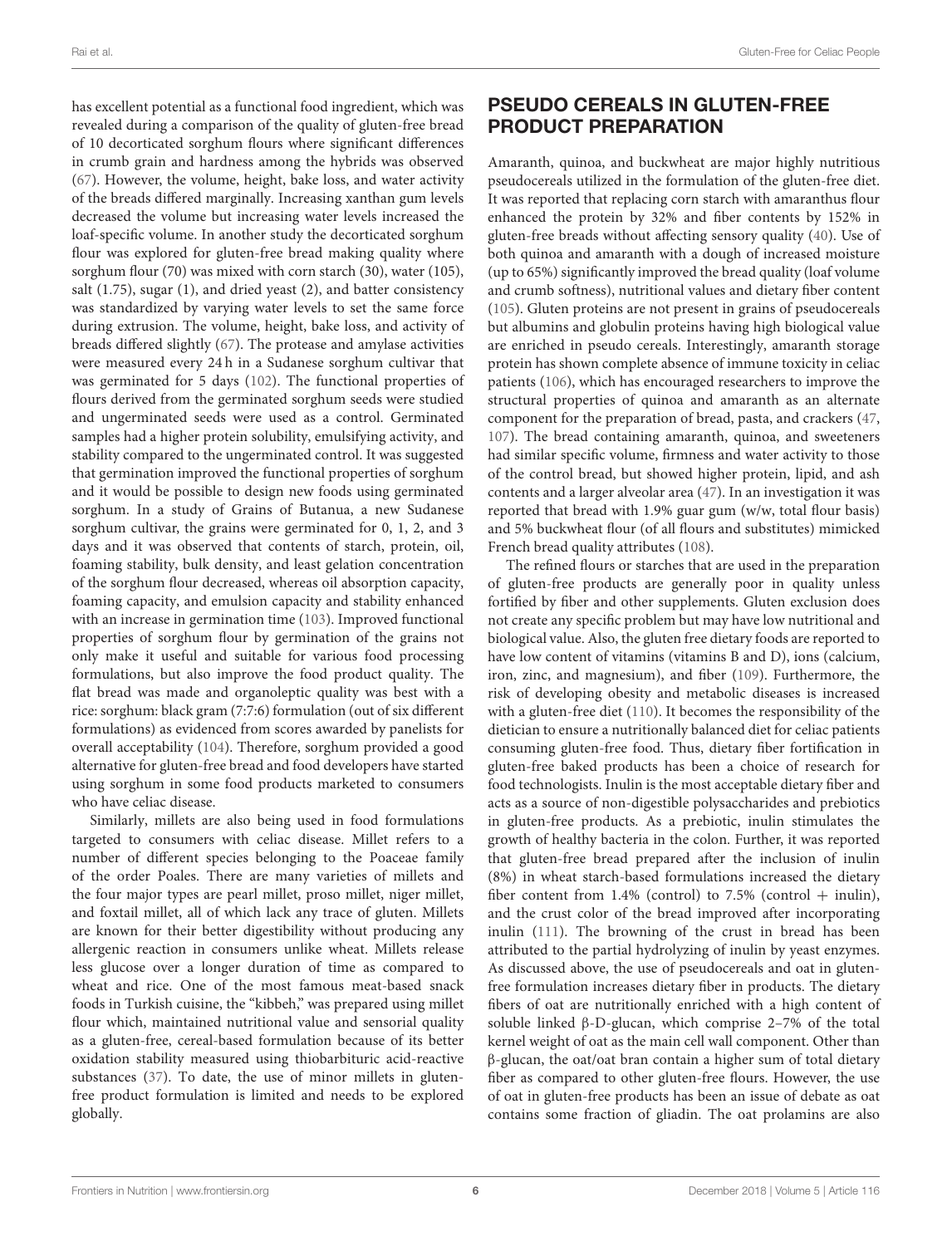<span id="page-6-0"></span>TABLE 2 | List of recent important formulations of cereal based gluten-free products (2011 onwards).

| <b>SN</b>      | GF<br>product | Approach                                                                                                                                                                                                           | <b>Salient findings</b>                                                                                                                                                                                                                                                                                                                                                                                                                                                                                                                                                                  | <b>References</b> |
|----------------|---------------|--------------------------------------------------------------------------------------------------------------------------------------------------------------------------------------------------------------------|------------------------------------------------------------------------------------------------------------------------------------------------------------------------------------------------------------------------------------------------------------------------------------------------------------------------------------------------------------------------------------------------------------------------------------------------------------------------------------------------------------------------------------------------------------------------------------------|-------------------|
| 1              | <b>Bread</b>  | Used Rice as alternate flour with<br>pseudo cereal and Hydrocolloids                                                                                                                                               | Blend of rice-buckwheat in proportion of 60:40 was used by incorporating<br>Xanthan gum and propylene glycol alginate at levels of 0.5 to 1.5%. The<br>incorporation of both hydrocolloids significantly improved the storage<br>modulus. As compared to Xanthan gum the inclusion of propylene glycol<br>alginate increased specific volume but decreased crumb firmness and<br>crumb structure of gluten-free breads.                                                                                                                                                                  | (43)              |
| $\overline{c}$ | <b>Bread</b>  | Red sorghum flour was<br>supplemented with different starch                                                                                                                                                        | Gluten-free sorghum bread was prepared using cassava, corn, potato, or<br>rice starch and sorghum in the different ratios. Water (100%), sugar (6.7%),<br>egg white powder (6%), fat (2%), salt (1.7%), and yeast (1.5%) were other<br>baking ingredients. Increasing starch content decreased crumb firmness<br>and chewiness but cohesiveness, springiness, and resilience increased in all<br>breads. The cassava-sorghum and rice-sorghum breads had better crumb<br>properties than corn-sorghum or potato-sorghum breads.                                                          | (31)              |
| 3              | <b>Bread</b>  | Rice flour was supplemented with<br>acetic acid, lactic acid, citric acid                                                                                                                                          | In order to improve the quality of gluten-free bread, several levels of acidic<br>food additives (acetic acid, lactic acid, citric acid, and monosodium<br>phosphate) was tested for gluten-free breads prepared using rice flour and<br>hydroxypropylmethylcellulose (HPMC). It was found that monosodium<br>phosphate yields bread producing better texture scores and yielded the<br>highest volumes of the loaf.                                                                                                                                                                     | (84)              |
| 4              | <b>Bread</b>  | Non-yeasted gluten-free dough<br>mixtures were prepared by mixing<br>wheat starch with locust bean<br>gum-supplemented with whey protein                                                                           | Reported about robustness of mesoscopically structured whey protein<br>particle system contributing elasticity and strain hardening properties after<br>mixing with starch up to a certain level. Although whey particles provided<br>lower extensibility but were more stable than gluten particles. For reducing<br>the stiffness of dough for better bread making, the N-ethylmaleimide (NEM)<br>treatment blocked formation of excessive number disulphide bonds<br>(essential for bread making dough) of a mesoscopic whey protein.                                                 | (68)              |
| 5              | <b>Bread</b>  | Corn starch, potato starch, pectin,<br>sunflower oil, fresh yeast were the<br>basic ingredients of gluten-free bread.<br>Calcium fortification was done                                                            | Palatability of gluten-free breads fortified with calcium was significantly<br>higher than those of unfortified control. The addition of calcium caseinate<br>and calcium citrate improved desirable sensory attributes (sweet odor,<br>butter bread odor, butter bread taste, and springiness) for the consumers in<br>comparison to unfortified control. The crumbs of calcium-fortified breads<br>were softer and more elastic.                                                                                                                                                       | (41)              |
| 6              | <b>Bread</b>  | Rice flour supplemented with different<br>grades of pseudo cereals                                                                                                                                                 | Dough made with higher amount of light buckwheat flour (LBF) or<br>wholegrain flour (WBF) with rice flour resulted in final products with higher<br>antioxidant properties. Bread prepared using whole grain buckwheat flour<br>had higher antioxidative activity than bread prepared with light buckwheat<br>flour.                                                                                                                                                                                                                                                                     | (44)              |
| $\overline{7}$ | <b>Bread</b>  | Rice flour was supplemented with<br>egg protein, fat, dietary fiber (DF)                                                                                                                                           | Rice bran containing gluten-free breads improved protein and dietary fiber<br>content and the ratio of insoluble dietary fiber to soluble dietary fiber. A rice<br>bran source with high soluble dietary fiber content increased sensory<br>acceptance and shelf life.                                                                                                                                                                                                                                                                                                                   | (77)              |
| 8              | <b>Bread</b>  | Range of commercial gluten-free<br>flours was used                                                                                                                                                                 | Breads produced only from oat flour were of similar quality to wheat bread,<br>and the utilization of buckwheat, rice, maize, quinoa, sorghum and teff<br>flours resulted in breads of inferior quality.                                                                                                                                                                                                                                                                                                                                                                                 | (32)              |
| 9              | <b>Bread</b>  | Sorghum flour with sourdough was<br>used and exopolysaccharides<br>incorporation as hydrocolloids                                                                                                                  | The sucrose formed Exopolysaccharides (EPS) during sourdough<br>fermentation, improving the technological properties of gluten-free breads<br>and had the potential to mimic hydrocolloids. The EPS yielded softer<br>crumbs in the fresh and stored sorghum bread. Among EPS, dextran<br>revealed the best shelf life improvements. All strains (Dextran forming<br>Weissellacibaria and reuteran/ fructan forming Lactobacillus reuteri)<br>produced oligosaccharides during sorghum sourdough fermentation,<br>contributing to the nutritional benefits of gluten-free sorghum bread. | (85)              |
| 10             | <b>Bread</b>  | Used emulsifiers (diacetyl tartaric acid<br>ester of monoglycerides and sodium<br>stearoyllactylate), hydrocolloids and<br>enzymes (glucose oxidase and<br>$\alpha$ -amylase) in gluten-free bread<br>formulations | The electrophoretic pattern of dough extracted proteins changed with<br>glucose oxidase addition. Contrary to widespread opinion, it was observed<br>that the presence of additives is not essential for gluten-free bread<br>production. It suggested to find new alternate raw materials and<br>technological parameters for facilitating gluten-free product development at<br>lower cost.                                                                                                                                                                                            | (33)              |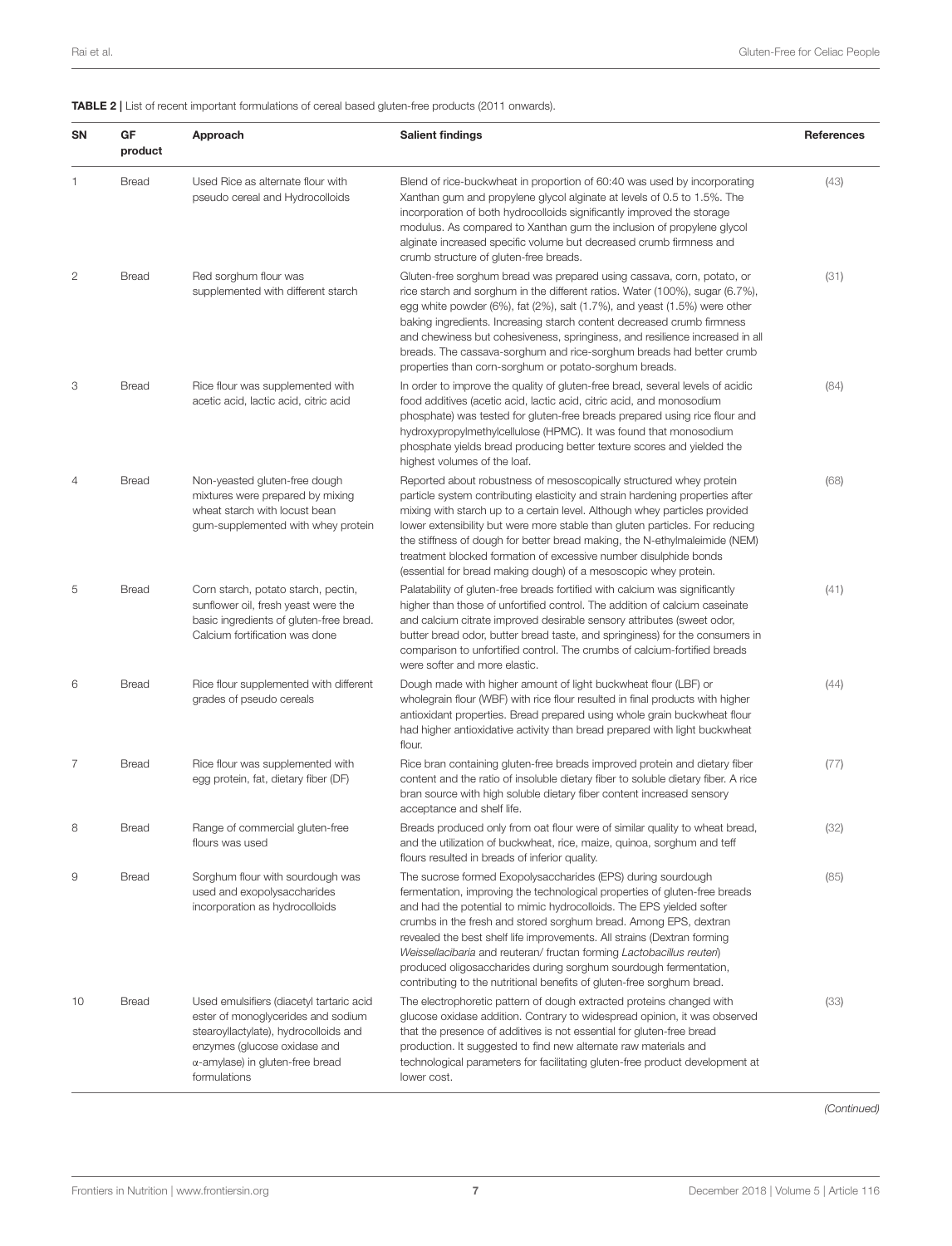### TABLE 2 | Continued

| SN | GF<br>product | Approach                                                                                                                              | <b>Salient findings</b>                                                                                                                                                                                                                                                                                                                                                                                                                                                                                                                                                                   | References |
|----|---------------|---------------------------------------------------------------------------------------------------------------------------------------|-------------------------------------------------------------------------------------------------------------------------------------------------------------------------------------------------------------------------------------------------------------------------------------------------------------------------------------------------------------------------------------------------------------------------------------------------------------------------------------------------------------------------------------------------------------------------------------------|------------|
| 11 | <b>Bread</b>  | Dough prepared using corn starch,<br>potato starch, guar gum, pectin, and<br>freeze-dried yeasts. Native starch<br>was replaced       | The native starch was replaced with high amylose corn starch (HACS),<br>acetylated distarchadipate (ADA), and hydroxypropyldistarch phosphate<br>(HDP). Incorporation of 10 or 15% of HDP or ADA increased volume of<br>gluten-free loaves. On the day of baking a slight decrease in hardness and<br>chewiness of the crumb was noticed whereas HACS deteriorated structural<br>and mechanical properties of the crumb.                                                                                                                                                                  | (51)       |
| 12 | <b>Bread</b>  | Corn starch was used in combination<br>with various cereal-based proteins                                                             | The chickpea-based bread exhibited had better physico-chemical<br>characteristics and sensory behavior than soya protein with other legume<br>protein-based gluten-free breads.                                                                                                                                                                                                                                                                                                                                                                                                           | (50)       |
| 13 | <b>Bread</b>  | Corn flour with tapioca starch was<br>used and supplemented with plant<br>and animal protein                                          | A blend of tapioca starch and corn flour (80:20) was used with bread<br>ingredients water, yeast, salt, and sugar. The optimum bread had highest<br>levels of fat and soybean flour and one egg, presented low values of<br>firmness ( $\leq$ 100 N) and elasticity ( $>$ 65%) and the lowest variation of these<br>parameters with storage. Therefore, tapioca starch-based breads had<br>spongy crumb, high volume, and a good sensory acceptance.                                                                                                                                      | (164)      |
| 14 | <b>Bread</b>  | Used corn starch as alternate flour<br>followed by<br>incorporation of proteins.<br>Response surface methodology                      | The gluten-free bread prepared by using ingredients albumin, collagen, pea,<br>lupine and soy protein to replace the starch in a gluten-free formulation and<br>revealed that bread with pea protein was most acceptable among different<br>analyzed samples, while least sensory acceptance was observed in the<br>case of a product with soy protein                                                                                                                                                                                                                                    | (55, 61)   |
| 15 | <b>Bread</b>  | Rice flour was used along with<br>different combinations of alternate<br>flours supplemented with<br>hydrocolloids                    | The HPMC had linearly a positive effect on volume of teff and corn breads<br>and a negative linear effect on this parameter in rice breads, without change<br>in volume of buckwheat bread. Xanthan addition had most linearly negative<br>effect on loaf volume of all breads. HPMC addition reduced crumb hardness<br>of teff, buckwheat, corn, and rice bread, whereas Xanthan increased the<br>crumb hardness of teff and buckwheat breads, but rice breadcrumb<br>remained uninfluenced.                                                                                             | (165)      |
| 16 | <b>Bread</b>  | Used millet and pseudocereals                                                                                                         | The in vitro starch digestibility of five gluten-free breads (from buckwheat,<br>oat, quinoa, sorghum, or teff flour) was analyzed using a multi-enzyme<br>dialysis system. Quinoa bread showed highest predicted glycemic index (GI<br>95) followed by buckwheat, teff, sorghum, and oat (GI 71) breads. Larger<br>granule diameters in oat and sorghum in comparison to quinoa and<br>buckwheat flour resulted in lower specific surface area of starch granules<br>and smaller starch granules result in a higher glycemic index.                                                      | (35)       |
| 17 | <b>Bread</b>  | Corn starch, rice flour, rice starch<br>were supplemented with psyllium and<br>sugar beet fiber                                       | The syllium, sugar beet fiber improved doughs, but psyllium had a pivotal<br>role on gluten-free bread preparation because of its film-forming ability and<br>had more effective anti-staling effect with water binding capacity.                                                                                                                                                                                                                                                                                                                                                         | (54)       |
| 18 | <b>Bread</b>  | Used rice flour treated with protease                                                                                                 | Bread prepared from rice treated with a commercial protease from Bacillus<br>stearothermophilus (thermoase) was of higher quality, i.e., good crumb<br>appearance, high volume, and soft texture, depending on the amount of<br>enzyme added. Many cellular structures were formed in the<br>thermoase-treated bread which was missing in the untreated control. Bread<br>crumb color was not affected by the treatment and staling rate was much<br>lower for the thermoase-treated bread than for the control.                                                                          | (81)       |
| 19 | <b>Bread</b>  | Used rice as alternate flour                                                                                                          | The coarse fraction after higher dough hydration (90-110%) improved<br>volume and crumb texture was of rice bread. Slowly digestible starch (SDS)<br>and resistant starch (RS) increased in the coarse flour breads.                                                                                                                                                                                                                                                                                                                                                                      | (34)       |
| 20 | <b>Bread</b>  | Different types of rice flour were used                                                                                               | The finest rice flours led to poorest retention of the gas produced during<br>fermentation and produced breads with a lower specific volume in both<br>formulations. Along with larger particles a consistent film was formed of<br>water, hydrocolloid, and starch granules fragmented during milling and<br>kneading as revealed from analysis of dough microstructure.                                                                                                                                                                                                                 | (166)      |
| 21 | <b>Bread</b>  | commercial GF bread mixtures<br>(coded GF1 and GF2) partially<br>replaced with pseudocereals with<br>supplementation of hydrocolloids | For improving the nutritional value of the final gluten-free breads without<br>decreasing their technological quality a dehulled (DBF) and a puffed (PBF)<br>buckwheat flour were used. Inclusions of 40% DBF improved the baking<br>performances of the commercial gluten-free mixtures. Small amount of PBF,<br>as well as of HPMC, resulted in softer gluten-free bread crumbs by reducing<br>both the diffusion and the loss of water from the bread crumb and the<br>interactions between starch and protein macromolecules, and finally<br>reduced staling kinetics during storage. | (46)       |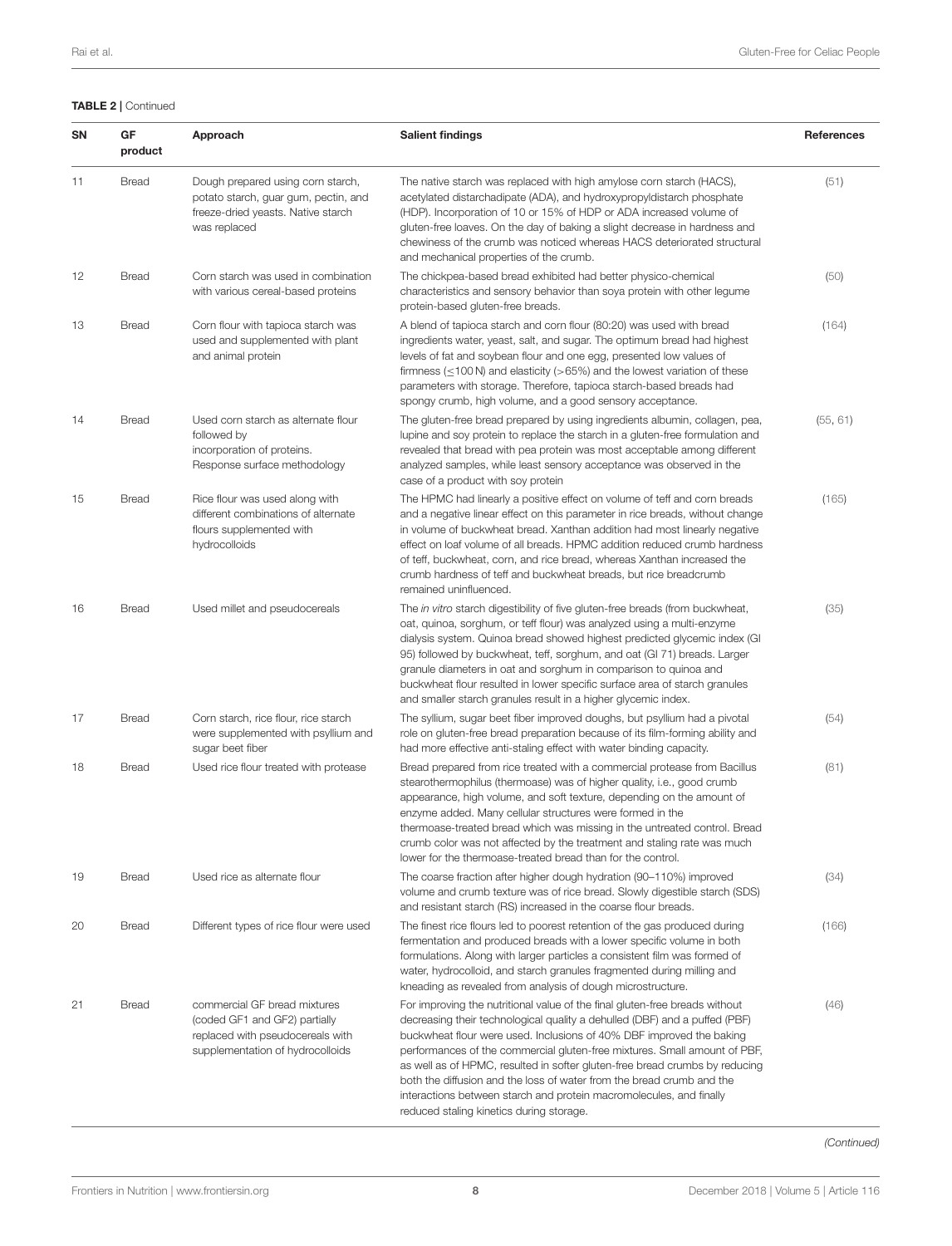### TABLE 2 | Continued

| SΝ | GF<br>product   | Approach                                                                                                                                  | <b>Salient findings</b>                                                                                                                                                                                                                                                                                                                                                                                                                                                                                                                                                                                  | References |
|----|-----------------|-------------------------------------------------------------------------------------------------------------------------------------------|----------------------------------------------------------------------------------------------------------------------------------------------------------------------------------------------------------------------------------------------------------------------------------------------------------------------------------------------------------------------------------------------------------------------------------------------------------------------------------------------------------------------------------------------------------------------------------------------------------|------------|
| 22 | <b>Bread</b>    | Rice flour and potato starch mixtures<br>(1:1) with oat and quinoa malts were<br>used                                                     | The incorporation of oat malt decreased batter viscosities of dough and<br>density of bread with formation of more open crumb, but overdosing of oat<br>malt resulted in excessive amylolysis during baking and deteriorated the<br>product. Quinoa malt had no significant effect on the baking properties due<br>to low $\alpha$ -amylase activity.                                                                                                                                                                                                                                                    | (52)       |
| 23 | Flat<br>bread   | Use of alternate flour supplemented<br>with Xanthan gum                                                                                   | Rice flour:corn starch:potato starch in ratio of 40%:20%:40% followed by<br>rice flour:corn starch:potato starch in ratio of 40%:40%:20% with 3%<br>xanthan were the best formulations for production of gluten-free Egyptian<br>balady flat bread.                                                                                                                                                                                                                                                                                                                                                      | (53)       |
| 24 | <b>Bread</b>    | Corn starch and potato starch were<br>used as main ingredients<br>supplemented with inulin                                                | Inulins with different degree of polymerization were used for the production<br>of gluten-free bread and it was found that addition of inulin increased loaf<br>volume and reduced crumb hardness. Inulin preparations with lower degree<br>of polymerization had better effect on all analyzed parameters.                                                                                                                                                                                                                                                                                              | (73)       |
| 25 | <b>Bread</b>    | Used unripe banana flour and potato<br>starch with rice flour                                                                             | Evaluated the feasibility of gluten-free bread making using unripe banana<br>flour, a source of resistant starch and dietary fiber, as a starch-based<br>ingredient. Promising results have been found for breads produced with<br>100% unripe banana flour and combinations involving rice flour and potato<br>starch.                                                                                                                                                                                                                                                                                  | (74)       |
| 26 | <b>Bread</b>    | Used rice flour treated with protease                                                                                                     | It was found that rice bread swelling was remarkably improved with a longer<br>period pre-fermenting using Aspergillus oryzae at 55°C. After 12 h<br>fermentation, without polymeric thickeners the specific loaf volume was<br>$\sim$ 2.2-fold higher than that after 0 h. An enzymatic assay of the batter<br>indicated that protease activity during the pre-fermentation period increased<br>which correlated with bread swelling. Furthermore, a commercial protease<br>obtained from A. oryzae had an increased batter viscosity and decreased<br>flour settling behavior.                         | (82)       |
| 27 | Cookies         | Used alternate flours                                                                                                                     | Investigated rice flour, corn meal, sorghum flour, pearl millet flour, and<br>ground nut meal substitutions in wheat flour, from 0 to 100% each, for the<br>production of gluten-free cookies. Sensory evaluation revealed that the best<br>levels of incorporation for cookie making were rice flour 50 percent, maize<br>meal 50 percent, sorghum flour 50 percent, pearl millet 50 percent, and<br>groundnut meal 20 percent.                                                                                                                                                                         | (36)       |
| 28 | <b>Muffins</b>  | Used plant protein                                                                                                                        | The incorporation of different protein isolates (kidney bean, field pea, and<br>amaranth protein) enhanced batter viscoelasticity and resulted in muffins<br>with higher specific volume, springiness, and cohesiveness as compared to<br>wheat gluten. Kidney bean protein isolates resulted in firmer muffins<br>compared to those made from field pea, amaranth, and wheat gluten<br>protein.                                                                                                                                                                                                         | (97)       |
| 29 | <b>Bread</b>    | Used genetically modified wheat<br>deleted for gliadins genes                                                                             | Breads prepared with flour from low-gliadin wheat varieties (E82 and D793)<br>showed breadmaking quality characteristics similar to those of normal<br>wheat flour.                                                                                                                                                                                                                                                                                                                                                                                                                                      | (60)       |
| 30 | Cookies         | Used rice as alternate flour followed<br>by incorporation of fibers                                                                       | Different fibers (by replacing rice flour up to 20%), added individually or in<br>combination, to improve the functional properties of gluten-free layer cakes.<br>It was observed that gluten-free cakes containing blends of oat fiber-inulin<br>resulted in improved specific volume and other desirable cake making<br>properties.                                                                                                                                                                                                                                                                   | (167)      |
| 31 | <b>Muffins</b>  | Used rice as alternate flour and<br>incorporated proteins (Soy protein<br>isolate, pea protein isolate, egg white<br>protein, and casein) | Compared the rice muffins produced by using five different protein sources:<br>soy protein isolate, pea protein isolate, egg white protein, casein, and for<br>comparing purposes vital wheat gluten (VWG). The egg white protein<br>increased the height and specific volume whereas color of muffins was<br>dominated by the color of the added proteins. The pea protein isolate<br>containing muffins was the softest and springier than the No-Protein and<br>casein gave the hardest muffin. In general, muffins with best visual<br>appearance were those containing egg white protein or casein. | (168)      |
| 32 | <b>Biscuits</b> | Used alternate flours                                                                                                                     | The gluten-free biscuits were prepared using maize flour (MF), rice flour (RF),<br>and soybean flour (SF) after supplementing other ingredients such as palm<br>tree oil, honey, maize starch, eggs, sugar powdered, vanilla essence, and<br>sodium bicarbonate. The blend with flour levels 30:30:40 (MF:RF:SF) led to<br>the highest acceptability.                                                                                                                                                                                                                                                    | (169)      |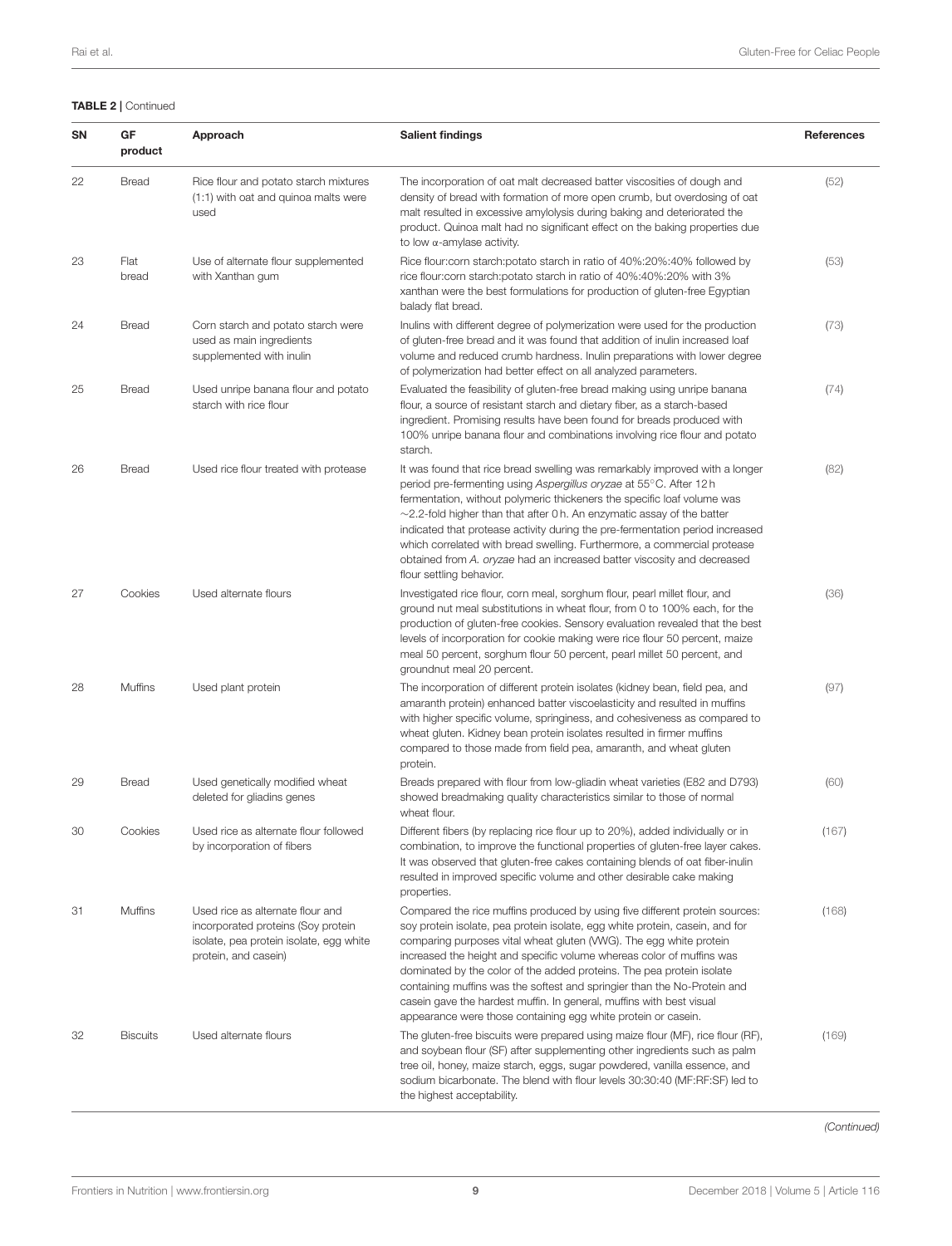TABLE 2 | Continued

| SN | GF<br>product            | Approach                                                                                            | <b>Salient findings</b>                                                                                                                                                                                                                                                                                                                                                                                                                                                                                                                                                                                                                                                                              | References |
|----|--------------------------|-----------------------------------------------------------------------------------------------------|------------------------------------------------------------------------------------------------------------------------------------------------------------------------------------------------------------------------------------------------------------------------------------------------------------------------------------------------------------------------------------------------------------------------------------------------------------------------------------------------------------------------------------------------------------------------------------------------------------------------------------------------------------------------------------------------------|------------|
| 33 | Pasta                    | Used sorghum, rice, corn flours with<br>incorporation of potato starch                              | Fifteen formulations (Sorghum/rice/potato) subjected for sensory analysis<br>and seven formulations were selected in respect to taste and grittiness.<br>Formulations IV (Sorghum/rice/potato/5:2.5:2.5), V<br>(Sorghum/rice/potato/4:2:4), and VI (Sorghum/rice/potato/4:3:3) showed<br>the best sensory results and were tested to chemical analysis and cooking<br>evaluation. The spaghetti-type pasta, obtained in this study, that contained<br>sorghum, rice, and potato flours (proportion of 40:20:40), was the sample<br>that showed the best results in the cooking quality tests. This formulation<br>showed the best density, yield, weight increase, and the lowest loss of<br>solids. | (38)       |
| 34 | Cookies                  | Use of yellow corn, buckwheat and<br>rice as alternate flour                                        | Coarse-grained rice flour-based cookies had larger diameter, spread factor,<br>darker color, and lower hardness but rest of the gluten-free cookies (yellow<br>maize, buckwheat) had a lower spread ratio and greater hardness than<br>wheat cookies.                                                                                                                                                                                                                                                                                                                                                                                                                                                | (170)      |
| 35 | Breads                   | Used germinated brown rice                                                                          | After 24 h of germination the brown rice flour-based bread had improved<br>texture which might be ascribed to the increase of amylase activities as well<br>as starch degradation resulting in hydration and pasting. However,<br>excessive germination (beyond 24 h of germination) deteriorated the<br>product as a result of extensive amylolysis.                                                                                                                                                                                                                                                                                                                                                | (157)      |
| 36 | Cookies                  | Used pseudocereals of different<br>stages of germination                                            | Cookies from raw and germinated amaranth grain flour were prepared and it<br>was reported that the use of germinated grain decreased fat but increased<br>protein and fiber content. Pasting properties decreased but functional and<br>antioxidant properties improved with germination. Raw amaranth flour<br>cookies showed the highest spread ratio, followed by cookies prepared<br>from germinated amaranth flour and wheat flour.                                                                                                                                                                                                                                                             | (48)       |
| 37 | <b>Bread</b>             | Used pseudocereals followed by<br>incorporation of sweetener                                        | Bread prepared using amaranth, quinoa, and sweeteners (sucralose and<br>sucralose-acesulfame) had almost similar specific volume, firmness and<br>water activity to the control bread, but showed higher protein, lipid, and ash<br>contents and a larger alveolar area.                                                                                                                                                                                                                                                                                                                                                                                                                             | (47)       |
| 38 | Muffins                  | Alternate flour incorporated with cow<br>pea protein                                                | Incorporation of white cow pea protein isolates (4-12 g/100 gm rice flour)<br>decreased flour paste viscosities (peak, breakdown, and final) and<br>increased batter viscoelasticity (above 8 g/100 g incorporation level). At<br>above 8 g/100 g incorporation levels firmness, springiness, cohesiveness,<br>and chewiness of the muffins increased for both white and red cow pea<br>protein isolates. The white cow pea protein isolates increased muffin volume<br>whereas red cow pea protein isolate decreased it.                                                                                                                                                                            | (49)       |
| 39 | Muffins                  | Used rice flour blended with varying<br>levels of jambolan fruit pulp (JFP) and<br>xanthan gum (XG) | Blend of jambolan fruit pulp (JFP) and xanthan gum (XG) were used in<br>preparation of rice flour-based gluten-free eggless muffins and it was<br>observed that the incorporation of JFP and XG increased batter<br>viscoelasticity. JFP incorporation increased greenness, cohesiveness,<br>resilience, water activity (aw), total phenolic content, total flavonoid content,<br>DPPH, and ABTS inhibition of the muffins. Further, XG improved muffin<br>quality characteristics (appearance, specific volume, and resilience).                                                                                                                                                                    | (69)       |
| 40 | Pasta                    | Used rice as alternate flour followed<br>by incorporation of bean protein and<br>fiber              | Gluten-free spaghetti was prepared using rice flour and different<br>concentrations of white-seeded low phytic acid and lectin-free bean flour<br>(included at levels of 0, 20, and 40%, w/w). The gluten-free rice spaghetti<br>reduced the total starch and the in vitro glycemic index, while it increased<br>protein, ash, dietary fiber, and resistant starch contents. It increased the<br>optimal cooking time as well as the water absorption capacity without<br>compromising with cooking loss and texture properties as compared to<br>control spaghetti.                                                                                                                                 | (75)       |
| 41 | <b>Bread</b><br>and cake | Used sorghum as alternate flour<br>followed by heat treatment                                       | Heat treatment to sorghum flour at two different temperatures (95 and<br>125°C) for 15, 30, and 45 minutes was applied and it was observed that<br>heat-treated cake and bread had better acceptability than the controls.<br>Heating the flour at 125°C for 30 min produced bread with the highest<br>specific volume (3.08 mL/g) and the most cells per slice area (50.38<br>cells/cm <sup>2</sup> ). Cakes produced through this treatment had highest volume<br>$(72.17 \text{ cc})$ and most cells per slice area $(79.18 \text{ cells/cm}^2)$ . The control<br>sorghum flour produced breads and cakes with low volume, poor crumb<br>properties, and dense textures.                          | (91)       |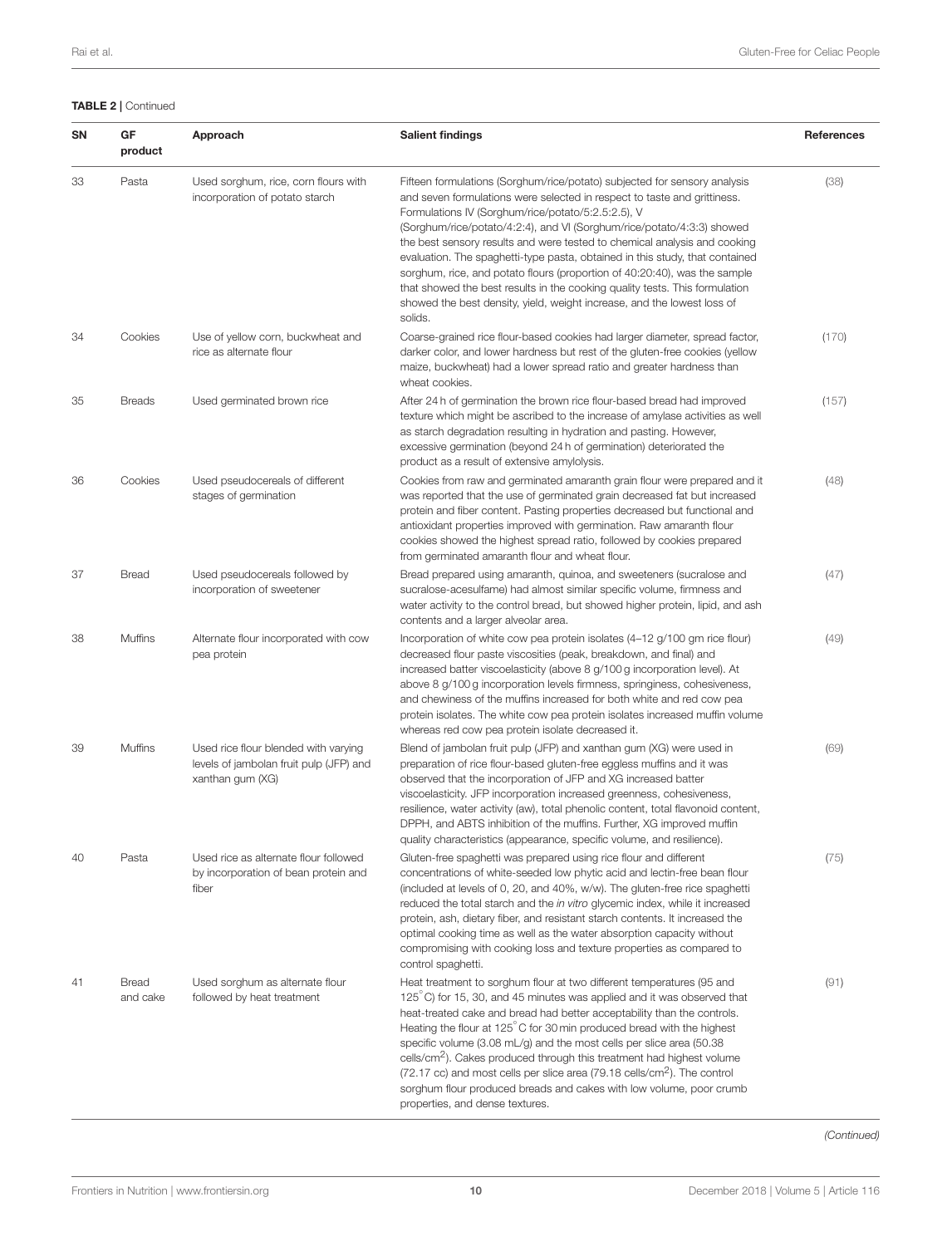#### TABLE 2 | Continued

| SΝ | GF<br>product                | Approach                                                                                                                                                         | <b>Salient findings</b>                                                                                                                                                                                                                                                                                                                                                                                                                                                                                                                                                                                                                                                                                                                                                                                                                                                                                    | <b>References</b> |
|----|------------------------------|------------------------------------------------------------------------------------------------------------------------------------------------------------------|------------------------------------------------------------------------------------------------------------------------------------------------------------------------------------------------------------------------------------------------------------------------------------------------------------------------------------------------------------------------------------------------------------------------------------------------------------------------------------------------------------------------------------------------------------------------------------------------------------------------------------------------------------------------------------------------------------------------------------------------------------------------------------------------------------------------------------------------------------------------------------------------------------|-------------------|
| 42 | <b>Bread</b>                 | Incorporated amino acid and sugar<br>pairs                                                                                                                       | The gluten-free bread and wheat bread were analyzed using gas<br>chromatography and it was observed that the gluten-free bread lacks key<br>flavor-generating compounds pyrazine and 2-acetyl-1-pyrroline. Out of<br>incorporating different amino acid and sugar pairs the case of the proline<br>and glucose pair was best for retaining flavor of bread.                                                                                                                                                                                                                                                                                                                                                                                                                                                                                                                                                | (171)             |
| 43 | Cakes                        | Used rice as alternate flour followed<br>by incorporation of tapioca starch<br>supplemented with resistant starch (a<br>periodic and a functional dietary fiber) | Gluten-free cakes from rice flour and tapioca starch supplemented with<br>resistant starch were investigated for physical and sensorial properties. With<br>an increase in resistant starch level cakes, specific volume increased and<br>was maximized at 15 g/100 g without affecting porosity values significantly.<br>One cake batter was less elastic and thinner (viscosity decreased) with<br>increased level of resistant starch concentration. Cake containing 20<br>g/100 g resistant starch was mostly preferred by panelists, although all<br>cakes were acceptable.                                                                                                                                                                                                                                                                                                                           | (56)              |
| 44 | Cookies                      | Substitution of corn flour with soy<br>flour                                                                                                                     | Soy flour at different levels, 5, 10, and 15% was incorporated to produce<br>gluten-free bread and it was found that bread with 15% soy flour had the<br>best physical, chemical, and sensory qualities.                                                                                                                                                                                                                                                                                                                                                                                                                                                                                                                                                                                                                                                                                                   | (172)             |
| 45 | Muffins                      | Dietry fiber and Xanthan gum<br>supplemented                                                                                                                     | Muffins prepared with 6% black carrot pomace dietary fiber concentrate<br>and xanthan gum was reported to be most acceptable.                                                                                                                                                                                                                                                                                                                                                                                                                                                                                                                                                                                                                                                                                                                                                                              | (173)             |
| 46 | <b>Bread</b>                 | Corn, rice cream soup and tapioca<br>starch                                                                                                                      | Effects of the combination of chestnut flour (40%) and sourdough (20%)<br>fermentation was investigated on chemical, technological, and nutritional<br>attributes of gluten-free breads. Breads prepared with chestnut flour and/or<br>sourdough had lower volume with increased hardness compared to the<br>control, but the combination of chestnut flour and sourdough contributed to<br>reduce crumb grain heterogeneity. Reduction of staling was observed only<br>at 5 days, even if a decrease in amylopectin fusion enthalpy was observed.                                                                                                                                                                                                                                                                                                                                                         | (174)             |
| 47 | Cookies                      | Incorporation of Okara (by-product<br>from soy milk production) along with<br>commercial manioc flour                                                            | Different proportions of okara: 50; 30; 15; and 0% were used for developing<br>gluten-free cookies and it was reported that incorporation of okara<br>increased protein and fiber content. Overall acceptability increased<br>significantly.                                                                                                                                                                                                                                                                                                                                                                                                                                                                                                                                                                                                                                                               | (175)             |
| 48 | Turkish<br>dessert<br>Revani | Corn flour, rice flour, potato flour, corn<br>starch, and tapioca starch                                                                                         | Celiac patients cannot consume revani because semolina contains gluten.<br>Gluten-free revani was made using corn flour, rice flour, potato flour, corn<br>starch, and tapioca starch and the recipes were developed with soy protein,<br>pea protein and transglutaminase (TG) enzyme. A blend of rice flour and<br>corn starch or a blend of corn flour, potato flour, and corn starch provided<br>more regular distribution of air bubbles in revani. The sensory properties of<br>gluten-free revani, made using a blend of corn flour and rice flour, were not<br>affected by source of the protein and TG. It was observed that a<br>combination of 62.5% corn flour and 37.5% rice flour with soy protein and<br>TG was most suitable in making gluten-free revani.                                                                                                                                 | (176)             |
| 49 | Batter<br>and<br>Bread       | Rice (50%), maize (30%) and quinoa<br>flours with xanthan gum                                                                                                    | Different levels of xanthan gum (1.5, 2.5, and 3.5%) and water (90, 100, and<br>110%) were added to a base formula of rice (50%), maize (30%), and<br>quinoa flours (20%) during preparation of gluten-free batter and it was<br>observed that more xanthan gum tended to produce batters of lower<br>stickiness, adhesion, and cohesive-strength, yet of higher firmness,<br>consistency, cohesiveness, and viscosity index. After baking, these loaves<br>presented lower specific volume, lower crumb aw, pH, hardness,<br>springiness, mean cell area, and void fraction; and higher ( $p < 0.001$ )<br>chewiness, resilience, mean cell density, cell size uniformity, and mean cell<br>compactness. It was reported that 110% WC and 1.5-2.5% xanthan gum<br>yielded higher specific volume, lower crumb hardness, higher crumb<br>springiness, and open grain visual texture in gluten-free loaves. | (177)             |
| 50 | <b>Bread</b>                 | Quinoa flour, transglutaminase<br>(TGase), and proteolytic enzymes                                                                                               | Scanning Electron Microscopy revealed that the guinoa starch granules<br>$(0.4-2 \,\mu m)$ in presence of TGase induced significant changes in dough and<br>baked samples' microstructures. The overall acceptability of the breads was<br>improved by TGase addition.                                                                                                                                                                                                                                                                                                                                                                                                                                                                                                                                                                                                                                     | (178)             |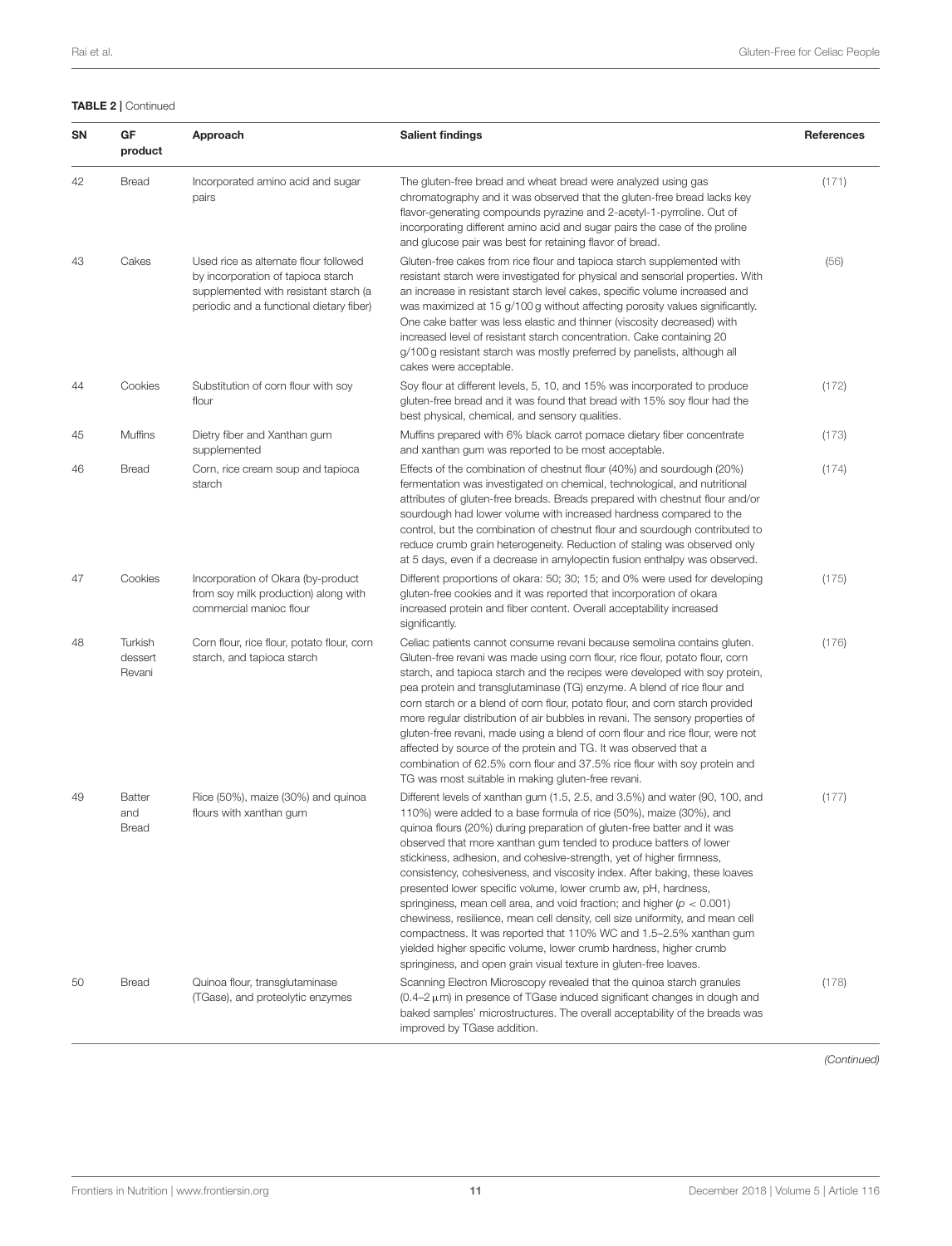### TABLE 2 | Continued

| SΝ | GF<br>product        | Approach                                                 | <b>Salient findings</b>                                                                                                                                                                                                                                                                                                                                                                                                                                                                                                                                                                                                                                                                                                                                                                                                                                                                                                                     | <b>References</b> |
|----|----------------------|----------------------------------------------------------|---------------------------------------------------------------------------------------------------------------------------------------------------------------------------------------------------------------------------------------------------------------------------------------------------------------------------------------------------------------------------------------------------------------------------------------------------------------------------------------------------------------------------------------------------------------------------------------------------------------------------------------------------------------------------------------------------------------------------------------------------------------------------------------------------------------------------------------------------------------------------------------------------------------------------------------------|-------------------|
| 51 | Cereal<br>bar        | quinoa, brown rice, flaxseed, dry<br>fruits, and honey   | The gluten-free cereal bars were developed for gluten-intolerant populations<br>using dry raw materials (quinoa, brown rice, flaxseed, and dry fruits) and<br>honey as a binding agent. Significant variation was observed<br>physico-chemical and functional parameters of grains after dry heat<br>treatment (80–100 $\degree$ C for 8–12 min) to grains (quinoa, brown rice, and<br>flaxseed) prior to use in preparation of cereal bar. On the basis of sensory<br>evaluation, a formulation with 50% honey level was found to be best.                                                                                                                                                                                                                                                                                                                                                                                                 | (179)             |
| 52 | Pasta                | Blue/white maize flour, chickpea, and<br>unripe plantain | The composite pasta exhibited acceptable cooking loss (9-11%); pasta<br>with blue maize showed lower hardness and chewiness, but higher<br>adhesiveness with dark color than its white maize-based counterpart. The<br>addition of 75% blue maize flour yielded the highest total phenolic content<br>retention after extrusion (80%) and cooking (70%) was good for health<br>benefits.                                                                                                                                                                                                                                                                                                                                                                                                                                                                                                                                                    | (180)             |
| 53 | <b>Bread</b>         | Rice, tamarind gum                                       | The batter properties and the quality of rice bread prepared using tamarind<br>gum were equivalent or superior to those using other gums. The final<br>viscosity after hydration of other gums and the pasting properties of rice<br>flour with the tamarind gums were similar except for guar and xanthan gum.<br>Cross-sections of rice bread showed that the addition of tamarind gum and<br>pectin resulted in a fine appearance, but use of pectin was recommended<br>due to its lower pH causing unpleasant sour taste and smell of the rice<br>bread.                                                                                                                                                                                                                                                                                                                                                                                | (181)             |
| 54 | Fish<br>Patties      | Rice, corn, amaranth, or quinoa                          | Water and gluten-free flours (rice, corn, amaranth, or quinoa) were added to<br>improve cooking yield, texture parameters and as an aid in improving quality<br>attributes such as taste and juiciness. Cooking yields of patties containing<br>gluten-free flours were higher than control and maximum values ranged<br>between 91 and 93%. Patties made with amaranth or quinoa flour had<br>higher hardness whereas cohesiveness and springiness were higher in corn<br>and rice flour based patties. Response surface methodology optimized<br>patties formulations.                                                                                                                                                                                                                                                                                                                                                                    | (182)             |
| 55 | chocolate<br>cookies | rice flour and oligofructose-enriched<br>inulin          | Gluten-free chocolate cookies were characterized chemically, physically,<br>and sensorially prepared with oligofructose-enriched inulin (25, 50, and<br>75%) as a partial substitute for rice flour. The chocolate cookie with 25%<br>substitution of rice flour by inulin/oligofructose was as well accepted as the<br>chocolate cookie with 100% rice flour (control) and the commercial cookie<br>for most sensory properties.                                                                                                                                                                                                                                                                                                                                                                                                                                                                                                           | (183)             |
| 56 | <b>Bread</b>         | Rice semolina, field beans with gums                     | The rice semolina supplemented with field bean semolina was used for<br>formulation of gluten-free bread and for improving its final quality, choice of<br>six factors: agar-agar, water, two types of gums (gum arabic and locust<br>bean gum), and two types of starches (tapioca starch and corn starch) were<br>incorporated. The results showed that specific volume of gluten-free breads<br>increased significantly ( $p < 0.05$ ) with the addition of gum arabic, tapioca<br>and corn starches, and water. The gum arabic and water, as well as the<br>interaction between them, had a significant effect on chewiness and<br>springiness was affected by gum arabic, tapioca and corn starches, and<br>water. Water and gum arabic had a significant ( $p < 0.0001$ ) effect on all the<br>properties of gluten-free breads. The final optimum formulation of rice/field<br>bean contained 1.5% of gum arabic and 71.5% of water. | (184)             |
| 57 | <b>Biscuits</b>      | Foxtail millet and amaranth                              | Copra meal (15%) with germinated foxtail millet (85%) flour premixed and<br>blended with amaranth in 60:40 proportions formulated gluten-free, calorie<br>deficient composite biscuits. Successful calorie reduced in fat and binary<br>(fat and sugar) amended biscuits had lower calorie (364.58 and 315.97<br>kcal/g, respectively) as compared with control (471.01 kcal/g).                                                                                                                                                                                                                                                                                                                                                                                                                                                                                                                                                            | (185)             |
| 58 | <b>Bread</b>         | Banana starch with maize starch and<br>rice flour        | The role of native and extruded banana starch, and a 1:1 native: extruded<br>mixed banana starch composite (MB) was investigated in slowing down the<br>starch digestibility of bread crumb and crust. It revealed a slowly digestible<br>starch (SDS) increase from 1.09% (control) to 4.2, 6.6, and 7.76% in native,<br>mixed, and extruded banana crumbs (fully gelatinized), respectively. A<br>molecular size reduction resulted in highly gelatinized baked products rich in<br>structurally driven SDS.                                                                                                                                                                                                                                                                                                                                                                                                                              | (76)              |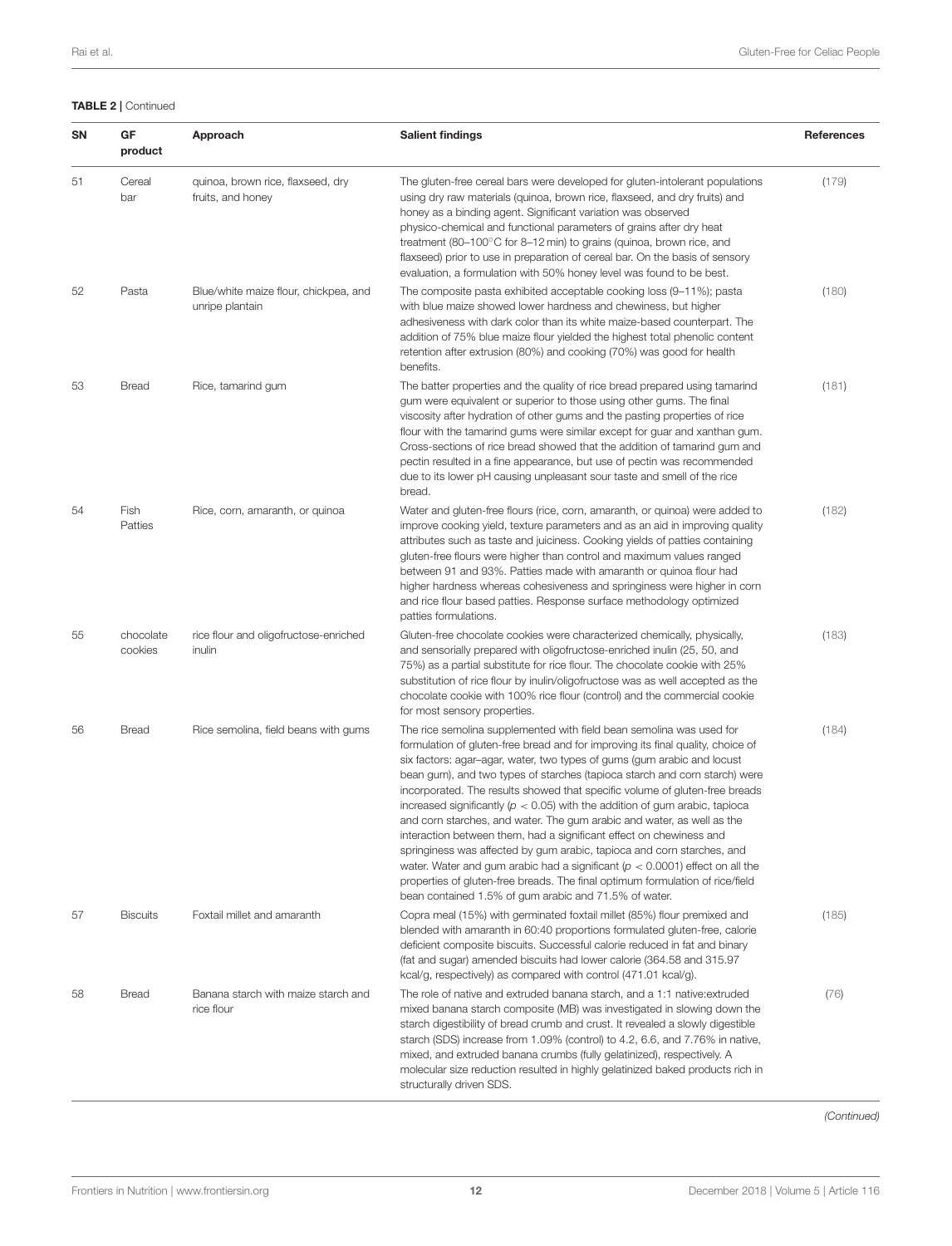TABLE 2 | Continued

| SN | GF<br>product   | Approach                                                | <b>Salient findings</b>                                                                                                                                                                                                                                                                                                                                                                                                                                                                                                                                                                                                                                                                                                                                                                                                                 | <b>References</b> |
|----|-----------------|---------------------------------------------------------|-----------------------------------------------------------------------------------------------------------------------------------------------------------------------------------------------------------------------------------------------------------------------------------------------------------------------------------------------------------------------------------------------------------------------------------------------------------------------------------------------------------------------------------------------------------------------------------------------------------------------------------------------------------------------------------------------------------------------------------------------------------------------------------------------------------------------------------------|-------------------|
| 59 | <b>Bread</b>    | 5-15% Egg white powder substituted<br>gluten-free flour | Breads with egg white powder had larger specific volumes and more<br>homogeneous texture than control gluten-free flours made breads. Adding<br>egg white powder increased the elasticity of gluten-free batter and<br>improved the texture properties of resultant bread during storage. The<br>M200 egg white powder with more water-soluble protein aggregates<br>yielded a more significant improvement in bread quality than general<br>standardization sample P110.                                                                                                                                                                                                                                                                                                                                                               | (186)             |
| 60 | <b>Biscuits</b> | Gluten-free flours, dough and biscuits                  | Addition of both fermented and unfermented Agaricus bisporus<br>polysaccharide flour improved functional properties of composite gluten-free<br>flours, dough, and biscuits, respectively, while addition of fermented<br>Agaricus bisporus polysaccharide flour decreased viscosity property.<br>Incorporation of both polysaccharide flours in composite gluten-free biscuit<br>dough revealed a significant increase in rheological moduli (G' and G'') and<br>a decrease in tan (8). Supplementation of unfermented Agaricus bisporus<br>polysaccharide flour increased thickness, whereas supplementation of<br>fermented Agaricus bisporus polysaccharide flour increased diameter and<br>spread ratio. All composite gluten-free biscuit formulations exhibited lower<br>fracture strength and hardness compared to the control. | (187)             |
| 61 | Cake            | Potato starch, Corn starch, Broccoli<br>leaf powder     | New gluten-free mini sponge cakes fortified with broccoli leaves was<br>developed. Broccoli leaf powder was a good source of nutritional<br>components, including proteins and minerals, as well as bioactive<br>compounds such as glucosinolates and phenolics. The antioxidant capacity<br>of gluten-free mini sponge cakes significantly increased after incorporation<br>of broccoli leaf powder. The addition of 2.5% broccoli leaf powder as a<br>starch substitute resulted in an optimal improvement in the nutraceutical<br>potential of gluten-free cakes without compromising their sensory quality.                                                                                                                                                                                                                         | (188)             |

rich in glutamine and proline, similar to most of the other cereal proteins. At present, oat represents only ∼1.3% of the total world grain production, and its production system is scattered. Oats are generally not gluten-free when produced in a conventional production chain because of regular contamination with wheat, barley or rye. But in the EU (since 2009), the USA (since 2013), and Canada (since 2015) oat products may be sold as gluten-free provided that any gluten contamination level is below 20 ppm [\(112\)](#page-20-32). Five approved European Food Safety Authority (EFSA) health claims apply to oats, which includes oat specific soluble fibers, the beta-glucans, concern about maintenance and reduction of blood cholesterol, better blood glucose balance with increased fecal bulk and concerns about the high content of unsaturated fatty acids. The seed storage proteins of oat are different from those in wheat, barley, and rye and do not contain immunogenic fragments which induce coeliac disease (CD) in genetically predisposed individuals [\(113\)](#page-20-33).

Recently, in a large group of CD children, it was reported that prolonged daily intake of a considerable amount of pure oats did not cause any significant change in terms of clinical symptoms, serological parameters, and intestinal permeability [\(114\)](#page-20-34). Inulin, Chicory flour, and oligosaccharide syrup were used in gluten-free bread formulation, which concluded that 5% inulin increased the volume of bread and decreased hardness and staling rate. The crust was darkened and had the highest quality as revealed from sensory evaluation [\(115\)](#page-20-35). Further, it has been reported that incorporating 3% (flour/starch weight) Psyllium (Plantago ovata) increased overall acceptability of gluten-free breads [\(116\)](#page-20-36). Incorporation of 5.6%

Oat ß-glucan did not change bread volume but the decreased hardness of crumbs and the staling rate [\(117\)](#page-20-37). An inulintype fructans (ITFs) mixture (50% inulin  $+$  50% oligofructose) was used and it was concluded that 28% ITFs increased bread volume and the staling rate but decreased crumb firmness, with better sensorial properties than control bread [\(118\)](#page-21-1).

### MODIFICATION OF GLUTEN PEPTIDES FOR DETOXIFICATION OF WHEAT GLUTEN

Wheat flours modified to eliminate or reduce the immune toxicity of gluten have been used to prepare pasta and baked products. The large peptides of gluten need to be modified/converted into peptides of <9 amino acid residues to minimize the CD-induced immunoreactivity. This has been achieved through numerous approaches, including exogenous enzyme treatment, use of sour dough/lactic acid bacteria, use of genetically modified wheat, etc.

# ENZYME TREATMENT

The enzymes obtained from various sources have been used for modifying the immunogenic fraction of gluten protein. The modified gluten network after endopeptidase treatment reduces the technological properties (viscoelasticity) of dough and baked products, which are supplemented by structuring agents such as pre-gelatinized starch, emulsifiers and hydrocolloids. The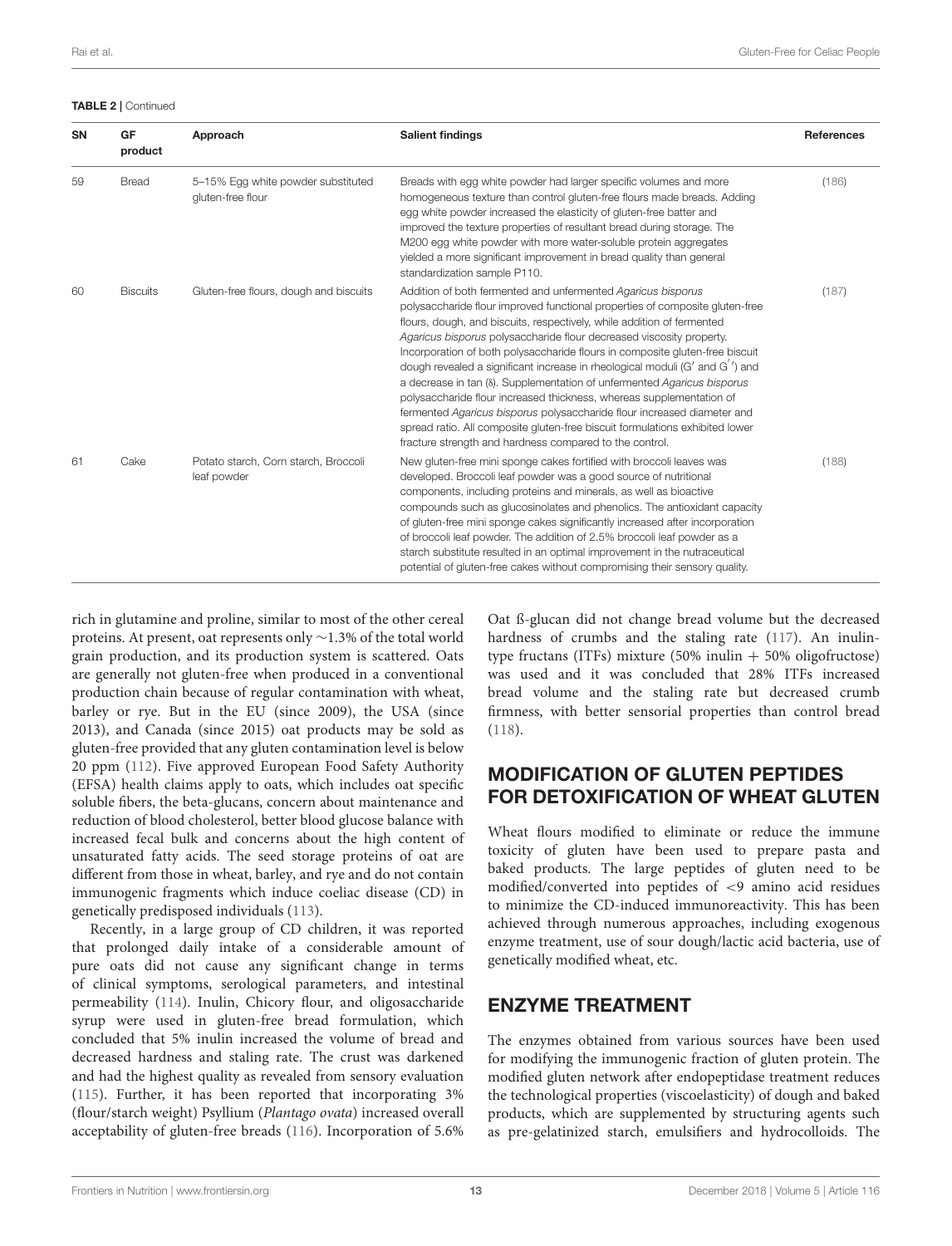peptidases other than digestive enzymes exhibited predominantly post-proline and/or post-glutamine cleavage activities, effectively degrading the 33-mer peptide into fragments of <9 amino acids in length. The endopeptidase originating from bacterial origin completely degrades the gluten-immune toxic peptides during the preparation of wheat flour dough [\(119\)](#page-21-2).

Transglutaminase is another highly functional enzyme obtained from different types of sources such animal tissue, fish, plants, and microorganisms. It was reported that microbial transglutaminase can be used to generate a network-like structure in gluten-free bread [\(80\)](#page-20-38). The microbial transglutaminase (mTG) types used in baking applications are aminotransferases and are primarily obtained from microorganisms. The mTG (EC 2.3.2.13) from Streptomyces mobaraensis is commercially available and used as a texturizing agent in various meat, fish, dairy, legume, soy, and wheat products. In contrast to transglutaminase, the mTG is calcium-independent and favors transamidation over deamidation of peptides, which in turn reduces their binding ability to HLA-DQ2/8. It is achieved by cross-linking lysine ethyl ester through mTG and the inducible inflammatory response of gluten sensitivity is reversed without affecting other aspects of the biological activity of gliadins. Alternatively, the transdamidation of toxic epitopes by tissuetransglutaminase of microbial origin (Streptomyces mobaraensis) is done in the presence of lysine methyl ester to detoxify gluten proteins [\(120\)](#page-21-3). The enzyme cyclodextringlycosyltransferase (CG-Tase) has been used for improving bread structure. Rice bread with good specific volume and very soft crumb texture was obtained by the addition of CG-Tase because of the hydrolysis of starch and a reduction in its retrogradation [\(29\)](#page-18-29). Further, a comparative study was done using commercial CGTase enzyme and the CGTase produced by Bacillus firmus strain 37 for the formulation of gluten-free bread [\(121\)](#page-21-4). The corn and pinion flours were used for making gluten-free bread and rice flour was used as a control. The addition of the CGTase enzymes of both sources increased the specific volume and improved the texture of the breads. In the sensory analyses by non-celiacs, the best score was given for bread with pinion and rice flours and CGTase from B. firmus strain 37, while celiacs awarded the best score to the bread with rice flour only with the commercial CGTase enzyme.

Recently, glucose oxidase [\(33\)](#page-18-31) and protease enzymes [\(81\)](#page-20-28) were used in gluten-free bread formulations for improving texture and the sensorial properties of gluten-free bread. It was observed that two different doses of glucose oxidase increased dough consistency and catalyzed the oxidation of glucose to give gluconolactone and H2O2 [\(33\)](#page-18-31). The H2O2 oxidized sulfhydryl groups present in proteins, inducing protein cross-linking through the formation of disulphide bonds. But  $\alpha$ -amylase hydrolyzes  $\alpha$ -(1-4) bonds present in starch, producing low molecular weight α-dextrins which finally reduced dough resistance during fermentation. The gluten free bread prepared after treatment with a commercial protease from Bacillus stearothermophilus (thermoase) had better quality with good crumb appearance, high volume, and soft texture, depending on the amount of enzymes added [\(81\)](#page-20-28).

Fungal peptidases from Aspergillus niger (EC 3.4.21.26), exhibited post-proline cleavage activity and were highly efficient at degrading CD-active peptides as well as intact α-gliadins, γgliadins, and high and low molecular-weight glutenin subunits [\(122\)](#page-21-5). Cereal peptidases used for gluten degradation were acceptable as food grade, capable of optimizing the hydrolyzing gluten proteins, thermostable and highly active, harvested during the malting procedure and are well-acceptable and beneficial for gluten sensitive individuals [\(123\)](#page-21-6). Furthermore, peptidases from germinated wheat, rye, and barley grains and bran effectively degraded CD-active epitopes into fragments of <9 amino acids [\(124\)](#page-21-7). Their activities depended on cereal species, cultivar, germination temperature, and pH value during application [\(125\)](#page-21-8). The EP-B2, a cysteine endopeptidase (EC 3.4.22) from barley, preferentially cleaves peptide bonds after glutamine, often with proline at the P2 position. The addition of 0.03% of caricain (papaya derived peptidase) to wholemeal wheat bread doughs, followed by bulk fermentation for 5– 7 h, resulted in a degradation of about 97% of gliadins, but the traces of the residual gliadin content were still present [\(126\)](#page-21-9). The grain-associated insects, Bacillus licheniformis and B. subtilis isolates revealed extracellular peptidase activities and hydrolyzed wheat gluten to a degree of 35–38%. The function of this enzyme was similar to the commercially available endopeptidase preparation Alcalase<sup>®</sup> (Novozymes, Bagsværd, Denmark) [\(127\)](#page-21-10). Subtilisin (EC 3.4.21.62) from B. licheniformis and thermolysin (EC 3.4.24.27) from B. thermoproteolyticus were also effective enzymes for degrading wheat gliadin to non-immunogenic peptides [\(128\)](#page-21-11). An Aspergillus niger prolyl endopeptidase degraded gluten proteins and peptides into harmless fragments [\(129\)](#page-21-12). Papain (cysteine protease), subtilisin (Protin SD-AY10, serine protease), and bacillolysin (Protin SD-NY10, metallo protease) increased the specific volume of glutenfree rice breads by 19–63% compared to untreated bread [\(130\)](#page-21-13).

### USE OF SOURDOUGH/LACTIC ACID **BACTERIA**

The sourdough was prepared by fermenting flour with naturally occurring lactic acid bacteria (LAB) and yeasts. In the mature sourdoughs, the lactic acid bacteria were higher in number (> 10<sup>8</sup> cfu/g) than the number of yeasts. Type I sourdough has a final pH of 4.0 at room temperature (20–30◦C) and is manufactured by continuous daily refreshments with the aim to maintain the microorganisms in an active state. It takes  $2-5$  (>30 $\degree$ C) days of fermentation for developing type II sourdough as an acidifier with a pH that is  $<$ 3.5 after 24 h of fermentation [\(131\)](#page-21-14). The microorganisms were used in the late stationary phase of growth and exhibited restricted metabolic activity. The type III sourdough, as an acidifier supplement and aroma carrier in bread making, is a dried powder used for fermentation by certain starter cultures. A few reports are available about the use of sourdough for the preparation of gluten-free bread [\(84,](#page-20-8) [85\)](#page-20-27).

In one study it was reported that food processing by selected sourdough lactobacilli and fungal proteases may be considered an efficient approach for eliminating gluten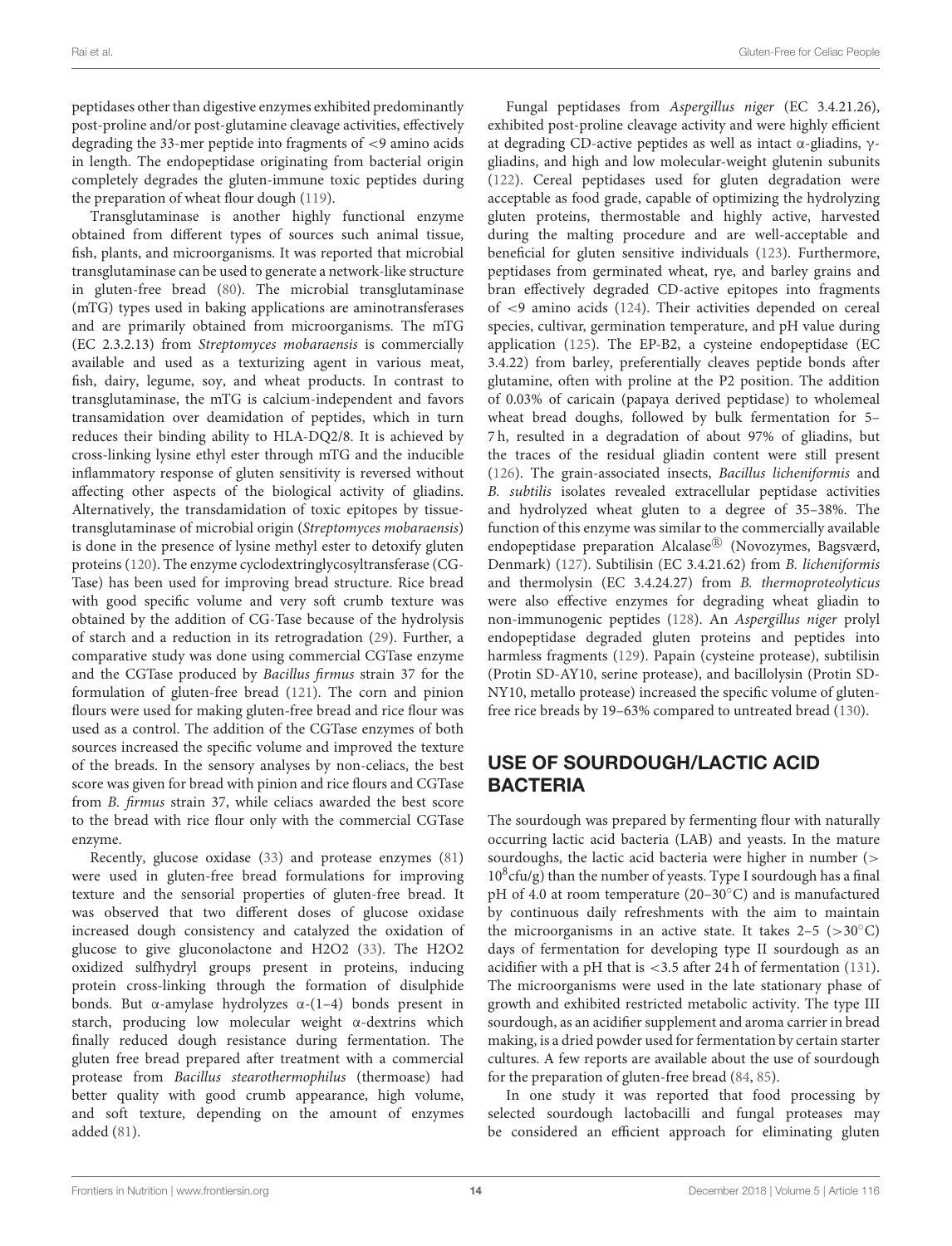toxicity, reducing the gluten level below 12 ppm [\(119\)](#page-21-2). Further, sourdough fermentation, usually with a mixture of lactic acid bacteria (LAB) and yeasts, is traditionally used to produce leavened bread, especially from rye flour. Lactobacillus sp. are predominant among lactic acid bacteria (LAB) and they produce numerous mixed proteolytic enzymes, including metalloendopeptidases, such as PepO and PepF; aminopeptidases, such as PepN and PepC; dipeptidases, such as PepD; and dipeptidyl and tripeptidylpeptidases, such as the proline-specific Xaa-Pro dipeptidyl-peptidase (PepX) [\(132\)](#page-21-15). The combination of wheat germination and sourdough fermentation with Lactobacillus brevis L62 extensively hydrolyzed wheat prolamin down to <5% of the initial content [\(133\)](#page-21-16). A cellfree extract of two LABs, L. plantarum and Pediococcus pentosaceus, had a higher gliadin-degrading capacity (83%) in doughs than the corresponding cell suspension (70%), and complete gliadin degradation without using live LAB may be optimized [\(134\)](#page-21-17). High molecular weight polymers, namely exopolysaccharides, are produced by lactic acid bacteria in presence of sucrose that mimics physiochemical properties of commercial hydrocolloids or gums, such as the ability to form a network and bind water. It counteracts the negative effects of excessive sourdough acidification and enhances loaf volume, shelf-life, the staling rate, and textural properties of products [\(129\)](#page-21-12).

### INCORPORATION OF STARCHES AND GUMS/HYDROCOLLOIDS

The starches obtained from rice, potatoes, and tapioca are gluten-free in nature and used for gluten-free formulations. Since hydrocolloids can mimic the viscoelastic properties of gluten, they are mainly used as an ingredient for glutenfree bread formulations. Xanthan gum and hydroxypropylmethylcelulose (HPMC) are the most important hydrocolloids for gluten-free bread preparation, as evidenced from research findings. Hydrocolloids and gums contain molecules of long hydrophilic chains and high molecular weight, and have colloidal properties. These are polysaccharides or protein derivatives of fruits, seeds, plant extracts, seaweeds, and microorganisms. Hydrocolloids, or gums, stabilize the product and influence the texture of gluten-free or other products by increasing the moisture content [\(135\)](#page-21-18). After removing gluten starches, the incorporation of hydrocolloids imparted proper texture and appearance to cereal-based foods in the bakery industry. It was reported that fine white and ground rice flours, in combination with CMC (0.8%) and HPMC (3.3%), yielded good quality gluten-free breads [\(136\)](#page-21-19). In absence of gluten, the HPMC retains the bread quality through hydration of its dry polymer, followed by swelling and the formation of a gel barrier layer [\(137\)](#page-21-20). In the case of gums, xanthan and xanthan–guar gum were reported to improve dough structure and finally firmness as well as specific volume in breads [\(30\)](#page-18-32). The application of chia in baking products acts as a hydrocolloid or substitute for eggs, fat, and gluten and improves the nutritional value [\(138\)](#page-21-21). Many reports are available about selection and optimization of hydrocolloids for formulating gluten-free products (**[Table 1](#page-4-0)**).

### INCORPORATION OF DAIRY INGREDIENTS

Dairy protein, having low lactose, has long been incorporated into the baking industry for improving nutritional and functional quality along with flavor, texture, and storage time of products. After incorporating dairy-based protein, the handling properties of the batter are enhanced because of increased water absorption. Precaution should still be taken regarding the incorporation of lactose-rich powders during formulation of gluten-free breads for celiacs, because the damaged intestinal villi fail to produce lactase enzyme and, consequently, lactose intolerance could be noticed among those patients. Seven different dairy powders were used for gluten-free bread formulation and reported that high protein- and low lactose-containing dairy powders (sodium caseinate, milk protein isolate) improved the overall shape, volume and crumb texture of breads [\(139\)](#page-21-22). Whey protein was used for the formulation of gluten-free bread and it was reported that a mesoscopically structured whey protein particle system supplemented after mixing with the starch-mimicked elastic and the strain-hardening properties of gluten [\(68\)](#page-19-27).

# GENETICALLY MODIFIED (GM) WHEAT

The Triticum monococcum is a primitive diploid (AA genome) species of wheat cultivated by man and, because of its simple genome, it attracted researchers looking for better nutrition and health in celiac patients. In fact, the AA genome encodes for a lower range of gluten, whereas the modern hexaploid wheat genome (AA, BB, and DD) encodes numerous genes for prolamins. The prolamins originated from Triticum monococcum and induced a mild inflammatory effect in celiac patients [\(140\)](#page-21-23). Genetic engineering is one of the recent alternatives to produce a variety of gluten-free wheat. The bread making wheat Triticum aestivum L. contains 50 to 70 different functional genes for the translation of gliadins, which are located on the short arm of chromosomes 1 and 6 and are inherited in blocks. The production of a totally gliadin-free wheat variety is not possible by conventional breeding techniques such as selection or hybridization since the bread-making wheat is allohexaploid, whereas gliadin genes are present on 6 different chromosomes. To overcome this obstacle, seven transgenic lines of wheat were produced using RNAi techniques, and all of them revealed lower levels of  $γ$ -gliadins [\(59\)](#page-19-34). Among these lines the  $γ$ -gliadins were reduced by 55–80% in the BW208 lines and by 33–43% in the BW2003 lines. Furthermore, in all three gliadins  $(\alpha,$ γ, and ω) protein deleted transgenic lines and a significant reduction in the gliadin content was observed, with an average reduction of 92.2% and a range of 89.7 to 98.1% [\(59\)](#page-19-34). The RNA silencing/RNA interference is based on the principle of reverse genetics, where the expression of the target gene downregulated in a sequence-specific manner. The peptides derived from  $\alpha$ gliadins are recognized as epitopes by the T-cells of most celiac patients unlike  $\gamma$ -gliadins and glutenins, which are less frequently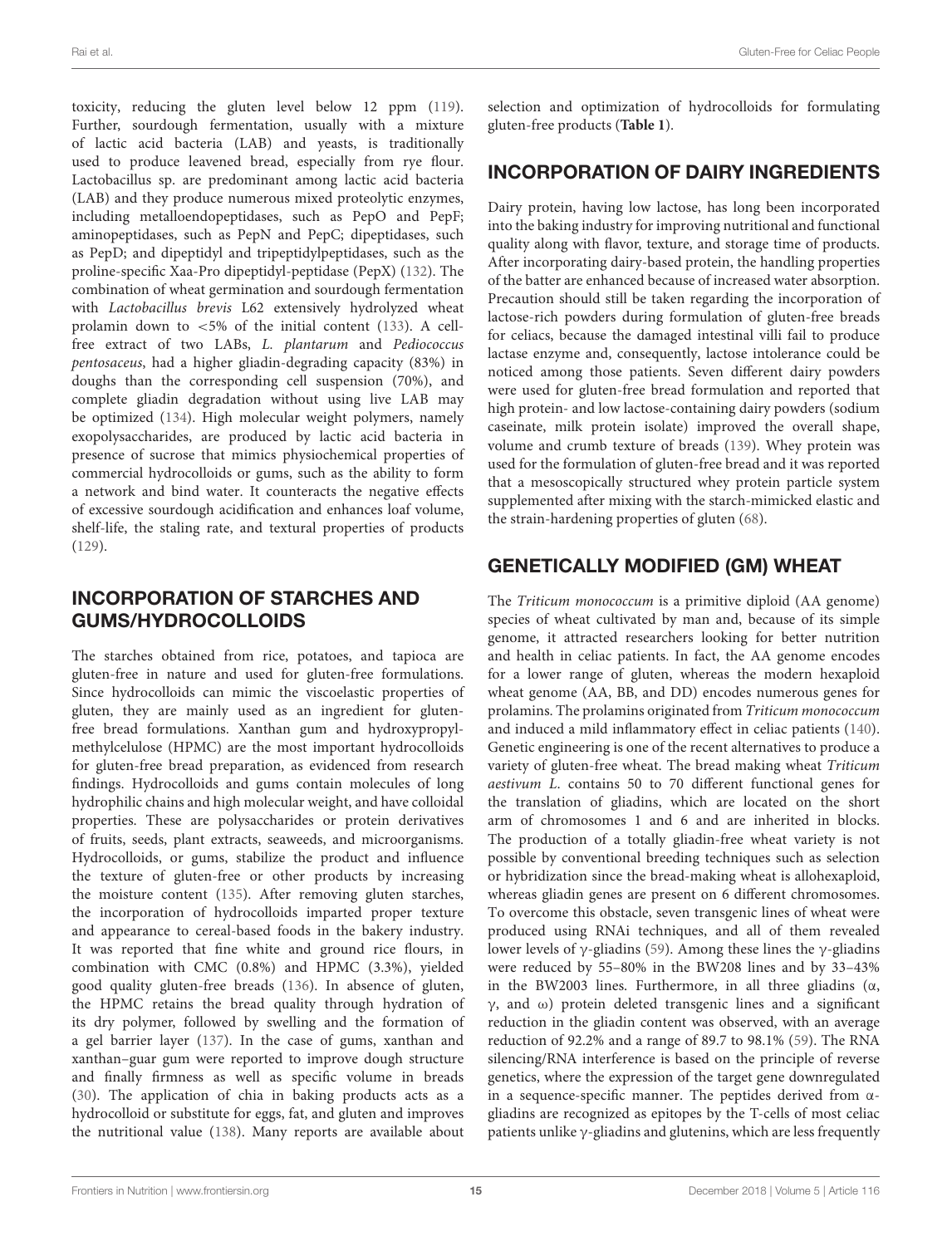recognized as epitopes by T-cells [\(141\)](#page-21-24). Further, it was reported that breads prepared with low-gliadin wheat varieties (E82 and D793) revealed similar breadmaking quality characteristics to normal wheat [\(60\)](#page-19-10). The sensory analysis revealed a preference for low-gliadin bread over rice bread and statistically comparable levels of texture, flavor, and appearance with traditional wheat flour. Additional genetic diversity was created in the bread wheat through 'synthetic hexaploid wheat' (SHW) at various institutes around the world, such as the International Maize and Wheat Improvement Centre (CIMMYT, Mexico), NIAB (UK), and the Commonwealth Scientific and Industrial Research Organization (CSIRO, Australia) [\(142\)](#page-21-25). The T. turgidum spp. durum was hybridized with Ae. tauschii, followed by a rescue of the triploid embryo, and subsequently colchicine treatment was applied to double chromosomes for generating hexaploid wheats. Accurate selection of diverse Ae. tauschii donors is the key to success that maximizes the D genome variation captured with low CD-toxic gliadins [\(143\)](#page-21-26). Products of mutation breeding can be released on the market without regulation, where random genome-wide mutations carry favorable mutations in the gene(s) of interest. Ethyl methane sulfonate (EMS) is a chemical mutation approach that results in transitions of G/C to A/T nucleotides. In the context of α-gliadin and γ-gliadin genes, EMS treatment may result in missense mutations within epitopes, which could disrupt binding to the antigen-presenting cells. A set of these hexaploid wheat cv. "Chinese Spring" deletion lines has been used to test the effects of individual deletions on the reduction of CD epitopes and on technological properties. A deletion line missing a 6D α-gliadin locus at the short arm of chromosome 6D (6DS) was found to have strongly decreased mAb responses against Glia-α1 and Glia-α3 epitopes [\(57\)](#page-19-9). The dough mixing properties and rheology were tested for deleted lines and it was observed that deleting the αgliadin locus on short arm of chromosome 6 (6DS) resulted in significant loss of technological properties of the dough, but a significant decrease in T-cell stimulatory epitopes was noticed. However, deletion of ω-gliadin, γ-gliadin, and low molecular weight glutenin loci on the short arm of chromosome 1 (1DS) maintained the technological properties of dough along with the removal of T-cell stimulatory epitopes. Becker et al. [\(144\)](#page-21-27) silenced α-gliadins, eliminating 20 different storage proteins from the grain, whereas Gil-Humanes et al. [\(59\)](#page-19-34) downregulated gliadins from all groups in bread wheat, with an average reduction of 92.2% in the R5 mAb assay. Therefore, even by reducing the level of gliaden, celiac disease sufferers can enjoy good quality bread. The RNA interference technique had been used for suppressing the DEMETER (DME) gene's homeologs, which are responsible for the transcriptional derepression of gliadins and low-molecular-weight glutenins of bread making wheat "Brundage 96." The results of qRT-PCR revealed a 3.0 to 85.2% suppression of DME transcripts in different transgenic wheat lines [\(145\)](#page-21-28). The term genome editing refers to novel cuttingedge technologies in which highly specific changes are made to genomes without leaving any foreign DNA. They are based on the use of site-directed nucleases that are engineered to make breaks at specific sequences in the genome. Three major classes of nucleases are being exploited: zinc-finger nucleases (ZFNs), transcription activator-like nucleases (TALENS) and clustered regularly inter-spaced short palindromic repeats (CRISPR) nucleases. The application of genome editing to wheat is still in its infancy, but herbicide resistant canola produced by gene editing has already been launched for growth in North America. Although several research groups are currently exploring the application of genome editing to reduce celiac activity, it is a long-term target because of the challenge posed by the presence of multiple genes and expressed proteins [\(1\)](#page-18-0).

### INNOVATIVE APPROACHES IN THE FORMULATION AND IMPROVEMENT OF GLUTEN-FREE PRODUCTS

Efforts for preparing gluten-free products have long been initiated, and marketing of those products has recently gained momentum. Several attempts have been made to develop acceptable gluten-free products by using various types of raw materials like corn flour and starch, rice flour, buckwheat flour, sorghum, millet tubers like potato, and cassava. It is wellestablished that gluten-free diet products are poor sources of minerals (such as iron), vitamins (such as folate, thiamine niacin and riboflavin), and fiber; therefore the nutritional content of gluten-free foods is an increasing area of concern. In fact, common nutrient deficiencies in coeliac subjects at diagnosis are calorie/protein, fiber, iron, calcium, magnesium, vitamin D, zinc, folate, niacin, vitamin B12, and riboflavin [\(146\)](#page-21-29). It has been reported that the adding gluten-free alternative grains, including oats and quinoa, positively impacts the nutrient profile (fiber, thiamine, riboflavin, niacin, folate, and iron) of gluten-free diets [\(147\)](#page-21-30). Different iron compounds were used to fortify amaranth-based gluten-free bread and it was observed that ferric pyrophosphate with emulsifiers, followed by ferric pyrophosphate alone, yielded the most acceptable products [\(148\)](#page-21-31). Supplementation of 2% and 1.3% calcium citrate and 0.7% calcium caseinate significantly increased the calcium levels in gluten-free bread, which then scored higher regarding overall preference as compared to the control breads [\(41\)](#page-19-5). Further, it was revealed that commercial breads with formulae high in starch had a high staling rate due to rapid onset of starch retrogradation in comparison to wheat breads or dairy ingredients-based breads with high-fiber ingredients. The lower staling rate of wheat bread in comparison to gluten-free breads may be ascribed to the creation of an extensible protein network developed by gluten followed by a slow retardation of free water resulting in a softer crumb and firmer crust. The xanthan gum and xanthan plus konjac gum were hydrocolloids used for developing two gluten-free bread recipes based on brown rice, soy, buckwheat flour, skim milk powder, whole egg, potato, and corn starch. All the gluten-free breads were brittle after 2 days of storage; they were fractured as cohesiveness, resilience, and springiness decreased significantly  $(P < 0.01)$  as was revealed from a texture profile analysis, although the keeping quality of the breads improved [\(86\)](#page-20-39). The proper sequence that developed the proper dough characteristics was dependent on the blending and baking equipment and processing techniques. Gluten-free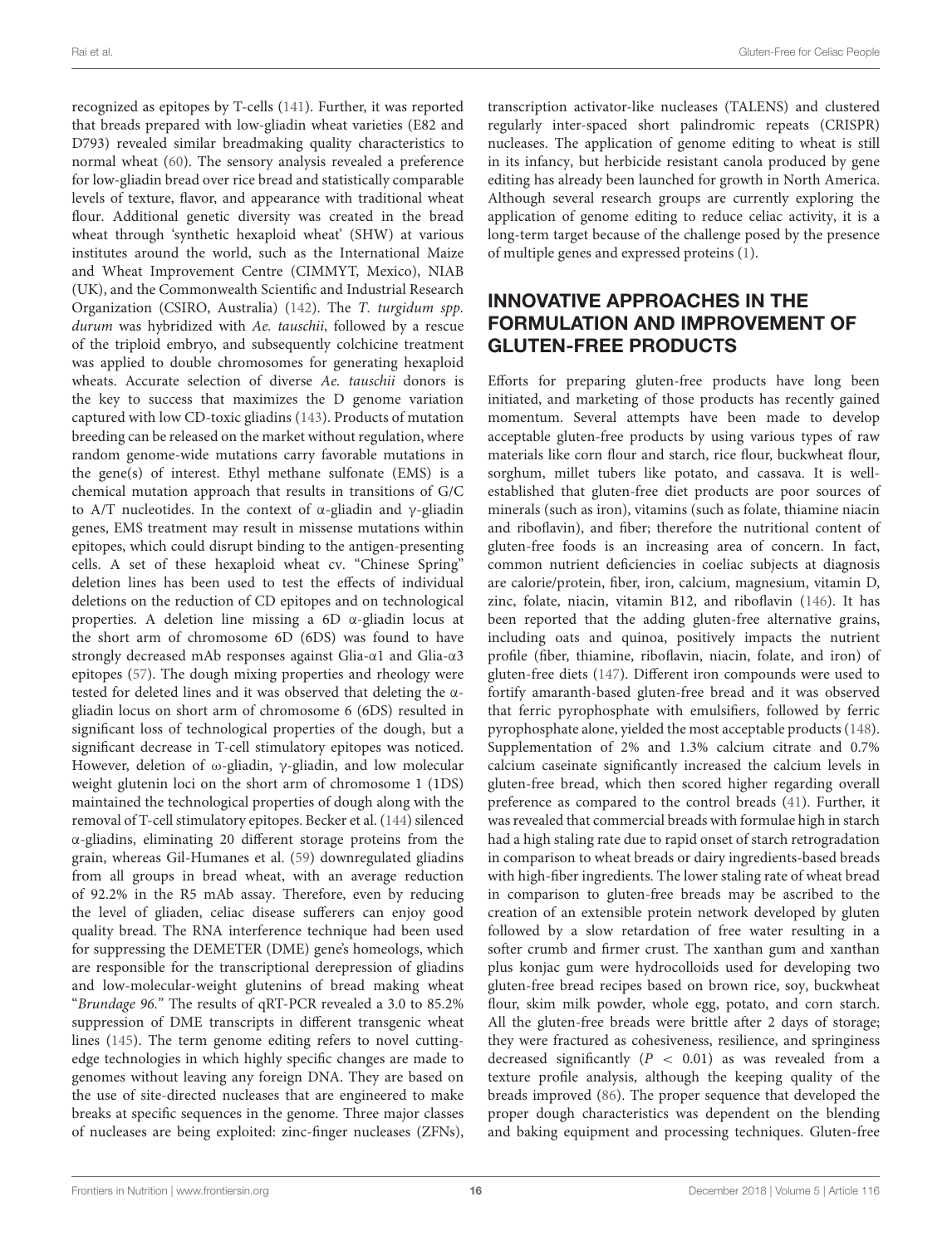dough was more fragile and more susceptible to overworking. Chemical leavening and proofing conditions were directly linked to formulation. Oven temperatures generally needed to be lower, while baking times were longer. The ability to control atmospheric pressure might positively influence the performance of gluten-free dough during baking. In an investigation, three different gum types (guar gum, xanthan gum, locust bean gum) were added at a level of 1%, and flaxseed was incorporated at different concentrations (0, 2.5, and 5%) to the formulation. After frozen storage at −20◦C for 10 days, the samples were thawed at +4 ◦C. Thawed samples were then fermented and baked in an infrared-microwave (IR-MW) oven. The quality of glutenfree breads formulated with guar gum-5% flaxseed was found to be better (with lower hardness, higher specific volume, and better color) than the other samples, with the lowest hardness occurring during the 72-h storage [\(63\)](#page-19-13). The extrusion-cooking process is one of the most suitable technologies for glutenfree pasta-making, where native flour is treated with steam and extruded at more than 100◦C for a short time in order to promote starch gelatinization directly inside the extrudercooker. The first technological approach used for production of gluten-free pasta is focused on the use of heat-treated flours, where starch is gelatinized [\(149\)](#page-21-32). Further, annealing has often been applied to starch as a physical treatment to change its natural physicochemical properties in order to meet different industrial requirements during gluten-free food formulation [\(149\)](#page-21-32). Specifically, the annealing consists of treating starch with more than 40% water at a lower temperature  $(50-60°C)$ of gelatinization and, consequently, a heat-moisture treatment (treatment at small moisture and great temperatures, 100–120 ◦C for rice) improved starch crystallinity, granule rigidity, and polymer chain associations [\(150\)](#page-21-33). These specific hydrothermal treatments inhibit granule swelling, retard gelatinization and increase starch paste stability, leading to enhanced texture properties and cooking behavior in rice noodles [\(151\)](#page-21-34). In one study, roasting quinoa seeds at 177◦C for 15, 30, and 45 min, improved final viscosity/paste stability and setback/degree of retrogradation after heating, shearing, and cooling, which yielded the best sensory scores for appearance, color, and texture [\(109,](#page-20-23) [152\)](#page-21-35) Physical treatments of wheat using microwave [\(89\)](#page-20-10) or pulsed light [\(153\)](#page-21-36) irradiation have been recently proposed to reduce the immunoreactivity of gluten proteins. In these cases, the reduction of gluten immunoreactivity has typically been assessed by sandwich ELISA (e.g., R5-antibody ELISA). However, contradicting the preliminary claims that microwavebased treatments of wheat kernels detoxify gluten, it was reported that microwave-based treatments neither destroy gluten nor modify chemically the toxic epitopes [\(120\)](#page-21-3). This study provides evidence that beside R5-antibody ELISA, other methods like G12 antibody-based ELISA, in vitro assays with T cells from gut mucosa of celiac subjects, and Raman spectroscopy must be used to determine gluten level in thermally treated wheat products. Recently, gluten-free breads were prepared after replacing 10% of the starch by the ingredients albumin, collagen, pea, lupine, and soy protein and revealed that bread with pea protein was the most acceptable among different analyzed samples, while breads based on soy protein had the lowest level of sensory acceptance [\(61\)](#page-19-0). Pea proteins significantly affected the rheological properties of thedough and structure of the bread. Use of structure-forming agents such as hydrocolloids, including guar gum and pectin, requires additional testing in starchbased gluten-free bread formulation [\(61\)](#page-19-0). Recently, the water extract of linseed has been used as a structure-forming agent in gluten-free baking for assessing their influence on the rheological properties of the dough and quality of the bread, especially its staling rate [\(154\)](#page-21-37). The replacement of guar gum and pectin with linseed mucilage improved sensory acceptance of the bread and had limited influence on the texture and staling of the bread. The orange pomace in gluten-free bread baking was optimized at a level of 5.5% and a further increase in its content decreased the bread's specific volume [\(155\)](#page-21-38). The effect of adding teff flour (5, 10, and 20%) and different dried (buckwheat or rice) or fresh (with Lactobacillus helveticus) sourdoughs on the sensory quality and consumer preference of gluten-free breads was investigated. The combination of teff (10%) with cereal sourdough (rice or buckwheat) enhanced bread aroma, increasing the fruity, cereal, and toasty notes. High levels of teff (20%) and Lb. helveticus sourdough induced a decrease of the loaf area. The visual appearance of breads with 20% teff was most acceptable, while bread combining 10% teff and rice sourdough was preferred in terms of flavor by consumers [\(156\)](#page-21-39). Because CD is associated with a high incidence of type I (insulin- dependent) diabetes mellitus, the maintenance of a good glycemic control for gluten-free diet is an important task for individuals simultaneously suffering/susceptible with CD and insulin-dependent diabetes. It was demonstrated that 8%. Enriching with inulin type fructans (ITFs) decreased the glycemic response of gluten-free bread, resulting in a lowglycemic index product that combined high acceptability and a physiologically significant supply of prebiotic-soluble dietary fibers [\(118\)](#page-21-1). Effects of the rice flour particle size and dough hydration level were assessed on the physical properties and the predicted glycemic index (pGI) of gluten-free bread, where the pGI ranged from 61 to 65 (medium GI). The added water content affected the glycemic index, but particle size did not affect the pGI [\(34\)](#page-18-34). The effects of the different germination times of brown rice flour were investigated as they related to the nutritional quality of brown rice flour-based gluten-free bread [\(157\)](#page-21-0), and concluded that in vitro starch digestibility assay, soaking (pregermination), and germination can be reduced the hydrolysis index and pGI of gluten-free bread. The unripe banana flour was added (30%) to a blend of rice flour and wheat starch to improve the resistance starch content of their gluten-free bread [\(72\)](#page-19-22) and recommended 15–65% unripe banana flour, 55–75% buckwheat flour, up to 96% sorghum flour, and up to 100% chickpea flour (fwb) to be formulated into a gluten-free bread with good physical properties and sensory acceptance. In one study, the combination of chestnut flour (40%) and sourdough (20%) fermentation on chemical, technological, and nutritional attributes of gluten-free breads was evaluated, and it observed that chestnut flour limited the acidification of both dough and breads. The volume of all breads prepared with chestnut flour and/or sourdough was lower compared to the control, but the combination of chestnut flour and sourdough contributed to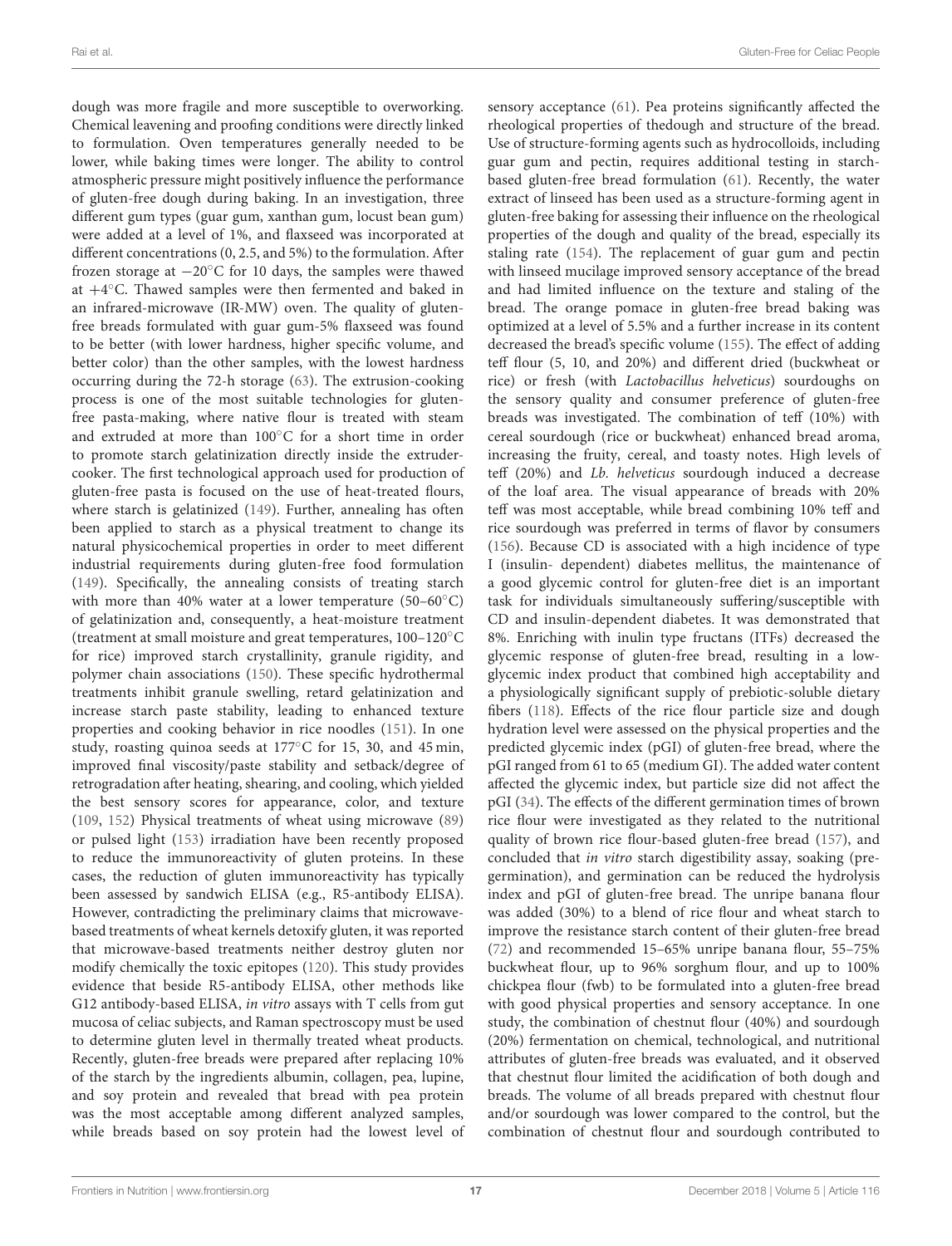a reduction in crumb grain heterogeneity. Sourdough and/or chestnut flour addition caused a significant increase in crumb hardness probably due to the lower volume. It was reported to produce a gluten-free bread enriched with a significant amount of teff (25%), improving the nutritional properties of the control gluten-free bread [\(64\)](#page-19-35). Fermentation of teff flour significantly increased the nutritionally relevant soluble fiber and decreased free sugars. The bread enriched with fermented teff had improved the physical properties and led to a lower staling rate as compared to a non-enriched control or nonfermented teff enriched bread. The addition of soy protein isolate (1, 2, and 3%) or egg white solids (5 and 10%) to the HPMC-treated rice cassava bread reduced dough stability by suppressing HPMC functionality, altering water distribution within the dough, weakening HPMC interactions with the starch matrix and reducing foam stability [\(158\)](#page-22-25). However, when egg white solids were included at a level of 15%, it overcame negative interactions with HPMC and improved loaf volume and crumb regularity by forming an inter-connected honeycomb matrix.

Response surface methodology (RSM) is a statistical tool which has been used by researchers for developing gluten-free products by optimizing the level of ingredients. In statistics, RSM explores the relationships between several stimulus/explanatory variables and one or more response variable (quality parameter). The RSM has been applied to investigate the interacting effects of different levels of ingredients and water on gluten-free dough and bread properties. Further, along with the level of ingredients, pressure, and heat treatment is also optimized in RSM. This approach allows optimizing formulas based on statistical modeling. The RSM was used to optimize the formulation of non-gluten pasta prepared using modified starch, xanthan gum, and locust bean gum and reported similar characteristics of gluten-free pasta to wheat-based pasta [\(159\)](#page-22-26). It provided a good "hardness of first bite" and cohesiveness to gluten-free pasta. The RSM optimized the proportions of corn starch, cassava starch, and rice flour (corn starch 74.2%, rice flour 17.2%, and cassava starch 8.6%) in the production of gluten-free breads and reported that the addition of soy flour improved the bread crumb characteristics [\(160\)](#page-22-27). After optimizing a 2.2% HPMC and 79% water flour/starch base (fsb) through RSM, it was observed that crumb and crust firmness increased while the crumb moisture content decreased in gluten-free bread [\(161\)](#page-22-28). Using response surface methodology (RSM), two different sorghum hybrids and three different protein sources, i.e., soy flour, skim milk, and egg powder, were used to formulate glutenfree breads after incorporating different levels of enzymes (0, 0.01, 1, and 10 U of transglutaminase per gram of protein) for better loaf volume, crumb characteristics, and overall quality as well as the creation of a stable protein network [\(80\)](#page-20-38). Recently, the RSM was used to optimize a rice flour-based formulation for making gluten-free bread, consisting of 15% carob flour, 15% resistance starch, 10% protein, and 140% water (fwb) [\(62\)](#page-19-12). In one study, RSM was used to define the optimum HPMC, yeast b-glucan, and whey protein isolate levels in a ricebased gluten-free bread formulation, considering comparable physical properties in wheat bread. The optimal formulation contained 4.35% HPMC, 1% b-glucan, and 0.37% whey protein [\(162\)](#page-22-29).

The addition of bee pollen (1, 2, 3, 4, and 5%) appears not to have any influence on the rheological characteristics of the enriched doughs when compared to the control. The technological features such as volume, textural properties of crumb, crust and crumb color, crumb cell uniformity, and crumb grain structure significantly improved by increasing the levels of pollen supplementation in gluten-free breads. The fortified breads were softer and showed a slower firming kinetic than the control bread. The gluten-free breads fortified with bee pollen between 3 and 5% had higher overall acceptability [\(163\)](#page-22-30). Recent (2011 onwards) and important formulations of gluten-free products are enumerated in **[Table 2](#page-6-0)**, along with applied principles and salient findings.

### **CONCLUSION**

Worldwide wheat products are important staple foods. Wheat, along with related grains such as oats, barley, and rye, is the primary source of gluten in the diet. The gluten is essentially required for developing a strong protein network for providing the desired viscoelasticity of dough. About 1–2% of people (HLA-DQ2/8 genotypes) are diagnosed with celiac disease, an autoimmune condition triggering severe responses to the gluten proteins of wheat. The unique glutamine- and proline-rich sequences of gluten are involved in most wheat sensitivities. All safe gluten-free food must not exceed the level of gluten beyond 20 ppm. ELISAs are sensitive, specific, fast and suitable for the routine analysis of gluten, but LC-MS/MS of gluten marker peptides is the most promising alternative. A trend has been observed for gluten-free foods and beverages during the past two decades. Replacing gluten in gluten-free products requires utilizing a mix of recommended flours, proteins, hydrocolloids, and technologies in an attempt to replace gluten's multifunctional roles. The alternate raw materials have a sticky texture similar to gluten-rich wheat flours such as tapioca flour, corn meal, and potato starch are being used globally in order to meet the expectations of gluten-free products. The functionality of gluten-free dough has been improved through many treatments including acid/base, deamidation, crosslinking by oxidizing agents, and transglutaminase, proteolysis, disulphide bond reduction and high-pressure treatment. Enzyme treatments have improved gas holding and textural properties of gluten-free batters and breads. The teff flour was added to Lactobacillus helveticus for improving the perceived elasticity. The dietary fibers from flours, fruit and vegetable processing by-products, isolated ingredients, seeds, or mixtures have been used to improve nutritional quality and crumb porosity. It was noticed that the potential use of nutrient-dense raw materials, dietary fiber enrichment and technological processing decreased the glycemic response in gluten-free products. A proper optimization of physical processing such as germination, pressure, temperature improved gluten-free products. Molecular breeding approaches are one of the most promising options to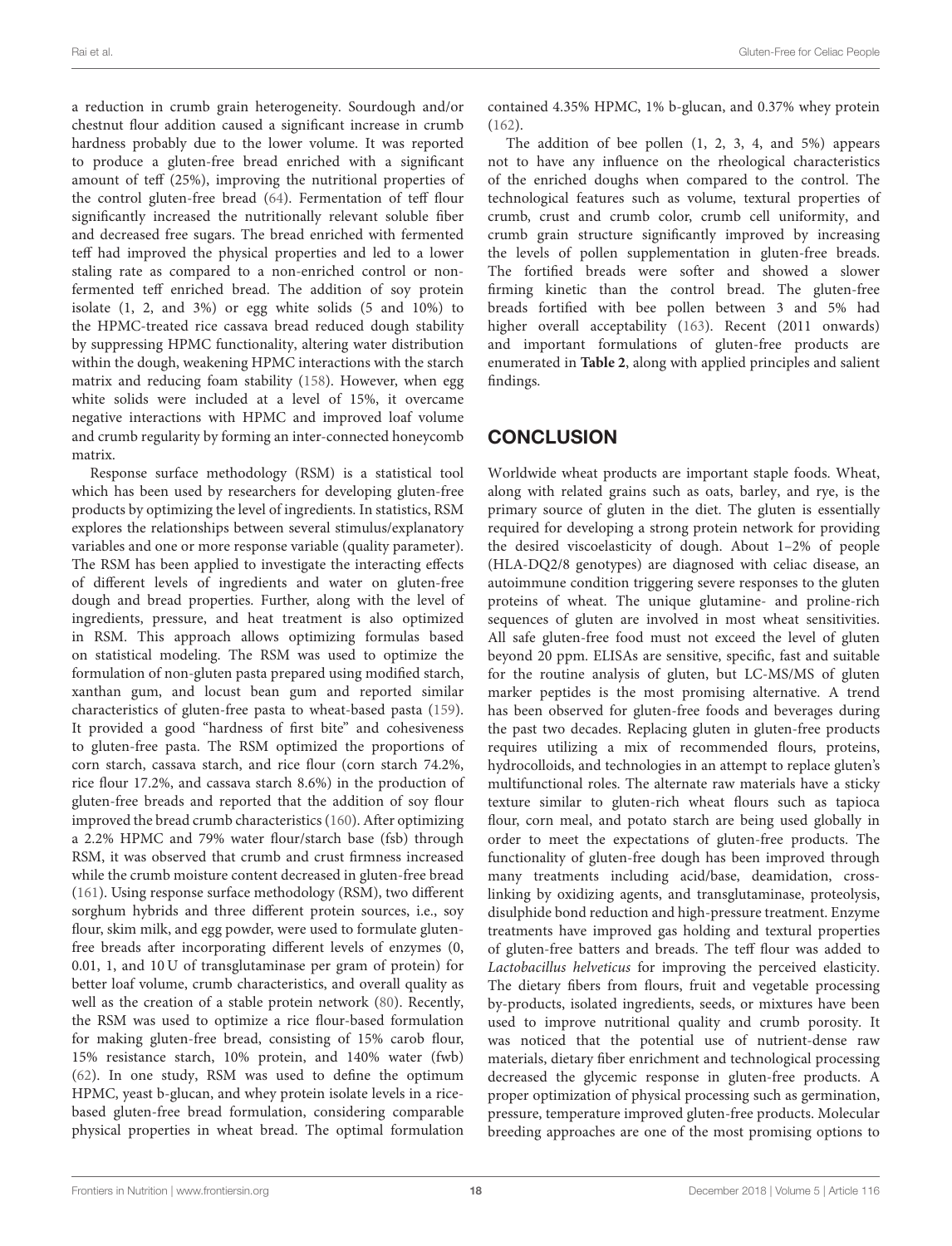downregulate coeliac-toxic proteins or mutate coeliac epitopes within individual proteins. The invention of biotechnological tools have made it feasible to produce gluten-free wheat by knocking down the gliadin gene using RNAi technology. There is a huge potential for gluten-free product marketing, keeping in view upcoming choices on product diversification and nutritional

### **REFERENCES**

- <span id="page-18-0"></span>1. Shewry PR, Tatham AS. Improving wheat to remove coeliac epitopes but retain functionality. J Cereal Sci. (2016) 67:12–21. doi: [10.1016/j.jcs.2015.06.005](https://doi.org/10.1016/j.jcs.2015.06.005)
- <span id="page-18-1"></span>2. Codex Alimentarius Codex Standard for Foods for Special Dietary Use for Persons Intolerant to Gluten (rev. 2008). Codex Stan (1979). p. 118–97.
- <span id="page-18-2"></span>3. Wieser H, Koehler P, Konitzer K. Celiac Disease and Gluten: Multidisciplinary Challenges and Opportunities. 1st ed. London; Waltham, MA; San Diego, CA: Academic Press Elsevier (2014).p. 53–75.
- <span id="page-18-3"></span>4. Clemens R, Dubost J. Catering to gluten–sensitive consumers. Food Technol. (2008) 21:8–12. doi: [10.7717/peerj.1337](https://doi.org/10.7717/peerj.1337)
- <span id="page-18-4"></span>5. Francisco CC, Ofelia RS, Norberto SC, Ana M, Calderon DLB. Transglutaminase treatment of wheat and maize prolamins of bread increases the serum IgA reactivity of Celiac Disease patients. J Agric Food Chem[. \(2008\) 56:1387–91. doi: 10.1021/](https://doi.org/10.1021/jf0724163) jf0724163
- <span id="page-18-5"></span>6. Daniel S, Ludmila T, Martin B, Jan P, Thomas M, Iva M, et al. Specificity analysis of anti- gliadin mouse monoclonal antibodies used for detection of gliadin in food for gluten free diet. J Agric Food Chem. (2007) 55:2627–32. doi: [10.1021/jf0630421](https://doi.org/10.1021/jf0630421)
- <span id="page-18-6"></span>7. Anderson RP. Coeliac disease: current approach and future prospects. Intern Med J. (2008) 38:790–9. doi: [10.1111/j.1445-5994.2008.01741.x](https://doi.org/10.1111/j.1445-5994.2008.01741.x)
- 8. Lamacchia C, Camarca A, Picascia S, Luccia AD, Gianfrani C. Cereal-based gluten-free food: how to reconcile nutritional and technological properties of wheat proteins with safety for celiac disease patients. Nutrients (2014) 6:575–90. doi: [10.3390/nu6020575](https://doi.org/10.3390/nu6020575)
- <span id="page-18-7"></span>9. Kumar J, Kumar M, Pandey R, Chauhan NS. Physiopathology and management of gluten-induced celiac disease. J Food Sci. (2017) 82:270–7. doi: [10.1111/1750-3841.13612](https://doi.org/10.1111/1750-3841.13612)
- <span id="page-18-8"></span>10. Scherf KA, Koehler P, Wieser H. Gluten and wheat sensitivities – An overview. J Cereal Sci. (2016) 67:2–11. doi: [10.1016/j.jcs.2015.07.008](https://doi.org/10.1016/j.jcs.2015.07.008)
- <span id="page-18-9"></span>11. Sollid LM, Qiao SW, Anderson RP, Gianfrani C, Koning F. Nomenclature and listing of celiac disease relevant gluten T-cell epitopes restricted by HLA-DQ molecules. Immunogenetics (2012) 64:455–60. doi: [10.1007/s00251-012-0599-z](https://doi.org/10.1007/s00251-012-0599-z)
- <span id="page-18-10"></span>12. Meresse B, Malamut G, Cerf-Bensussan N. Celiac disease: an immunological jigsaw. Immunity (2012) 36:907–19. doi: [10.1016/j.immuni.2012.06.006](https://doi.org/10.1016/j.immuni.2012.06.006)
- <span id="page-18-11"></span>13. Briani C, Samaroo D, Alaedini A. Celiac disease: from gluten to autoimmunity. Autoimmun Rev. (2008) 7:644–50. doi: [10.1016/j.autrev.2008.05.006](https://doi.org/10.1016/j.autrev.2008.05.006)
- <span id="page-18-12"></span>14. Paulley JW. Observation on the aetiology of idiopathic steatorrhoea; jejunal and lymph-node biopsies. BMJ (1954) 2:1318–21.
- <span id="page-18-13"></span>15. Barker JM, Liu E. Celiac disease: pathophysiology, clinical manifestations, and associated autoimmune conditions. Adv Paediatr. (2008) 55:349–65. doi: [10.1024/1661-8157/a002413](https://doi.org/10.1024/1661-8157/a002413)
- <span id="page-18-14"></span>16. Fasano A, Catassi C. Current approaches to diagnosis and treatment of celiac disease: an evolving spectrum. Gastroenterology (2001) 120:636–51. doi: [10.1053/gast.2001.22123](https://doi.org/10.1053/gast.2001.22123)
- <span id="page-18-15"></span>17. Haas-Lauterbach S, Immer U, Richter M. Gluten fragment detection with a competitive ELISA. J AOAC Int. (2012) 95:377–81. doi: [10.1094/CHEM-07-14-0166-R](https://doi.org/10.1094/CHEM-07-14-0166-R)
- <span id="page-18-16"></span>18. de Moreno ML, Muñoz-Suano A, López-Casado MÁ, Torres MI, Sousa C, Cebolla Á. Selective capture of most celiac immunogenic peptides from hydrolyzed gluten proteins. Food Chem. (2016) 205:36–42. doi: [10.1016/j.foodchem.2016.02.066](https://doi.org/10.1016/j.foodchem.2016.02.066)
- <span id="page-18-17"></span>19. Real A, Comino I, Moreno ML, Lo pez-Casado MA, Lorite P, Torres MI, et al. Identification and in vitro reactivity of celiac immunoactive

enrichment. More research is required for the production of gluten-free beverages/malts.

### AUTHOR CONTRIBUTIONS

SR prepared the draft. AK and CC edited the manuscript.

peptides in an apparent gluten- free beer. PLoS ONE (2014) 9:e100917. doi: [10.1371/journal.pone.0100917](https://doi.org/10.1371/journal.pone.0100917)

- <span id="page-18-18"></span>20. Morón B, Cebolla A, Manyani H, Alvarez-Maqueda M, Megías M, Thomas MC, et al. Sensitive detection of cereal fractions that are toxic to celiac disease patients by using monoclonal antibodies to a main immunogenic wheat peptide. Am J Clin Nutr. **(**2008) 87:405–14 doi: [10.1093/ajcn/87.2.405](https://doi.org/10.1093/ajcn/87.2.405)
- <span id="page-18-19"></span>21. Schopf M, Scherf KA. Wheat cultivar and species influence variability of gluten ELISA analyses based on polyclonal and monoclonal antibodies R5 and G12. J Cereal Sci. (2018) 83:32–41. doi: [10.1016/j.jcs.2018.07.005](https://doi.org/10.1016/j.jcs.2018.07.005)
- <span id="page-18-20"></span>22. Schalk K, Lang C, Wieser H, Koehler P, Anne-Scherf K. Quantitation of the immunodominant 33-mer peptide from α-gliadin in wheat flours by liquid chromatography tandem mass spectrometry. Sci Rep. (2017) 7:45092. doi: [10.1038/srep45092](https://doi.org/10.1038/srep45092)
- <span id="page-18-21"></span>23. Peres AM, Dias LG, Veloso ACA, Meirinho SG, Morais JS, Machado AASC. An electronic tongue for gliadins semi-quantitative detection in foodstuffs. Talanta (2011) 83:857–64. doi: [10.1016/j.talanta.2010.10.032](https://doi.org/10.1016/j.talanta.2010.10.032)
- <span id="page-18-22"></span>24. Wieser H. Chemistry of gluten proteins. Food Microbiol. (2007) 24:115–9. doi: [10.1016/j.fm.2006.07.004](https://doi.org/10.1016/j.fm.2006.07.004)
- <span id="page-18-23"></span>25. Shewry PR, Popineau Y, Lafiandra D, Belton P. Wheat glutenin subunits and dough elasticity: findings of the EUROWHEAT project. Trends Food Sci Technol. (2001) 11:433–41. doi: [10.1016/S0924-2244\(01\)00035-8](https://doi.org/10.1016/S0924-2244(01)00035-8)
- <span id="page-18-24"></span>26. Rakkar PS. Development of Gluten Free Commercial Bread. Master of Applied Science thesis, Department of Food Science, Auckland University of Technology, Auckland (2007).
- <span id="page-18-25"></span>27. Gallagher E. The Application of Functional Ingredients in Short Dough Biscuits. MSc thesis, Department of Food Technology, University College Cork, Cork (2002).
- <span id="page-18-26"></span>28. Houben A, Höchstötter A, Becker T. Possibilities to increase the quality in glutenfree bread production: an overview. Eur Food Res Technol. (2012) 235:195–208. doi: [10.1007/s00217-012-1720-0](https://doi.org/10.1007/s00217-012-1720-0)
- <span id="page-18-29"></span>29. Gujral HS, Guardiola I, Carbonell JV, Rosell CM. Effect of cyclodextrinase on dough rheology and bread quality from rice flour. J Agric Food Chem. (2003) 51:3814–8. doi: [10.1021/jf034112w](https://doi.org/10.1021/jf034112w)
- <span id="page-18-32"></span>30. Demirkesen T, Behic M, Gulum S, Serpil S. Rheological properties of gluten-free bread formulation. J Food Eng. (2010) 96:295–303. doi: [10.1016/j.jfoodeng.2009.08.004](https://doi.org/10.1016/j.jfoodeng.2009.08.004)
- <span id="page-18-27"></span>31. Onyango C, Mutungi C, Unbehend G, Lindhauer MG. Modification of gluten-free sorghum batter and bread using maize, potato, cassava or rice starch. LWT Food Sci Technol. (2011) 44:681–6. doi: [10.1016/j.lwt.2010.09.006](https://doi.org/10.1016/j.lwt.2010.09.006)
- <span id="page-18-30"></span>32. Hager A-S, Wolter A, Czerny M, Bez J, Zannini E, Arendt EK, et al. Investigation of product quality, sensory profile and ultrastructure of breads made from a range of commercial gluten-free flours compared to their wheat counterparts. Eur Food Res Technol. (2012) 235:333–44. doi: [10.1007/s00217-012-1763-2](https://doi.org/10.1007/s00217-012-1763-2)
- <span id="page-18-31"></span>33. Sciarini LS, Ribotta PD, Leon AE, Perez GT. Incorporation of several additives into gluten free breads: effect on dough properties and bread quality. J Food Eng. (2012) 111:590–7. doi: [10.1016/j.jfoodeng.2012.03.011](https://doi.org/10.1016/j.jfoodeng.2012.03.011)
- <span id="page-18-34"></span>34. de la Hera E, Rosell CM, Gomez M. Effect of water content and flour particle size on gluten-free bread quality and digestibility. Food Chem. (2013) 151:526–31. doi: [10.1016/j.foodchem.2013.11.115](https://doi.org/10.1016/j.foodchem.2013.11.115)
- <span id="page-18-33"></span>35. Wolter A, Hager A-S, Zannini E, Arendt EK. In vitro starch digestibility and predicted glycaemic indexes of buckwheat, oat, quinoa, sorghum, teff and commercial gluten-free bread. J Cereal Sci. (2013) 58:431–6. doi: [10.1039/c3fo60505a](https://doi.org/10.1039/c3fo60505a)
- <span id="page-18-28"></span>36. Rai S, Kaur A, Singh B. Quality characteristics of gluten free cookies prepared from different flour combinations. J Food Sci Technol. (2014) 51:785–9. doi: [10.1007/s13197-011-0547-1](https://doi.org/10.1007/s13197-011-0547-1)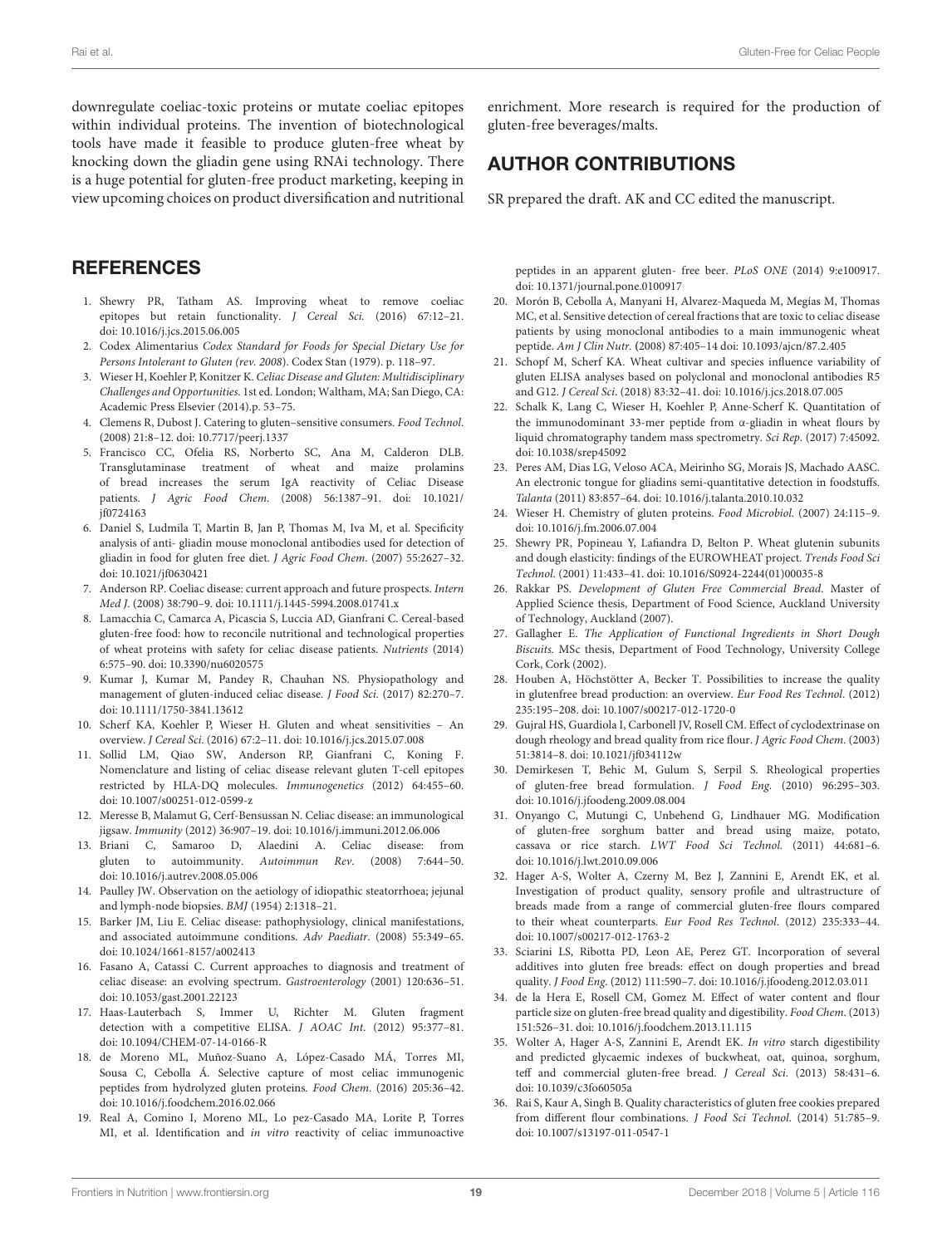- <span id="page-19-25"></span>37. Brasil TA, Capitani CD, Takeuchi KP, de Castro Ferreira TA. Physical, chemical and sensory properties of gluten-free kibbeh formulated with millet flour (Pennisetum glaucum (L) R Br). Food Sci Technol. (2015) 35:361–7. doi: [10.1590/1678-457X.6564](https://doi.org/10.1590/1678-457X.6564)
- <span id="page-19-4"></span>38. Ferreira SMR, de Mello AP, dos Anjos MDCR, Krüger CCH, Azoubel PM, de Oliveira Alves MA. Utilization of sorghum, rice, corn flours with potato starch for the preparation of gluten-free pasta. Food Chem. (2015) 191:147–51. doi: [10.1016/j.foodchem.2015.04.085](https://doi.org/10.1016/j.foodchem.2015.04.085)
- <span id="page-19-1"></span>39. Yazar G, Duvarci O, Tavman S, Kokini JL. Non-linear rheological behaviour of gluten-free flour doughs and correlations of LAOS parameters with gluten-free bread properties. J Cereal Sci. (2017) 74:28–36. doi: [10.1016/j.jcs.2017.01.008](https://doi.org/10.1016/j.jcs.2017.01.008)
- <span id="page-19-2"></span>40. Gambus H, Gambus F, Sabat R. The research on quality improvement of gluten-free bread by amaranthus flour addition. Zywnosc (2002) 9:99–112.
- <span id="page-19-5"></span>41. Krupa-Kozak U, Troszynska A, Baczek N, Soral-Smietana M. Effect of organic calcium supplements on the technological characteristic and sensory properties of gluten-free bread. Eur Food Res Technol. (2011) 232:497–508. doi: [10.3390/nu5114503](https://doi.org/10.3390/nu5114503)
- <span id="page-19-24"></span>42. Moroni A, Dal Bello F, Zannini E, Arendt E. Impact of sourdough on buckwheat flour, batter and bread: biochemical, rheological and textural insights. J Cereal Sci. (2011) 54:195–202. doi: [10.1007/s00217-012-1790-z](https://doi.org/10.1007/s00217-012-1790-z)
- <span id="page-19-15"></span>43. Peressini D, Pin M, Sensidoni A. Rheology and breadmaking performance of rice- buckwheat batters supplemented with hydrocolloids. Food Hydrocoll. (2011) 25:340–9. doi: [10.1016/j.foodhyd.2010.06.012](https://doi.org/10.1016/j.foodhyd.2010.06.012)
- <span id="page-19-28"></span>44. Sakac M, Torbica A, Sedej I, Hadnadev M. Influence of breadmaking on antioxidant capacity of gluten free breads based on rice and buckwheat flours. Food Res Int. (2011) 44:2806–13. doi: [10.1016/j.foodres.2011.06.026](https://doi.org/10.1016/j.foodres.2011.06.026)
- 45. Wronkowska M, Haros M, Soral-Smietana M. Effect of starch substitution by buckwheat flour on gluten-free bread quality. Food Bioprocess Tech. (2013) 6:1820–7. doi: [10.1007/s11947-012-0839-0](https://doi.org/10.1007/s11947-012-0839-0)
- <span id="page-19-6"></span>46. Mariotti MM, Pagani A, Lucisano M. The role of buckwheat and HPMC on the breadmaking properties of some commercial gluten-free bread mixtures. Food Hydrocoll. (2013) 30:393–400. doi: [10.1515/intag-2015-0042](https://doi.org/10.1515/intag-2015-0042)
- <span id="page-19-26"></span>47. Alencar NMM, Steel CJ, Alvim ID, de Morais EC, Bolini HMA. Addition of quinoa and amaranth flour in gluten-free breads: temporal profile and instrumental analysis. LWT J Food Sci Technol. (2015) 62:1011–8. doi: [10.1016/j.lwt.2015.02.029](https://doi.org/10.1016/j.lwt.2015.02.029)
- <span id="page-19-32"></span>48. Chauhan A, Saxena DC, Singh S. Total dietary fiber and antioxidant activity of gluten free cookies made from raw and germinated amaranth (Amaranthus spp) flour. LWT Food Sci Technol. (2015) 63:939–45. doi: [10.1016/j.lwt.2015.03.115](https://doi.org/10.1016/j.lwt.2015.03.115)
- <span id="page-19-3"></span>49. Shevkani K, Kaur A, Kumar S, Singh N. Cowpea protein isolates: functional properties and application in gluten-free rice muffins. LWT Food Sci Technol. (2015) 63:927–33. doi: [10.1016/j.lwt.2015.04.058](https://doi.org/10.1016/j.lwt.2015.04.058)
- <span id="page-19-7"></span>50. Miñarro B, Albanell E, Aguilar N, Guamis B, Capellas M. Effect of legume flours on baking characteristics of gluten-free bread. J Cereal Sci. (2012).56:476–81. doi: [10.1016/j.jcs.2012.04.012](https://doi.org/10.1016/j.jcs.2012.04.012)
- <span id="page-19-16"></span>51. Ziobro R, Korus J, Witczak M, Juszczak L. Influence of modified starches on properties of gluten-free dough and bread. Part II: Quality and staling of gluten-free bread. Food Hydrocoll. (2012) 29:68–74. doi: [10.1016/j.foodhyd.2012.02.009](https://doi.org/10.1016/j.foodhyd.2012.02.009)
- <span id="page-19-29"></span>52. Mäkinen OE, Zannini E, Arendt EK. Germination of oat and quinoa and evaluation of the malts as gluten free baking ingredients. Plant Foods Hum Nutr. (2013) 68:90–5. doi: [10.1007/s11130-013-0335-3](https://doi.org/10.1007/s11130-013-0335-3)
- <span id="page-19-17"></span>53. Mahmoud RM, Yousif EI, Gadallah MGE, Alawneh AR. Formulations and quality characterization of gluten-free Egyptian balady flat bread. AOAS (2013) 58:19–25. doi: [10.1016/j.aoas.2013.01.004](https://doi.org/10.1016/j.aoas.2013.01.004)
- <span id="page-19-20"></span>54. Cappa C, Lucisano M, Mariotti M. Influence of Psyllium, sugar beet fiber and water on gluten-free dough properties and bread quality. Carbohydr Polym[. \(2013\) 98:1657–66. doi: 10.1016/j.carbpol.2013.](https://doi.org/10.1016/j.carbpol.2013.08.007) 08.007
- <span id="page-19-11"></span>55. Ziobro R, Juszczak L, Witczak M, Jaroslaw K. Supplementation of gluten-free bread with non-gluten proteins. Effect on dough rheological properties and bread characteristic. Food Hydrocoll. (2013) 32:213–20. doi: [10.1016/j.foodhyd.2013.01.006](https://doi.org/10.1016/j.foodhyd.2013.01.006)
- <span id="page-19-8"></span>56. Tsatsaragkou K, Papantoniou M, Mandala I. Rheological, physical, and sensory attributes of gluten-free rice cakes containing resistant starch. J Food Sci. (2015) 80:341–8. doi: [10.1111/1750-3841](https://doi.org/10.1111/1750-3841)
- <span id="page-19-9"></span>57. Broeck HC, van den Teun WJM, van Herpen Schuit C, Salentijn EMJ, Dekking L, Bosch D, et al. Removing celiac disease-related gluten proteins from bread wheat while retaining technological properties: a study with Chinese Spring deletion lines. BMC Plant Biol. (2009) 9:41. doi: [10.1186/1471-2229-9-41](https://doi.org/10.1186/1471-2229-9-41)
- 58. Gil-Humanes J, Piston F, Hernando A, Alvarez JB, Shewry PR, Barro F. Silencing of g-gliadins by RNA interference (RNAi) in bread wheat. J Cereal Sci. (2008) 48:565–8. doi: [10.1371/journal.pone.0045937](https://doi.org/10.1371/journal.pone.0045937)
- <span id="page-19-34"></span>59. Gil-Humanes J, Pistón F, Tollefsen S, Sollid LM, Barro F. Effective shutdown in the xpression of celiac disease-related wheat gliadin T-cell epitopes by RNA interference. Proc Natl Acad Sci USA. (2010) 107:17023–8. doi: [10.1073/pnas.1007773107](https://doi.org/10.1073/pnas.1007773107)
- <span id="page-19-10"></span>60. Gil-Humanes J, Piston F, Altamirano-Fortoul R, Real A, Comino I, Sousa C, et al. Reduced-gliadin wheat bread: an alternative to the gluten-free diet for consumers suffering gluten-related pathologies. PLoS ONE (2014) 9:e90898. doi: [10.1371/journal.pone.0090898](https://doi.org/10.1371/journal. pone.0090898)
- <span id="page-19-0"></span>61. Ziobro R, Juszczak L, Witczak M, Jaroslaw K. Non-gluten proteins as structure forming agents in gluten free bread. J Food Sci Technol. (2016) 53:571–80. doi: [10.1007/s13197-015-2043-5](https://doi.org/10.1007/s13197-015-2043-5)
- <span id="page-19-12"></span>62. Tsatsaragkou K, Gounaropoulos G, Mandala I. Development of gluten free bread containing carob flour and resistant starch. LWT Food Sci Technol. (2014) 58:124–9. doi: [10.1016/j.lwt.2014.02.043](https://doi.org/10.1016/j.lwt.2014.02.043)
- <span id="page-19-13"></span>63. Ozkoc SO, Seyhun N. Effect of gum type and flaxseed concentration on quality of gluten- free breads made from frozen dough baked in infrared-microwave combination oven. J Food Qual. (2015) 8:2500–6. doi: [10.1007/s11947-015-1615-8](https://doi.org/10.1007/s11947-015-1615-8)
- <span id="page-19-35"></span>64. Marti A, Marengo M, Bonomi F, Casiraghi MC, Franzetti L, Pagani MA, et al. Molecular features of fermented teff flour relate to its suitability for the production of enriched gluten-free bread. LWT Food Sci Technol. (2017) 78:296–302. doi: [10.1016/j.lwt.2016.12.042](https://doi.org/10.1016/j.lwt.2016.12.042)
- 65. Demirkesen I, Mert B, Sumnu G, Sahin S. Utilization of chestnut flour in gluten-free bread formulations. J Food Eng. (2010) 101:329-36. doi: [10.1016/j.jfoodeng.2010.07.017](https://doi.org/10.1016/j.jfoodeng.2010.07.017)
- <span id="page-19-14"></span>66. Moreira R, Chenlo F, Torres M. Effect of Chia (Sativa hispanica L.) and hydrocolloids on the rheology of gluten-free doughs based on chestnut flour. LWT Food Sci Technol[. \(2013\) 50:160–6. doi: 10.1016/j.lwt.2012.](https://doi.org/10.1016/j.lwt.2012.06.008) 06.008
- <span id="page-19-18"></span>67. Schober JT, Messerschmidt M, Bean SR, Park SH, Arendt EK. Glutenfree bread from sorghum: quality differences among hybrids. Cereal Chem. (2005) 82:394–404. doi: [10.1094/CC-82-0394](https://doi.org/10.1094/CC-82-0394)
- <span id="page-19-27"></span>68. Riemsdijk LE, van der Goot AJ, Hamer RJ. The use of whey protein particles in gluten-free bread production, the effect of particle stability. Food Hydrocoll. (2011) 25:1744–50. doi: [10.1016/j.foodhyd.2011.03.017](https://doi.org/10.1016/j.foodhyd.2011.03.017)
- <span id="page-19-21"></span>69. Singh JP, Kaur A, Shevkani K, Singh N. Influence of Jambolan (Syzygium cumini) and xanthan gum incorporation on the physicochemical, antioxidant and sensory properties of gluten-free eggless rice muffins. Int J Food Sci Technol. (2015) 50:1190. doi: [10.1111/ijfs.12764](https://doi.org/10.1111/ijfs.12764)
- <span id="page-19-23"></span>70. Ashwini, Umashankar K, Rajiv J, Prabhasankar P. Development of hypoimmunogenic muffins: batter rheology, quality characteristics, microstructure and immunochemical validation. J Food Sci Technol. (2016) 53:531–40. doi: [10.1007/s13197-015-2028-4](https://doi.org/10.1007/s13197-015-2028-4)
- <span id="page-19-19"></span>71. Zapata F, Zapata E, Rodríguez-Sandoval E. Influence of guar gum on the baking quality of gluten-free cheese bread made using frozen and chilled dough. Int J Food Sci Technol. (2018). doi: [10.1111/ijfs.13936](https://doi.org/10.1111/ijfs.13936)
- <span id="page-19-22"></span>72. Sarawong C, Gutierrez Z, Berghofer E, Schoenlechner R. Effect of green plantain flour addition to gluten-free bread on functional bread properties and resistant starch content. Int J Food Sci Technol. (2014) 49:1825–33. doi: [10.1111/ijfs.12491](https://doi.org/10.1111/ijfs.12491)
- <span id="page-19-30"></span>73. Ziobro R, Korus J, Juszczak L, Witczak T. Influence of inulin on physical characteristics and staling rate of gluten-free bread. J Food Eng. (2013) 116:21–7. doi: [10.1016/j.jfoodeng.2012.10.049](https://doi.org/10.1016/j.jfoodeng.2012.10.049)
- <span id="page-19-31"></span>74. Siqueira MP, Sandri LTB, Capriles VD. Optimization of sensory properties of unripe banana flour-based gluten-free bread: a mixture experimental design approach. In: Proceedings of X Latin American Symposium of Food Science. São Paulo; Campinas (2013).
- <span id="page-19-33"></span>75. Giuberti G, Gallo A, Cerioli C, Fortunati P, Masoero F. Cooking quality and starch digestibility of gluten free pasta using new bean flour. Food Chem. (2015) 175:43–9. doi: [10.1016/j.foodchem.2014.11.127](https://doi.org/10.1016/j.foodchem.2014.11.127)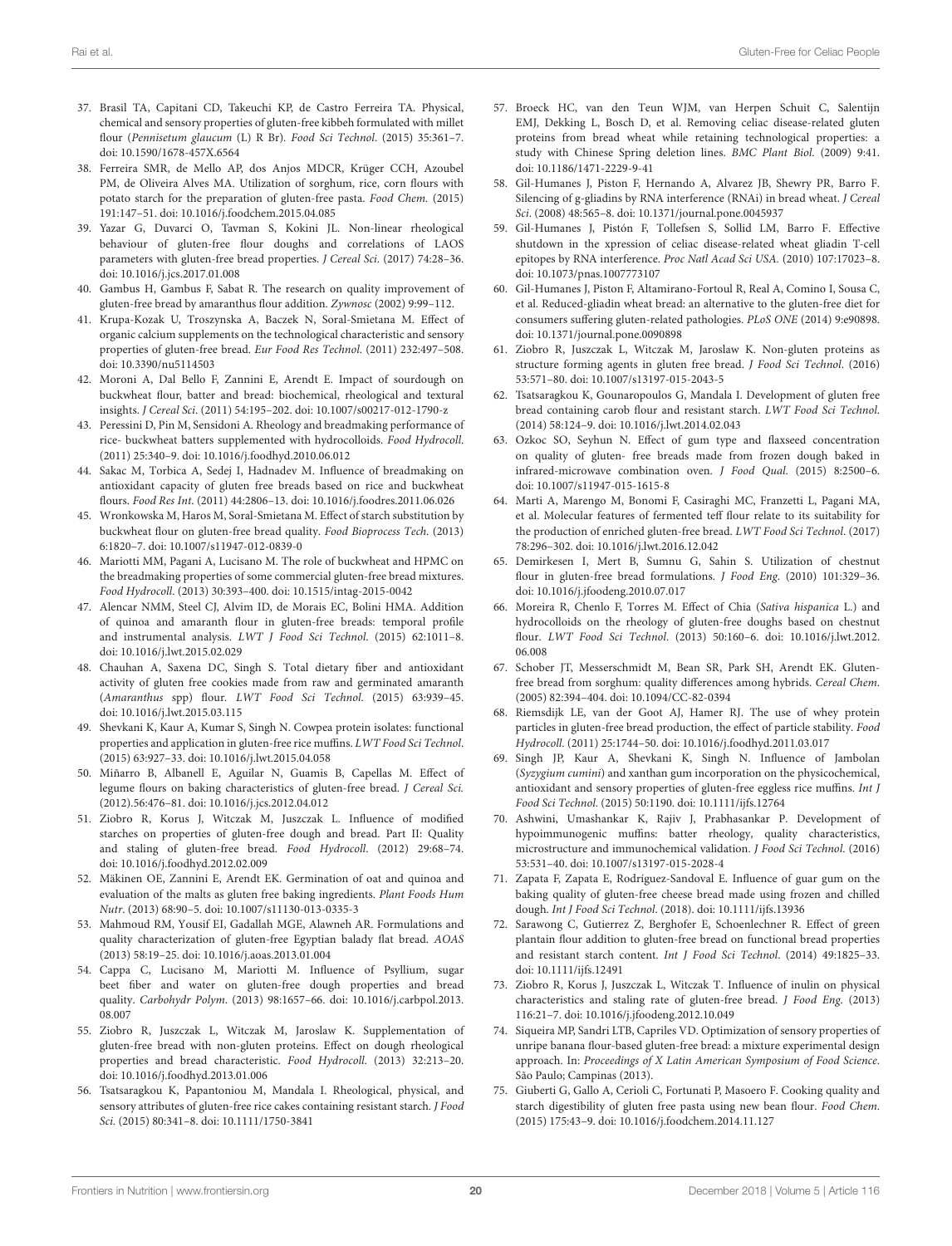- <span id="page-20-31"></span>76. Roman L, Gomez M, Hamaker BR, Martinez MM. Banana starch and molecular shear fragmentation dramatically increase structurally driven slowly digestible starch in fully gelatinized bread crumb. Food Chem. (2019) 274:664–71 doi: [10.1016/j.foodchem.2018.09.023](https://doi.org/10.1016/j.foodchem.2018.09.023)
- <span id="page-20-26"></span>77. Phimolsiripol Y, Mukprasirt A, Schoenlechner R. Quality improvement of rice-based gluten-free bread using different dietary fiber fractions of rice bran. J Cereal Sci (2012) 56:389–95. doi: [10.1016/j.jcs.2012.06.001](https://doi.org/10.1016/j.jcs.2012.06.001)
- <span id="page-20-5"></span>78. Martínez MM, Marcos P, Gómez M. Texture development in gluten free breads: effect of different enzymes and extruded flour. J Texture Stud. (2013) 44:480–9. doi: [10.1111/jtxs.12037](https://doi.org/10.1111/jtxs.12037)
- <span id="page-20-6"></span>79. Gujral HS, Rosell CM. Functionality of rice flour modified with a microbial transglutaminase. J Cereal Sci. (2004) 39:225–30. doi: [10.1177/1082013214525428](https://doi.org/10.1177/1082013214525428)
- <span id="page-20-38"></span>80. Moore MM, Heinbockel M, Dockery P, Ulmer HM, Arendt EK. Network formation in gluten free bread with application of Transglutaminase. Cereal Chem. (2006) 83:28–36. doi: [10.1094/CC-83-0028.](https://doi.org/10.1094/CC-83-0028.)
- <span id="page-20-28"></span>81. Kawamura-Konishi Y, Shoda K, Koga H, Honda Y. Improvement in glutenfree rice bread quality by protease treatment. J Cereal Sci. (2013) 58:45-50. doi: [10.1016/j.jcs.2013.02.010](https://doi.org/10.1016/j.jcs.2013.02.010)
- <span id="page-20-29"></span>82. Hamada S, Suzuki K, Aoki N, Suzuki Y. Improvements in the qualities of gluten-free bread after using a protease obtained from Aspergillus oryzae. J Cereal Sci. (2013) 57:91–7. doi: [10.1016/j.jcs.2012.10.008](https://doi.org/10.1016/j.jcs.2012.10.008)
- <span id="page-20-7"></span>83. Marti A, Pagani MA. What can play the role of gluten in gluten free pasta? Trends in Food Sci Technol. (2013) 31:63–71. doi: [10.1016/j.tifs.2013.03.001](https://doi.org/10.1016/j.tifs.2013.03.001)
- <span id="page-20-8"></span>84. Blanco CA, Ronda F, Pérez B, Pando V. Improving gluten-free bread quality by enrichment with acidic food additives. Food Chem. (2011) 127:1204–9. doi: [10.1016/j.foodchem.2011.01.127](https://doi.org/10.1016/j.foodchem.2011.01.127)
- <span id="page-20-27"></span>85. Galle S, Schwab C, Bello FD, Coffey A, Gänzle MG, Arendt EK. Influence of in-situ synthesized exopolysaccharides on the quality of gluten-free sorghum sourdough bread. Int J Food Microbiol. (2012) 155:105–12. doi: [10.1016/j.ijfoodmicro.2012.01.009](https://doi.org/10.1016/j.ijfoodmicro.2012.01.009)
- <span id="page-20-39"></span>86. Moore MM, Schober TJ, Dockery P, Arendt EK. Textural comparison of gluten-free and wheat based doughs, batters and breads. Cereal Chem. (2004) 81:567–75. doi: [10.1094/CCHEM.2004.81.5.567.](https://doi.org/10.1094/CCHEM.2004.81.5.567.)
- 87. Capuani A, Behr J, Vogel R. Influence of lactic acid bacteria on redox status and on proteolytic activity of buckwheat (Fagopyrum esculentum Moench) sourdoughs. Int J Food Microbiol. (2013) 165:148–55. doi: [10.1016/j.ijfoodmicro.2013.04.020](https://doi.org/10.1016/j.ijfoodmicro.2013.04.020)
- <span id="page-20-9"></span>88. Lynch KM, Coffey A, Arendt EK. Exopolysaccharide producing lactic acid bacteria: their techno-functional role and potential application in gluten-free bread products. Food Res Int. (2018) 110:52–61. doi: [10.1016/j.foodres.2017.03.012](https://doi.org/10.1016/j.foodres.2017.03.012)
- <span id="page-20-10"></span>89. Lamacchia C, Landriscina L, D'Agnello P. Changes in wheat kernel proteins induced by microwave treatment. Food Chem. (2016) 197:634–40. doi: [10.1016/j.foodchem.2015.11.016](https://doi.org/10.1016/j.foodchem.2015.11.016)
- 90. Shin D, Kim W, Kim Y. Physicochemical and sensory properties of soy bread made with germinated, steamed, and roasted soy flour. Food Chem. (2013) 141:517–23. doi: [10.1016/j.foodchem.2013.03.005](https://doi.org/10.1016/j.foodchem.2013.03.005)
- <span id="page-20-30"></span>91. Rothschild J, Rosentrater KA, Onwulata C, Singh M, Menutti L, Jambazian P, et al. Influence of quinoa roasting on sensory and physicochemical properties of allergen-free, gluten-free cakes. Int J Food Sci Technol. (2015) 50:1873–81. doi: [10.1111/ijfs.12837](https://doi.org/10.1111/ijfs.12837)
- <span id="page-20-11"></span>92. Marston K, Khouryieh H, Aramouni F. Effect of heat treatment of sorghum flour on the functional properties of gluten-free bread and cake. LWT Food Sci Technol. (2016) 65:637–44. doi: [10.1177/1082013214559311](https://doi.org/10.1177/1082013214559311)
- <span id="page-20-0"></span>93. Zannini E, Jones JM, Renzetti S, Arendt EK. Functional replacements for gluten. Annu Rev Food Sci Technol. (2012) 3:227–45. doi: [10.1146/annurev-food-022811-101203](https://doi.org/10.1146/annurev-food-022811-101203)
- <span id="page-20-1"></span>94. Renzetti S, Rosell CM. Role of enzymes in improving the functionality of proteins in non-wheat dough systems. J Cereal Sci. (2016) 67:35–45. doi: [10.1016/j.jcs.2015.09.008](https://doi.org/10.1016/j.jcs.2015.09.008)
- <span id="page-20-2"></span>95. Matos ME, Rosell CM. A review: understanding gluten free dough for reaching breads with physical quality and nutritional balance. J Sci Food Agric. (2015) 95:653–61. doi: [10.1002/jsfa.6732](https://doi.org/10.1002/jsfa.6732)
- <span id="page-20-3"></span>96. Horstmann SW, Lynch KM, Arendt EK. Starch characteristics linked to gluten-free products. Foods (2017) 6:29. doi: [10.3390/foods6040029](https://doi.org/10.3390/foods6040029)
- <span id="page-20-4"></span>97. Shevkani K, Singh N. Influence of kidney bean, field pea and amaranth protein isolates on the characteristics of starch-based gluten-free

muffins. Int J Food Sci Technol[. \(2014\) 49:2237–44. doi: 10.1111/ijfs.](https://doi.org/10.1111/ijfs.12537) 12537

- <span id="page-20-12"></span>98. Fevzioglu M, Hamaker BR, Campanella OH. Gliadin and zein show similar and improved rheological behavior when mixed with high molecular weight glutenin. J Cereal Sci. (2012) 55:265–71. doi: [10.1016/j.jcs.2011.12.002](https://doi.org/10.1016/j.jcs.2011.12.002)
- <span id="page-20-13"></span>99. Accomando S, Albino C, Montaperto D, Amato GM, Corsello G. Multiple food intolerance or refractory celiac sprue? Dig Liver Dis. (2006) 38:784–5. doi: [10.1016/j.dld.2005.07.004](https://doi.org/10.1016/j.dld.2005.07.004)
- <span id="page-20-14"></span>100. Kadan RS, Phillippy BQ. Effect of yeast and bran on phytatedegration and minerals in rice bread. J Agric Food Chem. (2007) 57:643–6. doi: [10.1111/j.1750-3841.2007.00338.x](https://doi.org/10.1111/j.1750-3841.2007.00338.x)
- <span id="page-20-15"></span>101. Rocchetti G, Lucini L, Rodriguez JML, Barba FJ, Giuberti, G. Glutenfree flours from cereals, pseudocereals and legumes: Phenolic fingerprints and in vitro antioxidant properties. Food Chem. (2019) 271:157–64. doi: [10.1016/j.foodchem.2018.07.176](https://doi.org/10.1016/j.foodchem.2018.07.176)
- <span id="page-20-16"></span>102. Elkhalifa AEO, Bernhardt R. Influence of grain germination on functional properties of sorghum flour. Food Chem. (2010) 121:387–92. doi: [10.1016/j.foodchem.2009.12.041](https://doi.org/10.1016/j.foodchem.2009.12.041)
- <span id="page-20-17"></span>103. Elbaloula MF, Yang R, Guo Q, Gu Z. Major nutrient compositions and functional properties of sorghum flour at 0-3 days of grain germination. Int J Food Sci Nutr. (2014) 65:48–52. doi: [10.3109/09637486.2013.836736](https://doi.org/10.3109/09637486.2013.836736)
- <span id="page-20-18"></span>104. Rai S, Kaur A. Preparation and evaluation of gluten free flat bread. CRI (2017) 7:1–6.
- <span id="page-20-19"></span>105. Schoenlechner R, Berghofer E. Investigation of the processing aspects of the pseudocereals amaranth and quinoa. In: Proceedings of the International Association of Cereal Chemists Conference. (Montreal, QC) (2002). p. 73–9.
- <span id="page-20-20"></span>106. Bergamo P, Maurano F, Mazzarella G, Iaquinto G, Vocca I, Rivelli AR, et al. Immunological evaluation of the alcohol-soluble protein fraction from gluten-free grains in relation to celiac disease. Mol Nutr Food Res. (2011) 55:1266–70. doi: [10.1002/mnfr.201100132](https://doi.org/10.1002/mnfr.201100132)
- <span id="page-20-21"></span>107. Caperuto L, Amaya-Farfan J, Camargo C. Performance of quinoa (Chenopodium quinoa Willd.) flour in the manufacture of gluten free spaghetti. J Sci Food Agric. (2000) 81:95–101. doi: [10.1002/1097-0010\(20010101\)81:1<95::AID-JSFA786>3.0.CO;2-T](https://doi.org/10.1002/1097-0010(20010101)81:1<95::AID-JSFA786>3.0.CO;2-T)
- <span id="page-20-22"></span>108. Mezaize S, Chevallier S, Le Bail A, de Lamballerie M. Optimization of gluten-free formulations for French-style breads. J Food Sci Technol. (2009) 74:140–6. doi: [10.1111/j.1750-3841.2009.01096.x](https://doi.org/10.1111/j.1750-3841.2009.01096.x)
- <span id="page-20-23"></span>109. Wierdsma NJ, van Bokhorst-de van der Schueren MA, Berkenpas M, Mulder CJ, van Bodegraven AA. Vitamin and mineral deficiencies are highly prevalent in newly diagnosed celiac disease patients. Nutrients (2013) 5:3975–92. doi: [10.3390/nu5103975](https://doi.org/10.3390/nu5103975)
- <span id="page-20-24"></span>110. Kabbani TA, Gldberg A, Kelly CP, Pallav K, Tariq S, Peer, A, et al. Body mass index and risk of obesity in celiac disease treated with the gluten-free diet. Aliment Pharmacol Ther. (2012) 35:723–9. doi: [10.1111/j.1365-2036.2012.05001.x](https://doi.org/10.1111/j.1365-2036.2012.05001.x)
- <span id="page-20-25"></span>111. Gallagher E, Polenghi O, Gormley TR. Improving the quality of gluten-free breads. Farm Food (2002) 12:8–13. doi: [10.1016/j.fshw.2016.09.003](https://doi.org/10.1016/j.fshw.2016.09.003)
- <span id="page-20-32"></span>112. Smulders MJM, van de Wiel CCM, van den Broeck HC, van der Meer IM, Israel-Hoevelaken TPM, Timmer RD, et al. Oats in healthy glutenfree and regular diets: A perspective. Food Res Int. (2018) 110:3–10. doi: [10.1016/j.foodres.2017.11.031](https://doi.org/10.1016/j.foodres.2017.11.031)
- <span id="page-20-33"></span>113. Londono DM, Van't Westende WPC, Goryunova SV, Salentijn EMJ, Van den Broeck HC, Van der Meer IM, et al. Avenin diversity analysis of the genus Avena (oat) Relevance for people with celiac disease. J Cereal Sci. (2013) 58:170–7. doi: [10.1016/j.jcs.2013.03.017](https://doi.org/10.1016/j.jcs.2013.03.017)
- <span id="page-20-34"></span>114. Gatti S, Caporelli N, Galeazzi T, Francavilla R, Barbato M, Roggero P, et al. Oats in the diet of children with celiac disease: preliminary results of a double-blind, randomized, placebo-controlled multicentre Italian Study. Nutrients (2013) 5:4653–64. doi: [10.3390/nu5114653](https://doi.org/10.3390/nu5114653)
- <span id="page-20-35"></span>115. Korus J, Grzelak K, Achremowicz K, Sabat R. Influence of prebiotic additions on the quality of gluten-free bread and on the content of inulin and fructooligosaccharides. Food Sci Technol Int. (2006) 12:489–95. doi: [10.1177/1082013206073072](https://doi.org/10.1177/1082013206073072)
- <span id="page-20-36"></span>116. Zandonadi R, Botelho R, Araujo W. Psyllium as a substitute for gluten in bread. J Am Diet Assoc. (2009) 109:1781–4. doi: [10.1016/j.jada.2009.07.032](https://doi.org/10.1016/j.jada.2009.07.032)
- <span id="page-20-37"></span>117. Hager A-S, Ryan L, Schwab C, Ganzle M, O'Doherty J, Arendt EK. Influence of the soluble fibers inulin and oat beta-glucan on quality of dough and bread. Eur Food Res Technol. (2011) 232:405–13. doi: [10.1007/s00217-010-1409-1](https://doi.org/10.1007/s00217-010-1409-1)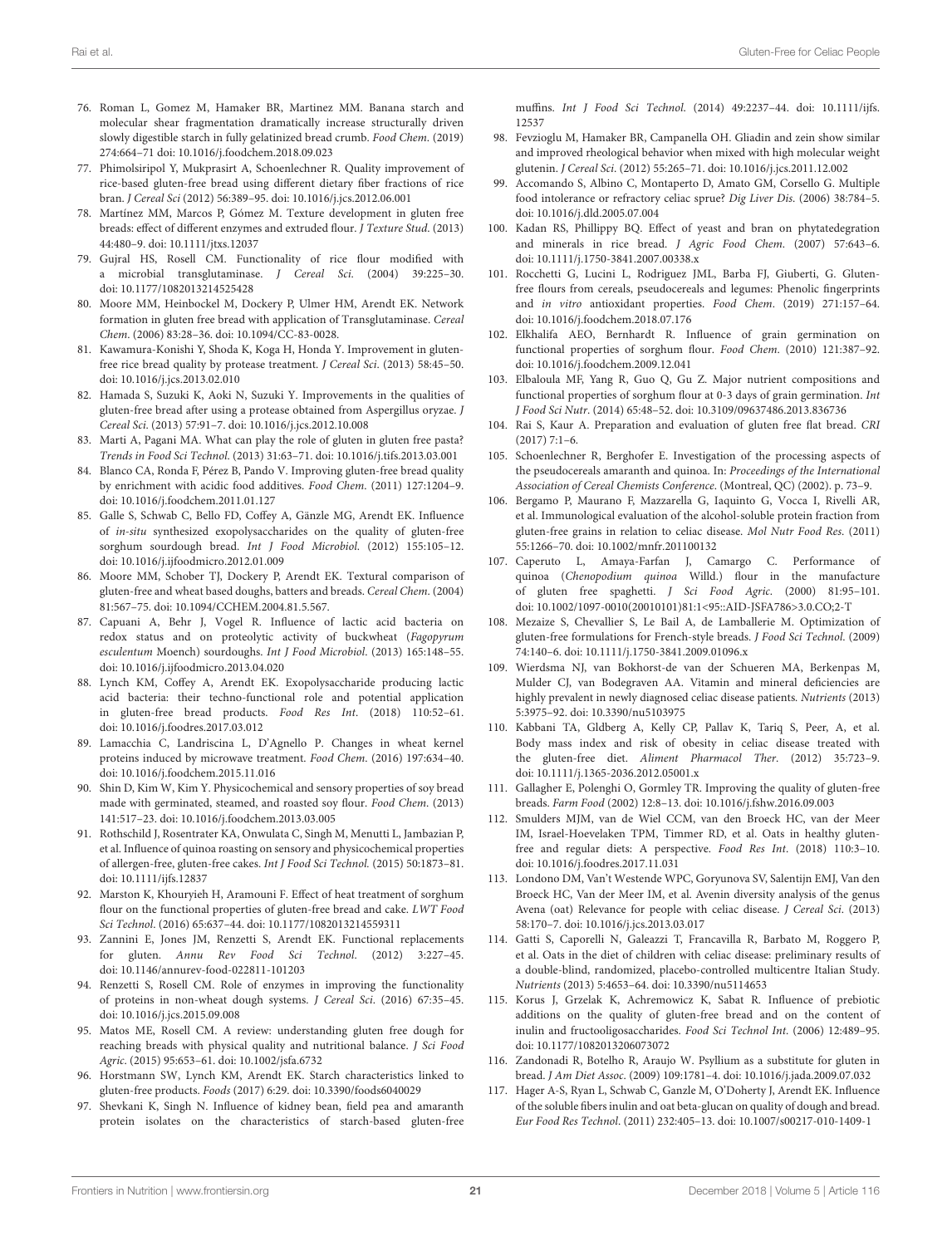- <span id="page-21-1"></span>118. Capriles VD, Areas JAG. Effects of prebiotic inulin-type fructans on structure, quality, sensory acceptance and glycemic response of gluten-free breads. Food Funct. (2013) 4:104–10. doi: [10.1039/c2fo10283h](https://doi.org/10.1039/c2fo10283h)
- <span id="page-21-2"></span>119. Rizzello CG, de Angelis M, di Cagno R, Camarca A, Silano M, Losito I, et al. Highly efficient gluten degradation by lactobacilli and fungal proteases during food processing: new perspectives for Celiac Disease. Appl Environ Microbiol. (2007) 73:4499–507. doi: [10.1128/AEM.00260-07](https://doi.org/10.1128/AEM.00260-07)
- <span id="page-21-3"></span>120. Gianfrani C, Mamone G, la Gatta B, Camarca A, Stasio LD, Maurano F, et al. Microwave-based treatments of wheat kernels do not abolish gluten epitopes implicated in celiac disease. Food Chem Toxicol. (2017) 101:105–13. doi: [10.1016/j.fct.2017.01.010](https://doi.org/10.1016/j.fct.2017.01.010)
- <span id="page-21-4"></span>121. Basso FM, Mangolim CS, Aguiar MFA, Monteiro ARG, Marina RP, Matioli G. Potential use of cyclodextrin-glycosyltransferase enzyme in bread-making and the development of gluten-free breads with pinion and corn flours. Int J Food Sci Nutr. (2015) 66:275–81. doi: [10.3109/09637486.2015.1007450](https://doi.org/10.3109/09637486.2015.1007450)
- <span id="page-21-5"></span>122. Stepniak D, Spaenij-Dekking L, Mitea C, Moester M, de Ru A, Baak-Pablo R, et al. Highly efficient gluten degradation with a newly identified prolyl endoprotease: implications for celiac disease. AJP Physiol Gastrointest Liver Physiol. (2006) 291:G621–G629. doi: [10.1152/ajpgi.00034.2006](https://doi.org/10.1152/ajpgi.00034.2006)
- <span id="page-21-6"></span>123. Wieser H, Koehler P. Detoxification of gluten by means of enzymatic treatment. J AOAC Int. (2012) 2:356–63. doi: [10.5740/jaoacint.SGE\\_Wieser](https://doi.org/10.5740/jaoacint.SGE_Wieser)
- <span id="page-21-7"></span>124. Gessendorfer B, Hartmann G, Wieser H, Koehler P. Determination of celiac disease-specific peptidase activity of germinated cereals. Eur Food Res Technol. (2011) 232:205–9. doi: [10.1016/B978-0-12-416039-2.00013-6](https://doi.org/10.1016/B978-0-12-416039-2.00013-6)
- <span id="page-21-8"></span>125. Schwalb T, Wieser H, Koehler P. Studies on the gluten-specific peptidase activity of germinated grains from different cereal species and cultivars. Eur Food Res Technol. (2012) 235:1161–70. doi: [10.1007/s00217-012-1853-1](https://doi.org/10.1007/s00217-012-1853-1)
- <span id="page-21-9"></span>126. Buddrick O, Cornell HJ, Small DM. Reduction of toxic gliadin content of wholegrain bread by the enzyme caricain. Food Chem. (2015) 170:343–7. doi: [10.1016/j.foodchem.2014.08.030](https://doi.org/10.1016/j.foodchem.2014.08.030)
- <span id="page-21-10"></span>127. Stressler L, Eisele T, Baur C, Wangler J, Kuhn A, Fischer L. Extracellular peptidases from insect- and compost-associated microorganisms: screening and usage for wheat gluten hydrolysis. Eur Food Res Technol. (2015) 241:263– 74. doi: [10.1007/s0021](https://doi.org/10.1007/s0021)
- <span id="page-21-11"></span>128. Socha P, Mickowska B, Urminská D, Kacmárová, K. The use of different proteases to hydrolyze gliadins. JMBFS (2015) 4:101–4. doi: [10.1016/j.molmet.2017.05.008](https://doi.org/10.1016/j.molmet.2017.05.008)
- <span id="page-21-12"></span>129. Scherf KA, Wieser H, Loehler P. Novel approaches for enzymatic gluten degradation to create high-quality gluten-free products. Food Res Int. (2018) 110:62–72. doi: [10.1016/j.foodres.2016.11.021](https://doi.org/10.1016/j.foodres.2016.11.021)
- <span id="page-21-13"></span>130. Honda Y, Inoue N, Sugimoto R, Matsumoto K, Koda T, Nishioka A. Dynamic viscoelasticity of protease-treated rice batters for glutenfree rice bread making. Biosci Biotechnol Biochem. (2018) 82:484–8. doi: [10.1080/09168451.2018.1427549](https://doi.org/10.1080/09168451.2018.1427549)
- <span id="page-21-14"></span>131. Arendt EK, Bello FD. Gluten-Free Cereal Products and Beverages. In: Hand Book of Food Science and Technology. Elsevier (2008) 464. doi: [10.1016/B978-0-12-373739-7.X5001-1](https://doi.org/10.1016/B978-0-12-373739-7.X5001-1)
- <span id="page-21-15"></span>132. Vermeulen N, Pavlovic M, Ehrmann MA, Gänzle MG, Vogel RF. Functional characterization of the proteolytic system of Lactobacillus sanfranciscensis DSM 20451 during growth in sourdough. Appl Environ Microbiol. (2005) 71:6260–6. doi: [10.1128/AEM.71.10.6260-6266.2005](https://doi.org/10.1128/AEM.71.10.6260-6266.2005)
- <span id="page-21-16"></span>133. Loponen J, Sontag-Strohm T, Venäläinen J, Salovaara H. Prolamin hydrolysis in wheat sourdoughs with differing proteolytic activities. J Agric Food Chem. (2007) 55:978–84. doi: [10.1021/jf062755g](https://doi.org/10.1021/jf062755g)
- <span id="page-21-17"></span>134. Gerez CL, Dallagnol A, Rollán G, de Valdez GFA. A combination of two lactic acid bacteria improves the hydrolysis of gliadin during wheat dough fermentation. Food Microbiol. (2012) 32:427–30. doi: [10.1016/j.fm.2012.06.007](https://doi.org/10.1016/j.fm.2012.06.007)
- <span id="page-21-18"></span>135. Pahwa A, Kaur A, Puri R. Influence of hydrocolloids on the quality of major flat breads: a review. J Food Process. (2016) 2016:8750258. doi: [10.1155/2016/8750258](https://doi.org/10.1155/2016/8750258)
- <span id="page-21-19"></span>136. Cato L, Rafael LGB, Gan J, Small DM. The use of rice flour and hydrocolloid gums for gluten-free breads. In: Wooton M, Batey IL, Wrigley CW. Editors. Cereals 2001. Proceedings of the 51st Australian Cereal Chemistry Conference, 9–13, Cooge, New South WalesAustralia. Werribee, VIC: Royal Australian Chemical Institute (2001) p. 304–8.
- <span id="page-21-20"></span>137. Kavanagh N, Corrigan OI. Swelling and erosion properties of hydroxylpropylmethyl cellulose (Hypromellose) matrices- Influence of

agitation rate and dissolution medium composition. Int J Pharm. (2004) 279:141–52. doi: [10.1016/j.ijpharm.2004.04.016](https://doi.org/10.1016/j.ijpharm.2004.04.016)

- <span id="page-21-21"></span>138. Zettel V, Hitzmann B. Applications of chia (Salvia hispanica L.) in food products. Trends Food Sci Technol. (2018) 80:43–50. doi: [10.1016/j.tifs.2018.07.011](https://doi.org/10.1016/j.tifs.2018.07.011)
- <span id="page-21-22"></span>139. Gallagher E, Gormley TR, Arendt EK. Crust and crumb characteristics of gluten-free breads. J Food Eng. (2003) 56:153–61. doi: [10.1016/S0260-8774\(02\)00244-3](https://doi.org/10.1016/S0260-8774(02)00244-3)
- <span id="page-21-23"></span>140. Gianfrani C, Maglio M, Rotondi AV, Camarca A, Vocca I, Iaquinto G, et al. Immunogenicity of monococcum wheat in celiac disease patients. Am J Clin Nutr (2012) 96:1339–45. doi: [10.3945/ajcn.112.040485](https://doi.org/10.3945/ajcn.112.040485)
- <span id="page-21-24"></span>141. Vader W, Kooy Y, Van Veelen P, De Ru A, Harris D, Benckhuijsen W, et al. The gluten response in children with celiac disease is directed toward multiple gliadin and glutenin peptides. Gastroenterol. (2002) 122:1729–37. doi: [10.1053/gast.2002.33606](https://doi.org/10.1053/gast.2002.33606)
- <span id="page-21-25"></span>142. Jouanin A, Gilissen LJWJ, Boyd LA, Cockram J, Leigh FJ, Wallington EJ, et al. Food processing and breeding strategies for coeliac-safe and healthy wheat products. Food Res Int. (2018) 110:11–21. doi: [10.1016/j.foodres.2017.04.025](https://doi.org/10.1016/j.foodres.2017.04.025)
- <span id="page-21-26"></span>143. van den Broeck HC, Hongbing C, Lacaze X, Dusautoir JC, Gilissen LJWJ, Smulders MJM, et al. In search of tetraploid wheat accessions reduced in celiac disease-related gluten epitopes. Mol BioSyst. (2010) 6:2206–13. doi: [10.1039/c0mb00046a](https://doi.org/10.1039/c0mb00046a)
- <span id="page-21-27"></span>144. Becker D, Wieser H, Koehler P, Folck A, Mühling KH, Zörb C. Protein composition and techno-functional properties of transgenic wheat with reduced alpha-gliadin content obtained by RNA interference. J Appl Bot Food Qual. (2012) 85:23–33.
- <span id="page-21-28"></span>145. Wen S, Wen N, Pang J, Langen G, Brew-Appiah RAT, Mejias JH, et al. Structural genes of wheat and barley 5- methylcytosine DNA glycosylases and their potential applications for human health. Proc Natl Acad Sci USA. (2012) 109:20543–8. doi: [10.1073/pnas.1217927109.](https://doi.org/10.1073/pnas.1217927109.)
- <span id="page-21-29"></span>146. Saturni L, Ferretti G, Bacchetti T. The gluten-free diet: safety and nutritional quality. Nutrients (2010) 2:16–34. doi: [10.3390/nu20100016](https://doi.org/10.3390/nu20100016)
- <span id="page-21-30"></span>147. Lee AR, Ng DL, Dave E, Ciaccio EJ, Green PH. The effect of substituting alternative grains in the diet on the nutritional profile of the gluten-free diet. J Hum Nutr Diet. (2009) 22:359–63. doi: [10.1111/j.1365-277X.2009.00970.x](https://doi.org/10.1111/j.1365-277X.2009.00970.x)
- <span id="page-21-31"></span>148. Kiskini A, Argiri K, Kalogeropoulos M, Komaitis M, Kostaropoulos A, Mandala I, et al. Sensory characteristics and iron dialyz- ability of gluten-free bread fortified with iron. Food Chem. (2007) 102:309–16. doi: [10.1016/j.foodchem.2006.05.022](https://doi.org/10.1016/j.foodchem.2006.05.022)
- <span id="page-21-32"></span>149. Marti A, Caramanico R, Bottega G, Pagani MA. Cooking behavior of rice pasta: Effect of thermal treatments and extrusion conditions. LWT Food Sci Technol. (2013) 7754:229–35. doi: [10.1016/j.lwt.2013.05.008](https://doi.org/10.1016/j.lwt.2013.05.008)
- <span id="page-21-33"></span>150. Zavareze ER, Storck CR, deCastro LAS, Schirmer MA, Dias ARG. Effectofheat-moisturetreatment on rice starch of varying amylose content. Food Chem. (2010) 121:358–65. doi: [10.1016/j.foodchem.2009.12.036](https://doi.org/10.1016/j.foodchem.2009.12.036)
- <span id="page-21-34"></span>151. Hormdok R, Noomhorm A. Hydrothermal treatments of rice starch for improvement of rice noodle quality. Food Sci Technol. (2007) 40:1723–31. doi: [10.1016/j.lwt.2006.12.017](https://doi.org/10.1016/j.lwt.2006.12.017)
- <span id="page-21-35"></span>152. Vallons K, Ryan L, Koehler P, Arendt E. High pressure-treated sorghum flour as a functional ingredient in the production of sorghum bread. Eur Food Res Technol. (2010) 231:711–7. doi: [10.1007/s00217-010-1316-5](https://doi.org/10.1007/s00217-010-1316-5)
- <span id="page-21-36"></span>153. Panozzo A, Manzocco L, Lippe G, Nicoli MC. Effect of pulsed light on structure and immunoreactivity of gluten. Food Chem. (2016) 94:366–72. doi: [10.1016/j.foodchem.2015.08.042](https://doi.org/10.1016/j.foodchem.2015.08.042)
- <span id="page-21-37"></span>154. Korus J, Witczak T, Ziobro R, Juszczak L. Linseed (Linum usitatissimum L.) mucilage as a novel structure forming agent in gluten-free bread. LWT Food Sci. Technol. (2015) 62:257–64. doi: [10.1016/j.lwt.2015.01.040](https://doi.org/10.1016/j.lwt.2015.01.040)
- <span id="page-21-38"></span>155. O'Shea N, Rößle C, Arendt E, Gallagher E. Modelling the effects of orange pomace using response surface design for gluten-free bread baking. Food Chem[. \(2015\) 166:223–30. doi: 10.1016/j.foodchem.2014.](https://doi.org/10.1016/j.foodchem.2014.05.157) 05.157
- <span id="page-21-39"></span>156. Campo E, del Arco L, Urtasun L, Oria R, Ferrer-Mairal A. Impact of sourdough on sensory properties and consumers' preference of glutenfree breads enriched with teff flour. J Cereal Sci. (2016) 67:75–82. doi: [10.1016/j.jcs.2015.09.010](https://doi.org/10.1016/j.jcs.2015.09.010)
- <span id="page-21-0"></span>157. Cornejo F, Rosell CM. Influence of germination time of brown rice in relation to flour and gluten free bread quality. J Food Sci Technol. (2015) 52:6591–8. doi: [10.1007/s13197-015-1720-8](https://doi.org/10.1007/s13197-015-1720-8)